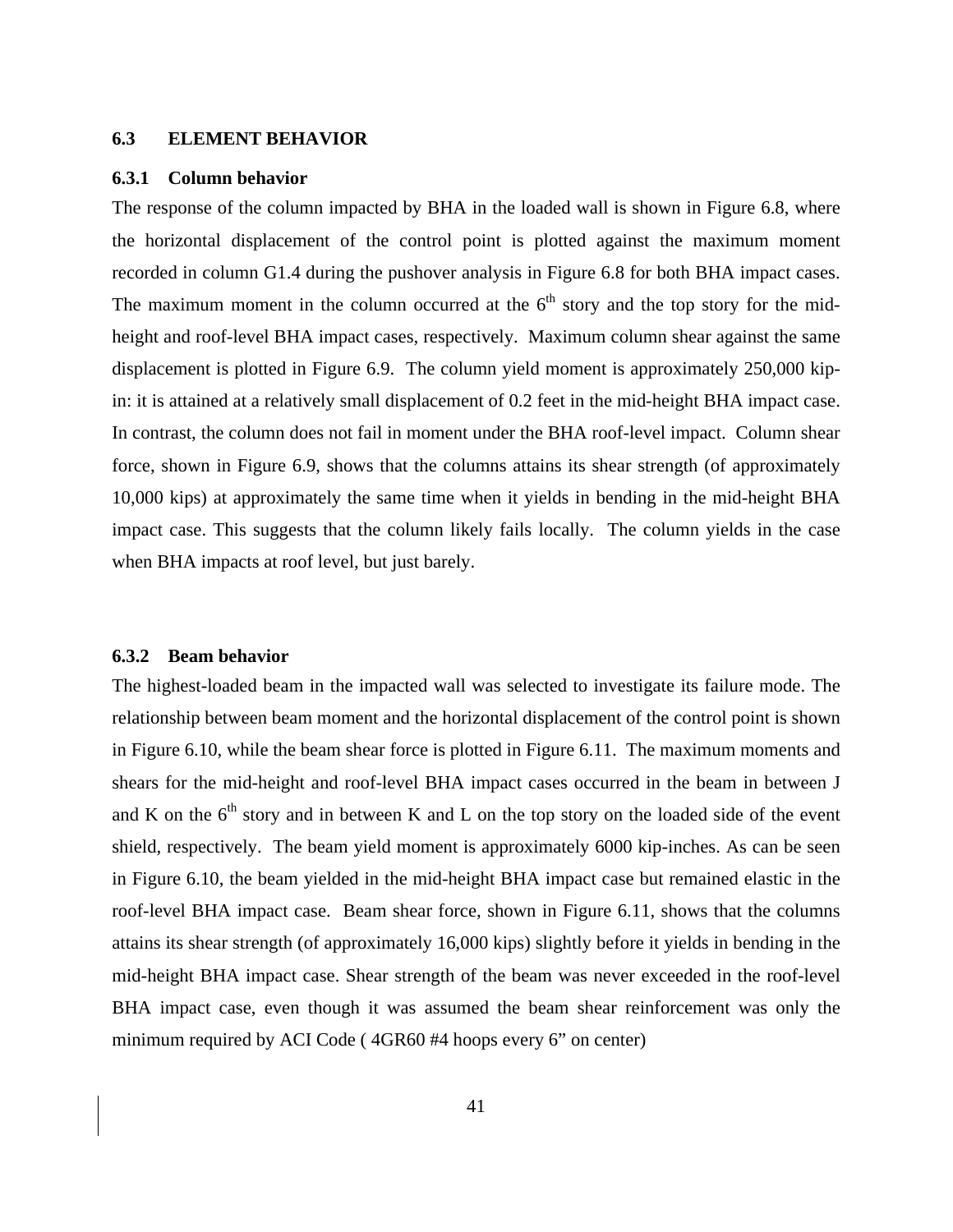

**Figure 6.8 Column moment** 



Figure 6.9 Column shear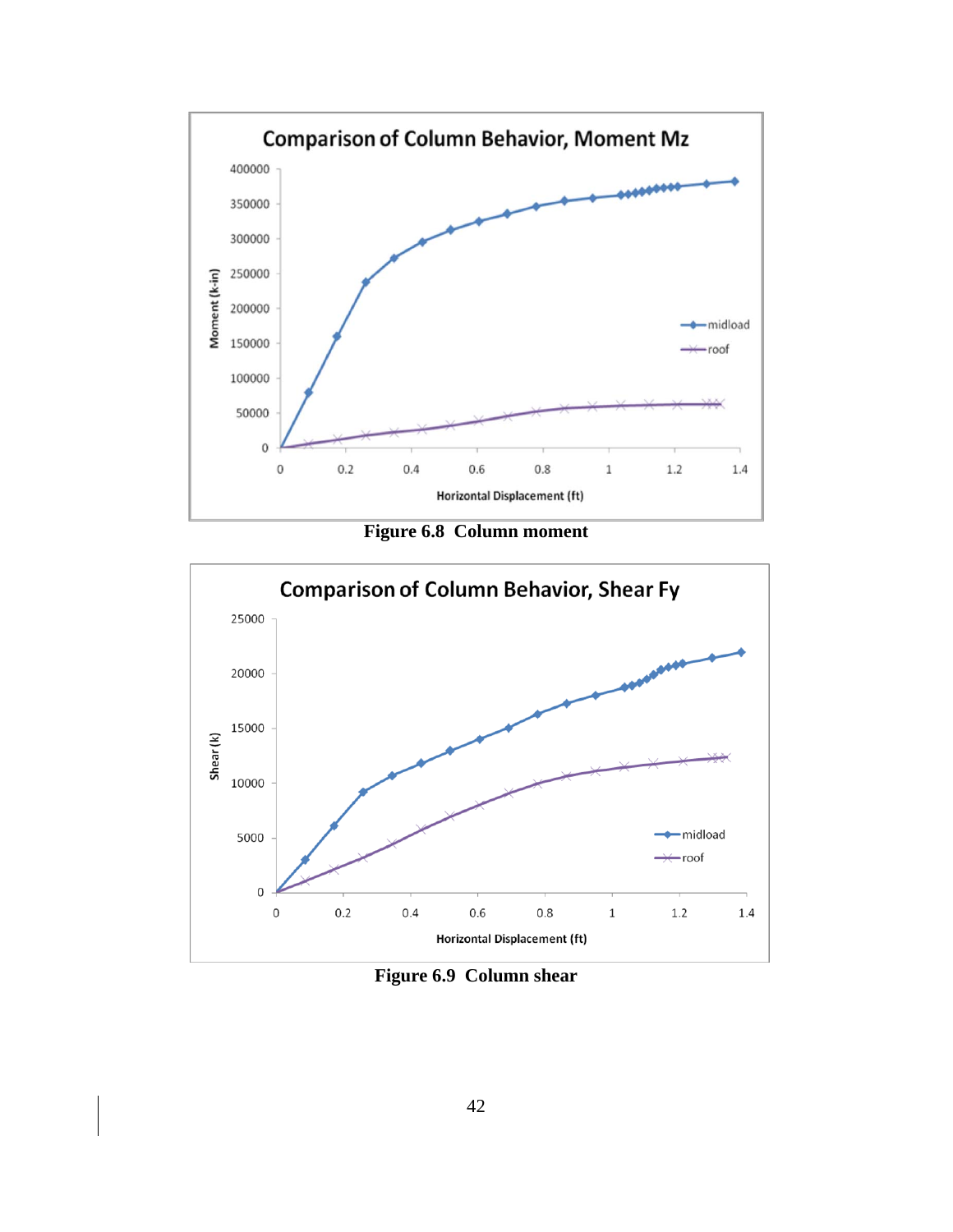

**Figure 6.10 Beam moment** 



**Figure 6.11 Beam shear**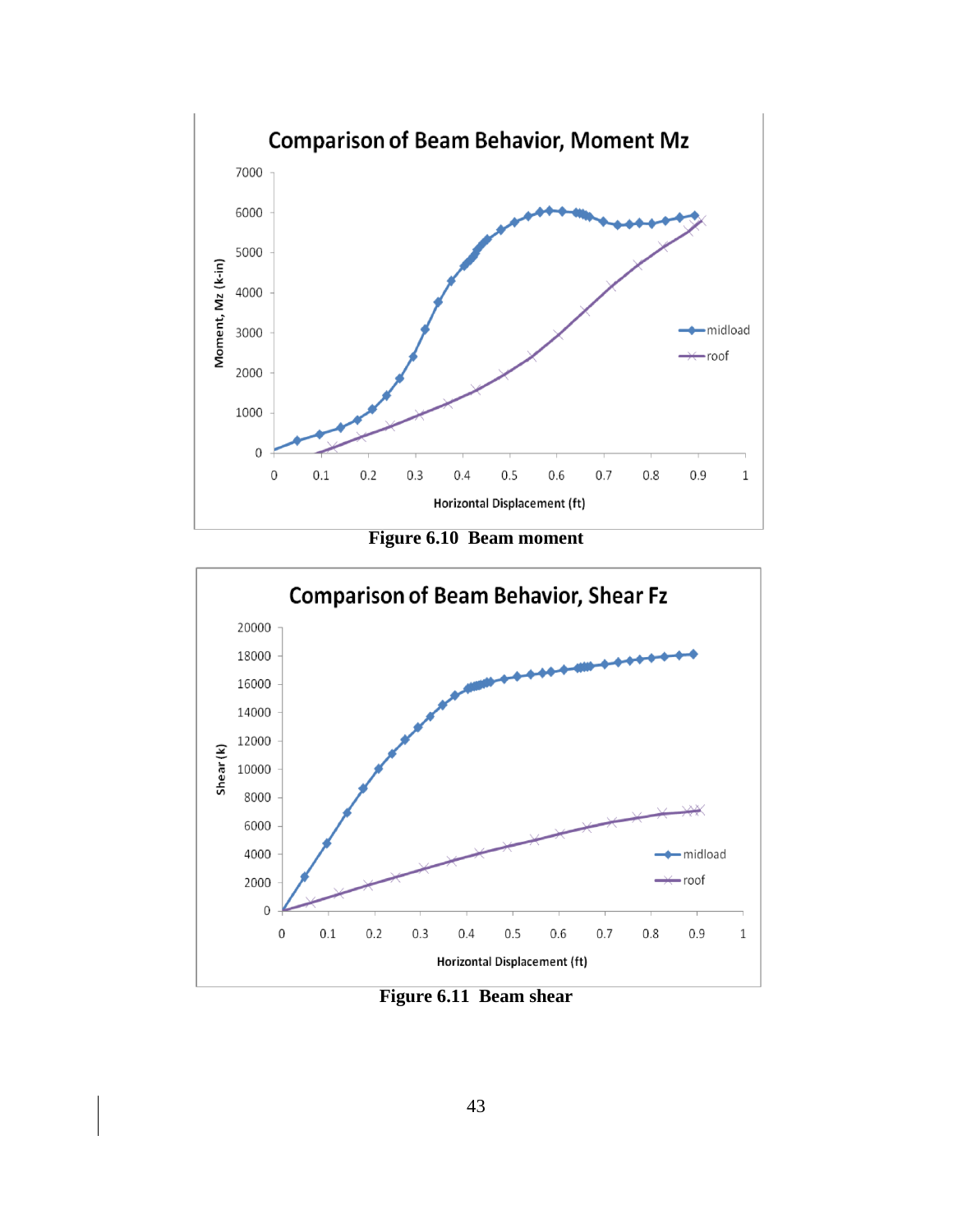# **7 Conclusions**

Due to the large amount of physical, social and economic damage that would occur if a nuclear power plant's security was breached, protective structures, both physical and operational, need to be in place to mitigate a number of threats, including airplane crashes or deliberate airplane impact. This study focused on the ability of a decoupled external events shield using waffle slab construction to resist the impact from a BHA. The external event shield structure was designed as a separate structure that envelopes an internal citadel structure that houses the nuclear reactor and the power conversion units. In this study, the shield structure was designed as a hangar structure comprising four side walls and a roof diaphragm. The walls and the roof are designed as gills comprised of orthogonal beam and/or column elements, following a honeycomb principle to locally absorb and then distribute the impact of the aircraft. The analyses conducted in this study validated these behavior assumptions. A three-dimensional finite element structural model of the external event shield structure was created using the OpenSees finite element analysis framework to capture the nonlinear response of the external event shield elements. A displacement controlled pushover analysis was performed using a force pattern corresponding to the impact of a hypothetical aircraft similar to Boeing 747 (BHA) flying horizontally into the structure. Two impact locations were investigated: one at mid-height and the other at the roof level of the impacted wall. Both deformed shapes and element forces and deformations were examined at critical locations to determine structural performance.

Based on the results of the analyses conducted in this study, it can be concluded that the external events shield structure can be designed to withstand a BHA impact load, thus preventing unacceptable damage to the inner citadel structure. The mid-height BHA impact case was found to be more critical than the roof level BHA impact case. In the mid-height BHA impact case the loaded wall responded inelastically, with beams and columns in the zone corresponding to the load pattern extent (approximately 100 feet) yielding in bending and approaching or exceeding their shear strength. The rest of the external event shield structure remained elastic.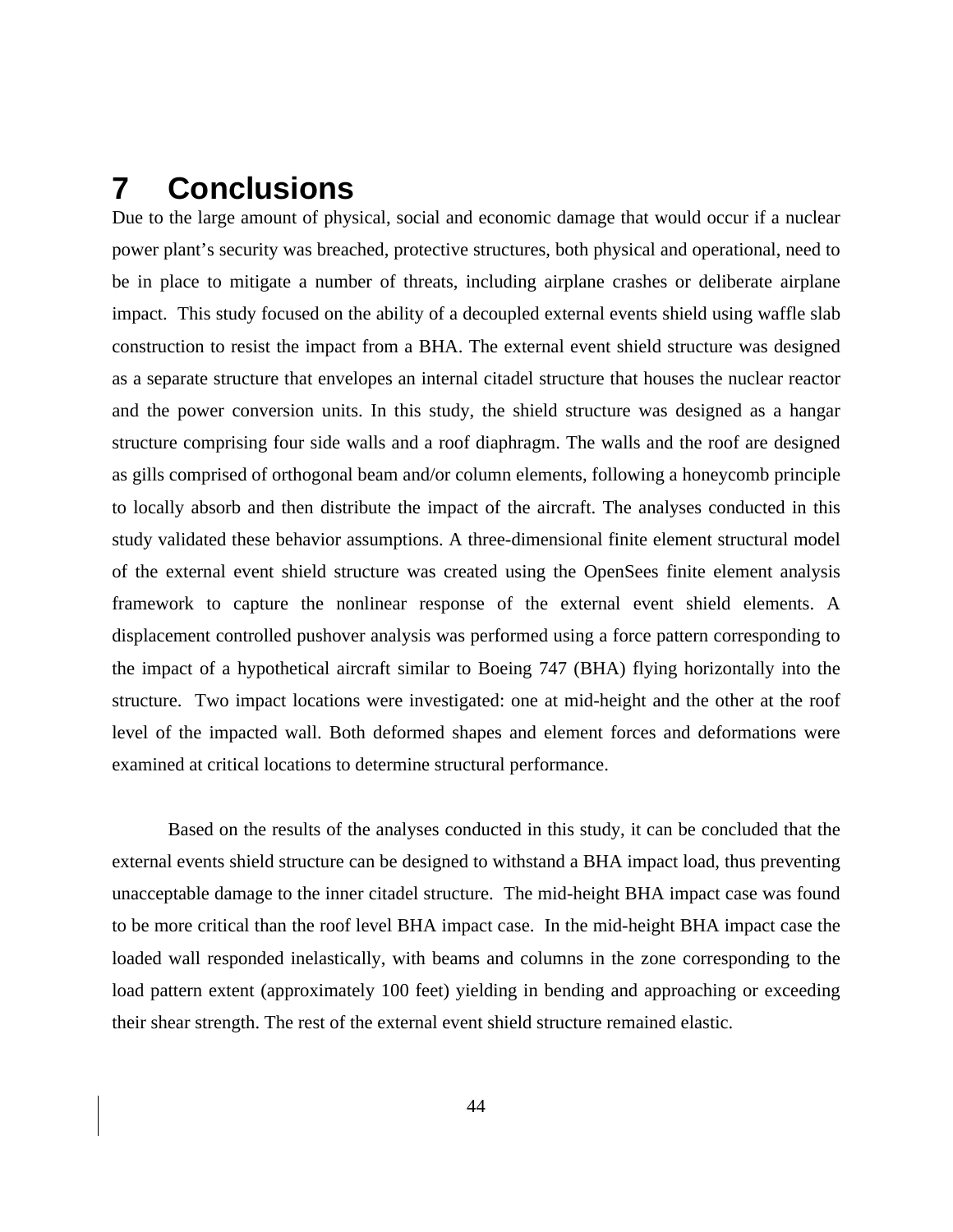Maximum displacement of the impact point was 3.7 feet, and the maximum interstory drift ratio in the impacted wall was 5.8%. Under roof level BHA impact, the external events shield structure as a whole stayed elastic, with only slight localize yielding in bending at the point of impact. Under this load case, the maximum observed displacement and interstory drift ratio were 0.95 ft and 0.9%, respectively. Generally, the column behavior was controlled by bending while the beam behavior was controlled by shear. Given the beam and column sections adopted for the external event structure in this study, the waffle slab type of construction of the external events shield allowed the loaded wall to resist and transfer resultant forces from the airplane crash to the rest of the external events shield.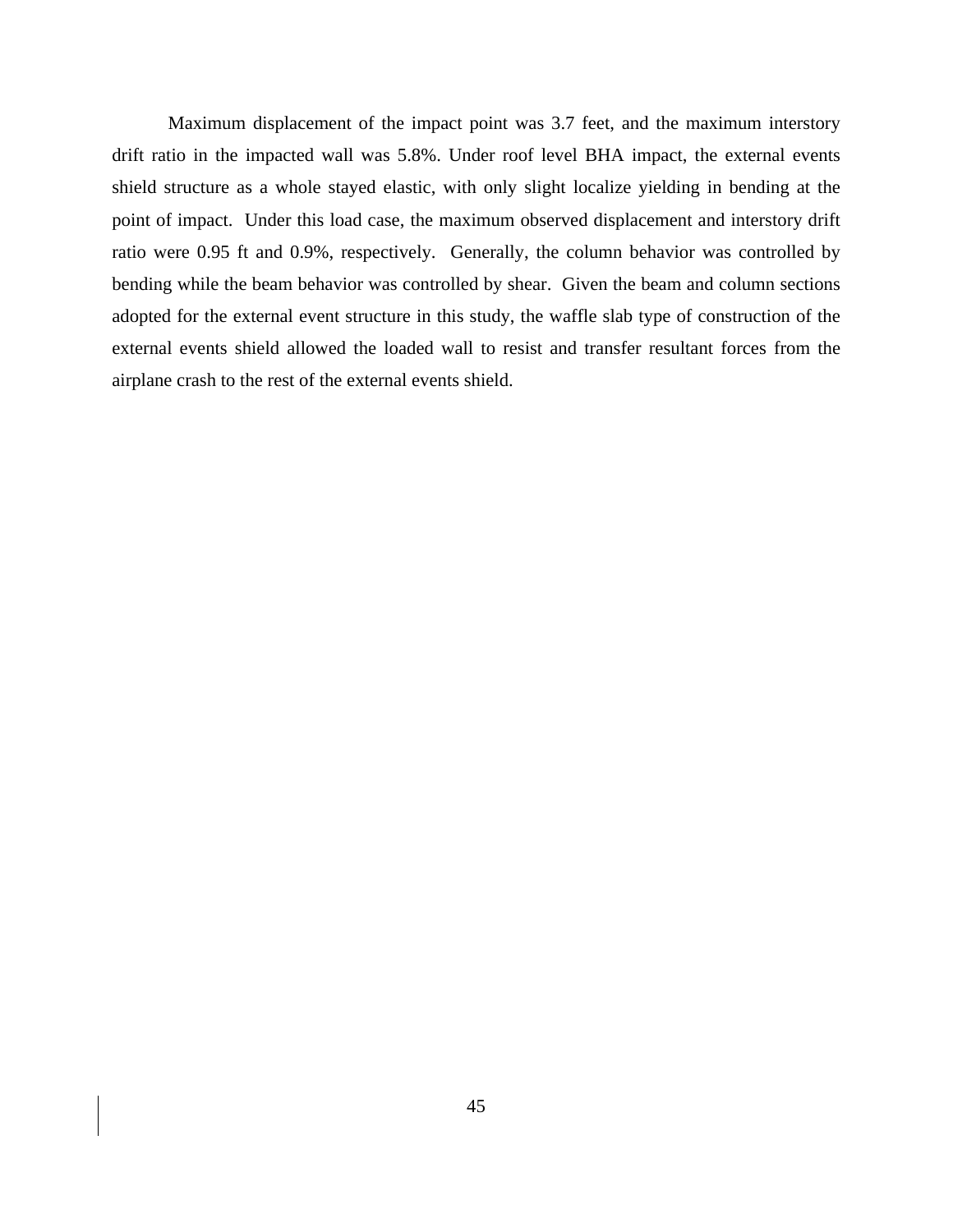# **8 Future Work**

Future research is necessary to more realistically design and model the decoupled external shield structure protective structures for base isolated nuclear power plants. This research should focus on the following three areas:

- 1. Design and model refinement. Iterative design of beam and column sections for the external event shield structure should be continued until an optimal solution is found. Both design and model should be refined to account for the participation of the external façade wall and the roof slab in beam and column bending. Finally, additional pushover load cases to model eccentric BHA impact in horizontal flight as well impact of a descending BHA should be done.
- 2. Dynamic effects: The external event shield structure should be examined for the dynamic effects of both BHA impact and earthquake loads. Such dynamic analysis is particularly important with regards to the BHA impact load to determine what local effects may occur on the structural element level. This includes penetration and scabbing as well as assessing if the connected beams on the loaded wall, and subsequently the rest of the external events shield, will have enough time to react to the aircraft load or if the elements will, in essence, be blind to the load since the impact occurs so quickly. Using more sophisticated elements or models may therefore become necessary. To validate the dynamic characteristics of the model, a shaking table test of a reduced-scale model may be necessary.
- 3. External event shield structure configuration and geometry: Further research may need to be performed on different external events shield geometry, such as cylindrical or domelike shapes. However, to fully determine the feasibility of an external events shield, the cost of the protective structure needs to be ascertained. Finally, research should be performed on alternative protection strategies, such as partially or fully burying the citadel, to find an optimal solution.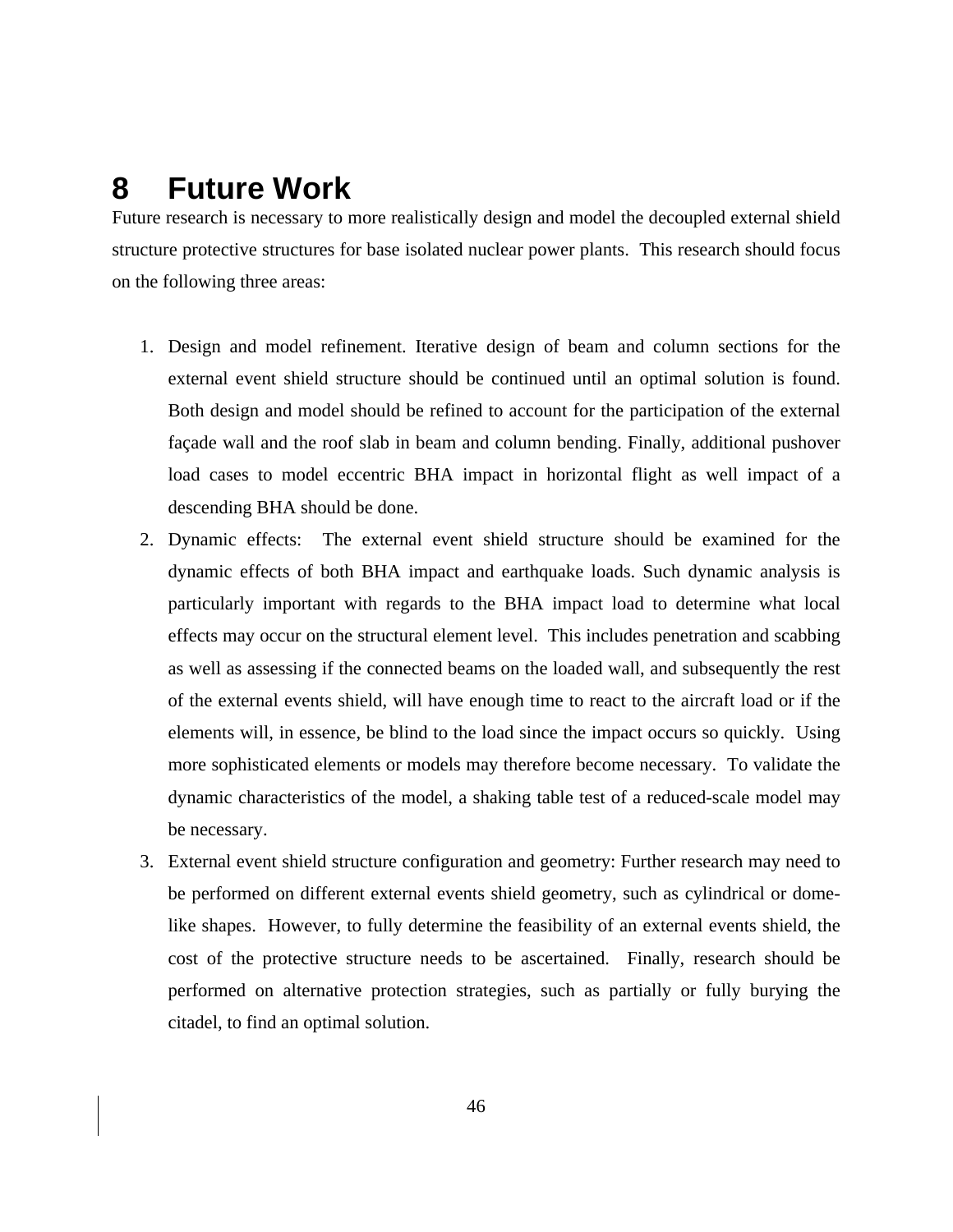# **9 Acknowledgements**

This project was given financial support by US Department of Energy, Office of Nuclear Energy through the 2008 Global Nuclear Energy Partnership (GNEP) program. I would also like to gratefully acknowledge the rest of this UC Berkeley GNEP project team including Professor Bozidar Stojadinovic, Professor Per Peterson, Dr. Robert Budnitz, Mr. Eric Keldrauk, Mr. Mike Mieler, Mr. Edward Blandford, and Mr. Mike Laufer.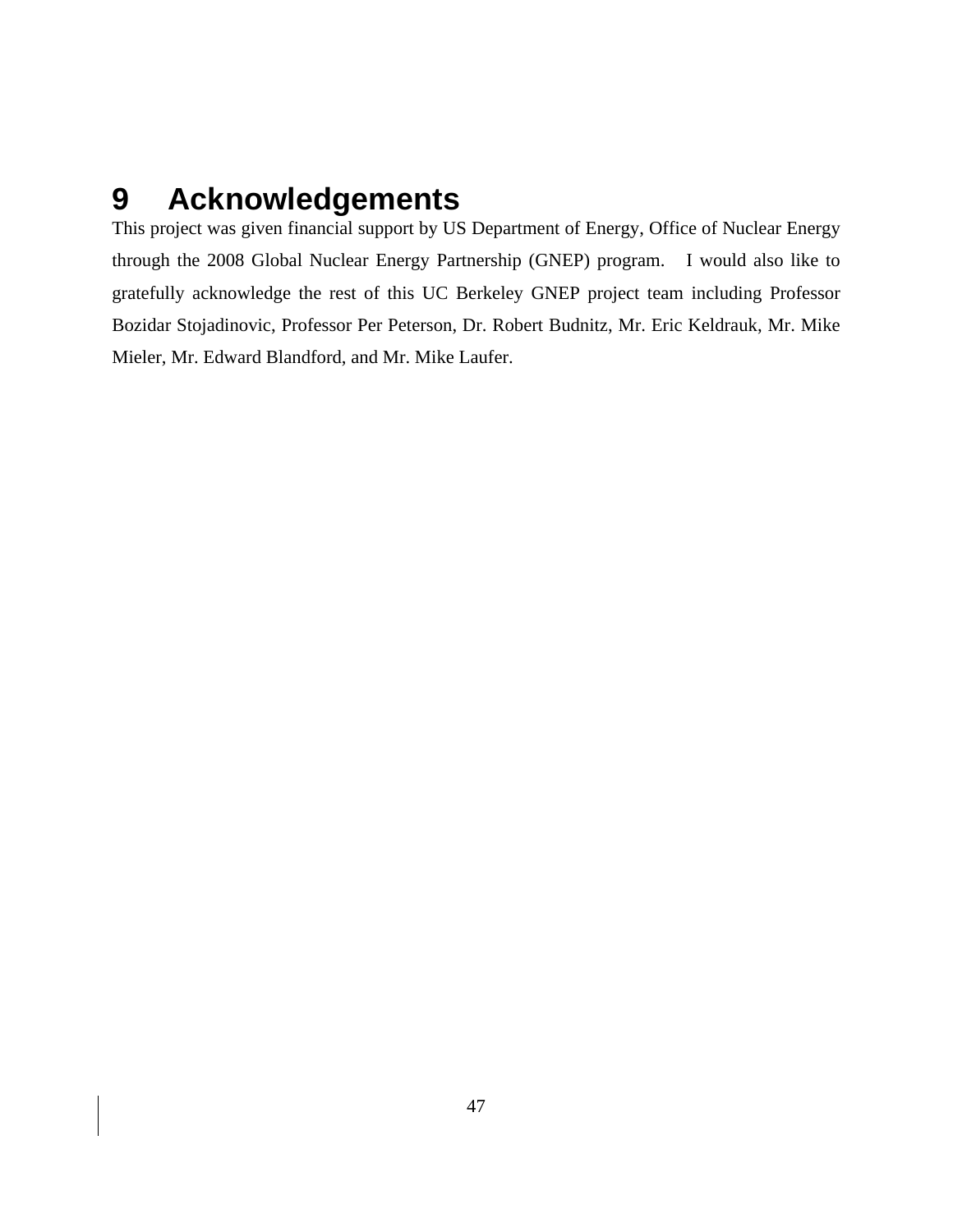# **10 References**

Beck, P.W. Nuclear Energy in the Twenty-First Century: Examination of a Contentious Subject. *Annual Reviews Energy Environment*, 24, 113-37, 1999.

Bulson, P.S. *Explosive loading of engineering structures: A history of research and a review of recent developments.* E &FN SPON, London, 1997.

Conrath, E.J., Krauthammer, T., Marchand, K.A., and Mlakar, P.F. *ASCE Structural design for physical security: State of the practice*. ASCE, 1999.

Guirgis, S. and Guirguis, E. An energy approach study of the penetration of concrete by rigid missiles. Nucl. Eng. Des. (2009), doi: 10.1016j.nucengdes.2008.11.016.

Krauthammer, T. *Modern Protective Structures*. CRC Press, 2008.

Nazaroff, W. Lecture #21: Nuclear Power. *UC Berkeley: CE 107 Climate – Change Mitigation Reading Materials*, Spring 2008.

OpenSees. "OpenSees" <http://opensees.berkeley.edu/index.php>. (Accessed May 01, 2009).

Petrangeli, E.G. and Forasassi, G. Large Airplane Crash on a Nuclear Plant. *Proceedings of ICAPP 2007*, Paper 7081, 2007.

Quan, X., Itoh, M., Cowler M., Katayama M., Birnbaum, N., Gerber, B., and Fairlie, G. Applications of a coupled multi-solver approach in evaluating damage of reinforced concrete walls from shock and impact. *SMiRT18-J04-4,* Beijing, China, 2005.

Riera, J.D. On the stress analysis of structures subjected to aircraft impact forces. *Nuclear Engineering and Design*, 8, 415-426, 1968.

Smith, P.D. and Hetherington, J.G. *Blast and ballistic loading of structures.* Butterworth-Heinemann Ltd, Oxford, 1994.

World Nuclear Association. Nuclear Power in the World Today. *http://www.worldnuclear.org/info/inf01.html*, accessed April 26, 2009.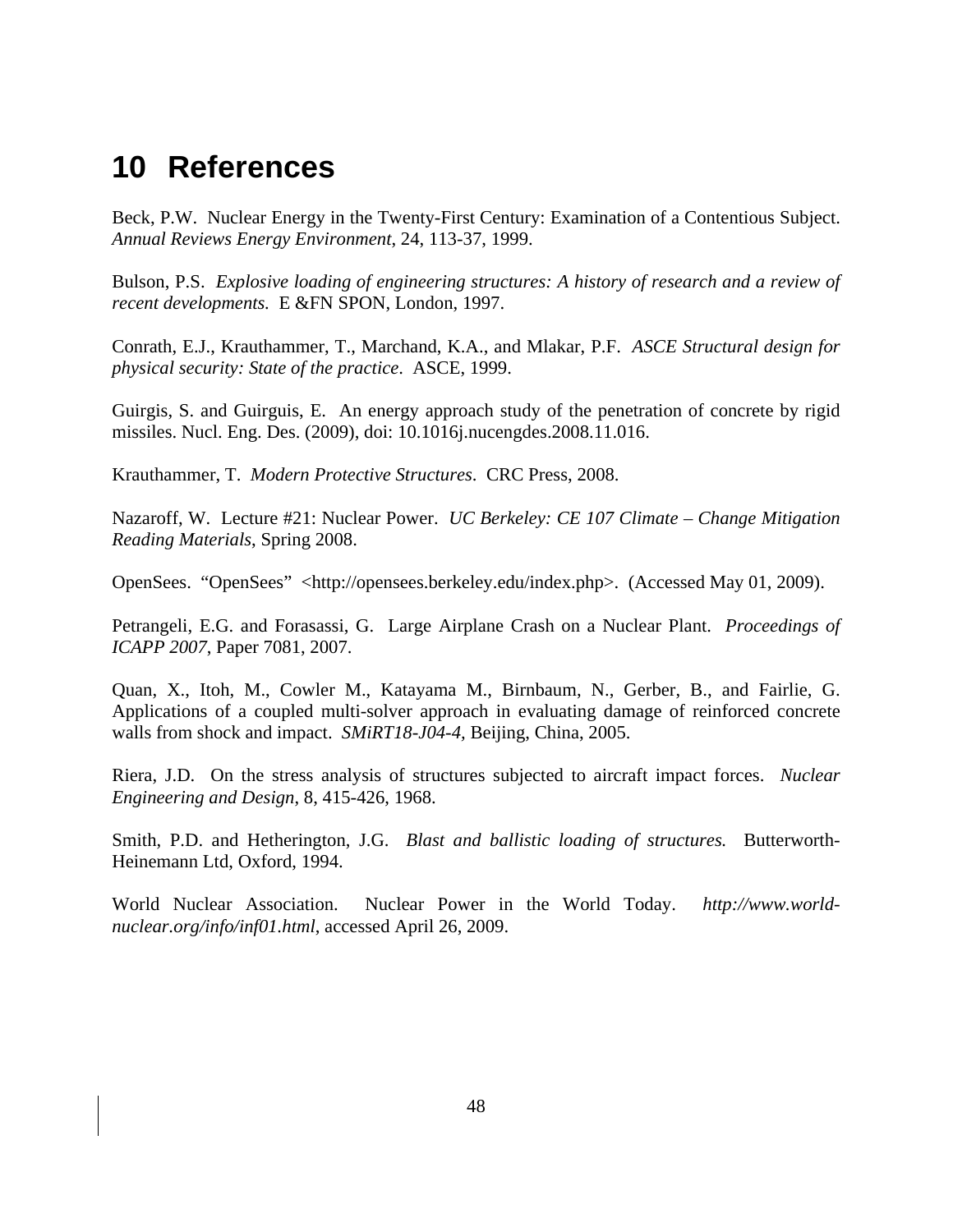# **Appendix A. OpenSees Model Explanatory Notes**

Table of Contents

| A.1 Model start script                         | (Model.GoAll)                                  |  |  |  |
|------------------------------------------------|------------------------------------------------|--|--|--|
| A.2 Defining geometry                          | (WaffleNodes)                                  |  |  |  |
| A.3 Building elements                          | (WaffleNodes.ElementBuild)                     |  |  |  |
| A.4 Applying gravity load                      | (WaffleNodes.GravityLoad)                      |  |  |  |
| A.5 Applying pushover load                     | (WaffleNodes.Analysis.PushDisplacementControl) |  |  |  |
| A.6 Roof grid scripts                          |                                                |  |  |  |
| A.6a Defining geometry                         | (RoofGrid.Nodes)                               |  |  |  |
| A.6b Building elements                         | (RoofGrid.ElementBuild)                        |  |  |  |
| A.6c Applying gravity loads (RoofGrid.Gravity) |                                                |  |  |  |
| A.7 Other scripts                              |                                                |  |  |  |
| A.7a Eigenvalue analysis                       | (AnalysisOptn_eigen)                           |  |  |  |
| A.7b Building RC section                       | (BuildRCrectSection)                           |  |  |  |
| A.7c Display scripts                           | (DisplayModel3D, DisplayPlane)                 |  |  |  |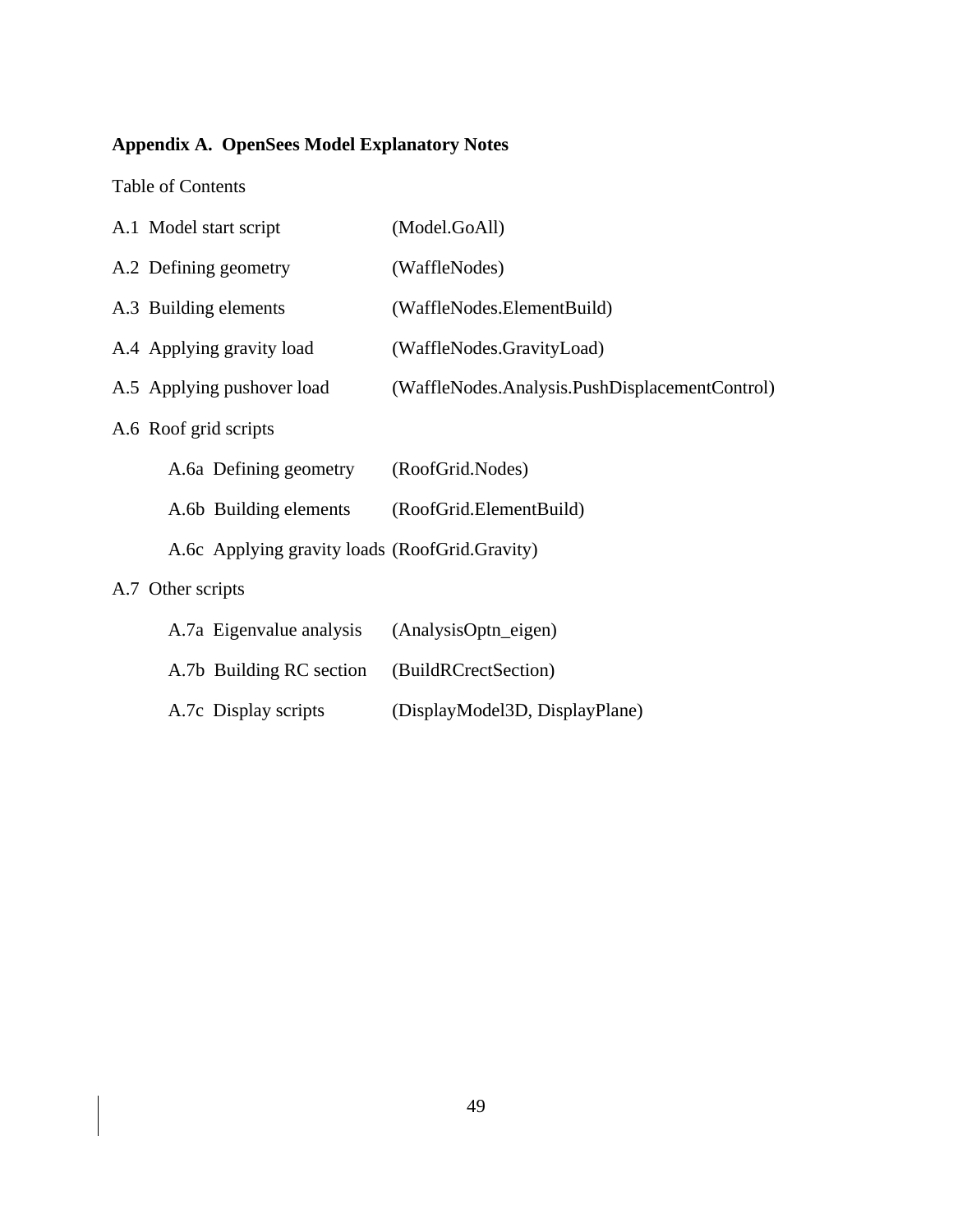#### **A.1 Model start script (Model.GoAll)**

This script sources in the scripts that define geometry, build elements, define recorders and apply gravity load, and apply the pushover load. This was done so that if there was a problem with one of the scripts, the user would be able to pinpoint where the error occurred more easily.

#### **A.2 Defining geometry (WaffleNodes)**

The goal of this script was to automate node generation in a way that would help the user easily define where the node was given its node number designation. It should be noted that in this model, the horizontal plane is defined by the XZ plane and the vertical planes are defined by the XY and YZ planes. Also, all units in this model correspond to pounds and feet.

The external events shield geometry is defined with the following variables: ShellWidth, ShellLength, ShellHeight, LCol, LBeam, and LGird. Beams are designated as the beam members that lie parallel to the X axis and therefore related to ShellWidth, which is the dimension of the external events shield along the X axis. Relatedly, girders are designated as the beam members that lie parallel to the Z axis and therefore are related to ShellHeight, the dimension of the external events shield along the Z axis. Approximate masses are then defined for each node taking into account self weight of beams, columns and external wall, as well as superimposed dead loads from storage equipment and live load. This is where the column and beam sections are defined using the following variables: HCol, BCol, HBeam, BBeam, HGird, and BGird. Masses are defined here instead of the gravity script to allow for easy nodal assignation in the for loops.

To allow for number of nodes to adjust with external events shield dimensions, a number of for loops were designed to automate node number and mass definition. Node numbers have six digits, the first two inform the user which X grid line the node is on, the next two which Y grid line the node is on, and the last two which Z grid line the node is on, where 010101 would be at (0,0,0). Therefore, node number 21008 is located at X gridline 2, Y gridline 10, and Z gridline 8. In this model that means node number 21008 is located at (7.5, 144, 96).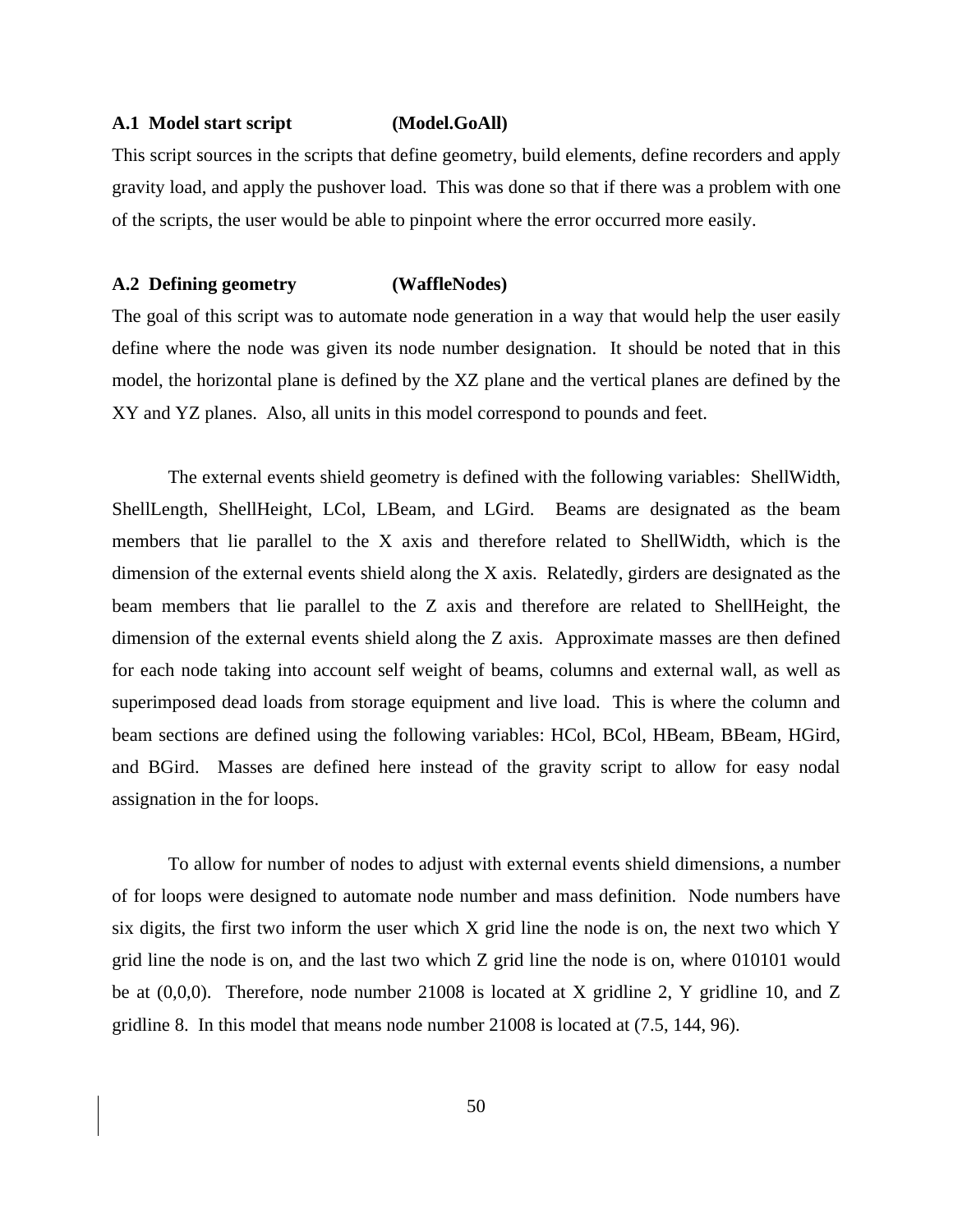The rest of the script deals with defining the roof diaphragm where RoofGrid.Nodes is sourced in, fixing the base of the structure, and defining the pushover load nodes. The variable that defines whether the load is applied at the middle of the wall or at the roof level is 'roof'. If 'roof' is set to 1, then the load is applied at the roof level, if it is set at 0, then the pushover load is applied at the middle of the wall.

#### **A.3 Building elements (WaffleNodes.ElementBuild)**

This script defines material, section, and element properties and then builds the elements (columns, beams, girders) and is largely adapted from OpenSees Example 7 by Silvia Mazzoni and Frank McKenna. Most of the defined variables are used many times in the OpenSees examples so the user should refer to the examples manual or user manual for more discussion on those terms. However, there is a 'matfactor' variable because originally, material strengths were varied to determine external events shield performance. Concrete and steel materials were assumed to be Concrete01 and Steel01. Corotational geometric transformation was used for higher accuracy. Nonlinear beam column elements were used to capture nonlinear behavior. The element assignments are also automated using for loops although no categorization like that used for node numbering was employed. Defining the roof grid elements is sourced in from RoofGrid.ElementBuild.

### **A.4 Applying gravity load (WaffleNodes.GravityLoad)**

This script defines recorders as well as applies the gravity load. For this model, recorders were used for nodal displacements, support reactions, and element forces. Nodal displacement recorders were defined for all nodes on the loaded wall as well as a line of nodes along the roof at the middle of the roof along the X and Z axis, and one vertical line of nodes for all other walls (please see following figure). Gravity loads consider only the self-weight of the beams, columns, and external wall and defined in units of lb/ft to be applied along the elements uniformly. Defining roof gravity loads is sourced in from RoofGrid.Gravity.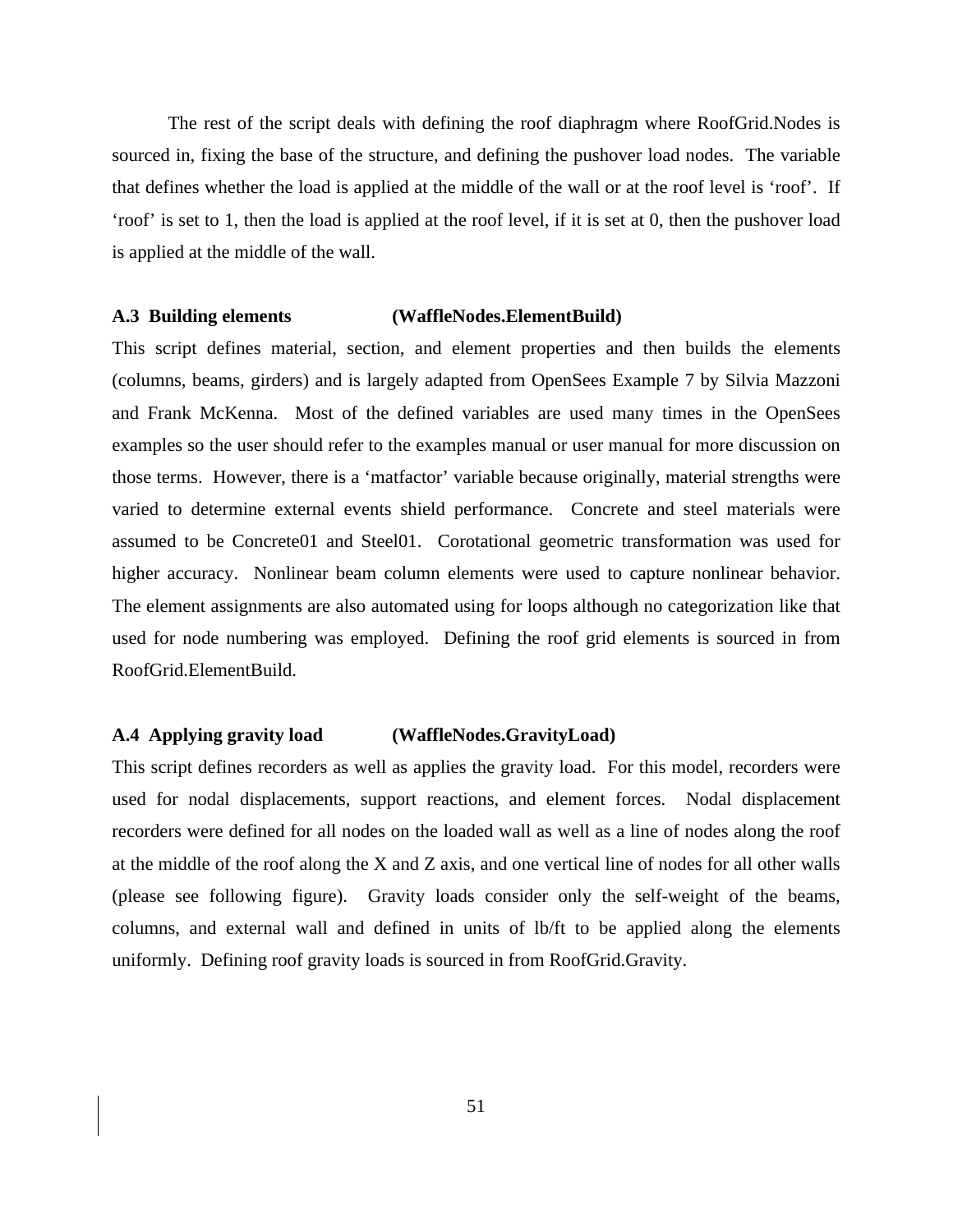

**Figure A.1 Recorder positions on external events shield cross section** 

# **A.5 Applying pushover load (WaffleNodes.Analysis.PushDisplacementControl)**

This script defines the application of the pushover load. The pushover analysis for this model is displacement controlled. Therefore, OpenSees tracks displacement of a control node, in this case, the node which the fuselage load is applied, 'MidPushLoad'. The maximum displacement of this node and the displacement increment is defined with variables Dmax and Dincr, respectively. Because the model is so large, constraints was defined as Transformation, RCM numberer and SparseSPD system were used. The pushover loads used were defined as fractions of the overall load such that when initially summed would equal one. This was done so that the 'pseudo-time' would always equal the base shear resultant from load application rather than a load factor. If analysis fails initially, a number of other methods for convergence are used including Newton with initial tangent, Broyden, and Newton with line search. This is adapted from Mazzoni and McKenna's Example 7 so please refer to the OpenSees user and examples manual for further discussion.

### **A.6 Roof grid scripts**

Similar to the WaffleNodes scripts, the roof grid nodes automate nodal number and mass definition as well as element building and gravity load definition with RoofGrid.Nodes,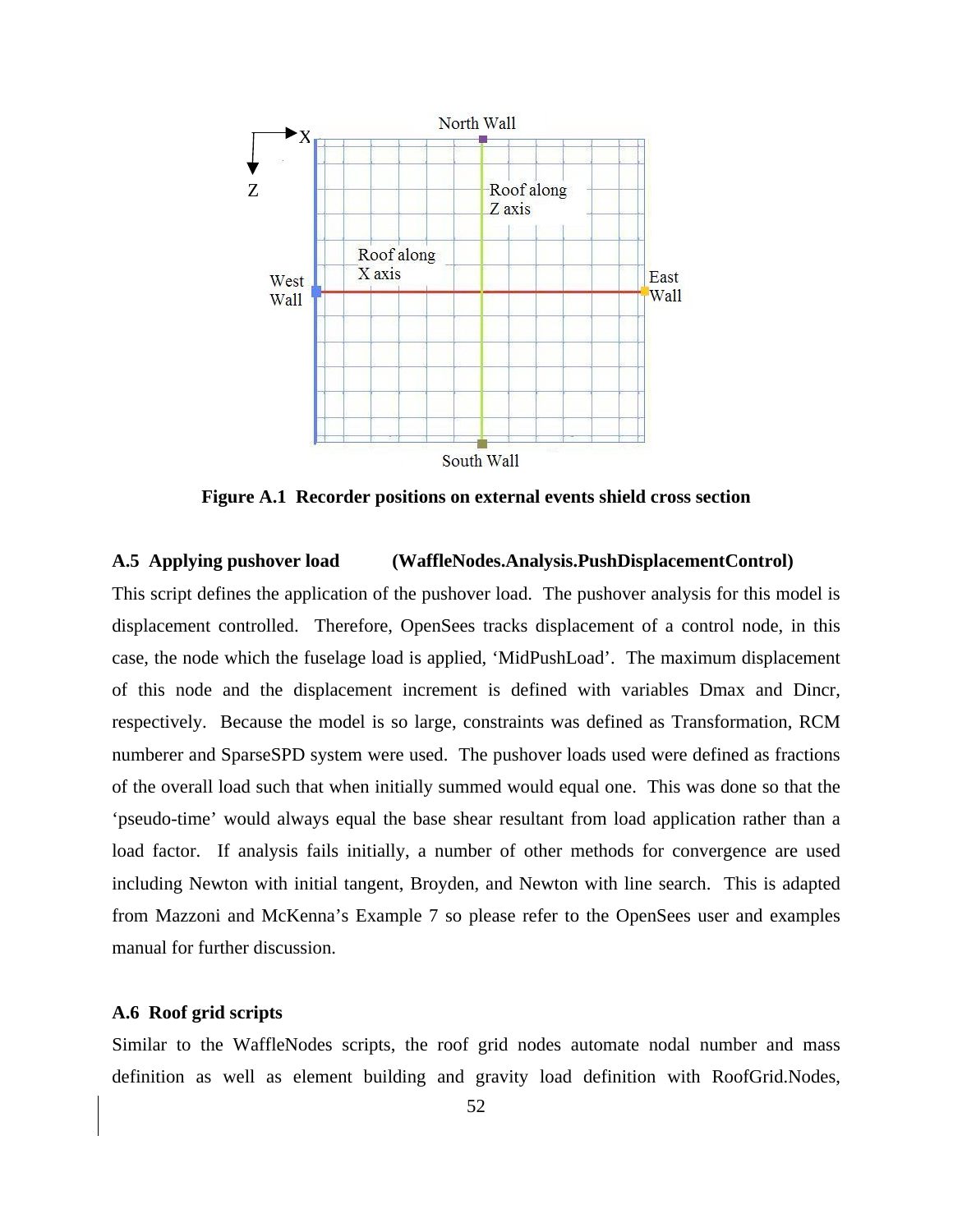RoofGrid.ElementBuild, and RoofGrid.Gravity respectively. The roof grid geometry is taken from the WaffleNodes script, defining the grid to be equally spaced at LBeam, with sections using HCol and BCol. The grid nodal mass takes into account self weight and live load.

## **A.7 Other scripts**

# *A.7a Eigenvalue analysis (AnalysisOptn\_eigen)*

This script was adapted from Jeffrey Hunt's eigenvalue analysis. This script is sourced in after gravity load is applied to determine the first five mode periods of the structure.

#### *A.7b Building RC section (BuildRCrectSection)*

This script is taken from the OpenSees examples written by Mazzoni and McKenna. This builds the reinforced concrete section with rectangular patches given the defined section geometry, material properties, and steel reinforcement.

# *A.7c Display scripts (DisplayModel3D, DisplayPlane)*

This script is taken from the OpenSees examples written by Mazzoni and McKenna. This displays a 3D perspective of the model as well as views of the XY, YZ, and XZ planes.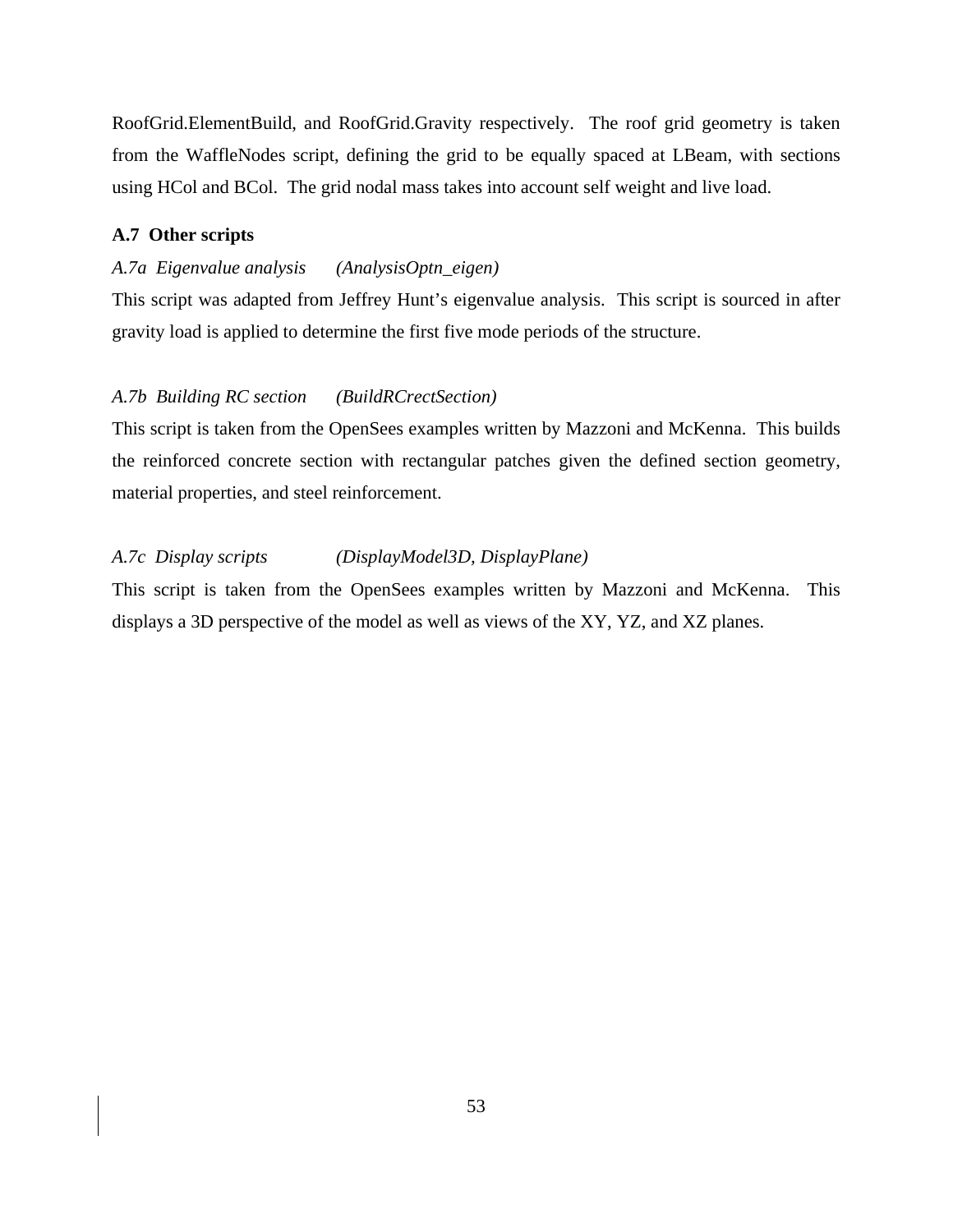# **Appendix B. OpenSees Model Script**

Table of Contents

| B.1 Model start script                         | (Model.GoAll)                                  |
|------------------------------------------------|------------------------------------------------|
| <b>B.2</b> Defining geometry                   | (WaffleNodes)                                  |
| <b>B.3</b> Building elements                   | (WaffleNodes.ElementBuild)                     |
| B.4 Applying gravity load                      | (WaffleNodes.GravityLoad)                      |
| B.5 Applying pushover load                     | (WaffleNodes.Analysis.PushDisplacementControl) |
| B.6 Roof grid scripts                          |                                                |
| B.6a Defining geometry                         | (RoofGrid.Nodes)                               |
| <b>B.6b</b> Building elements                  | (RoofGrid.ElementBuild)                        |
| B.6c Applying gravity loads (RoofGrid.Gravity) |                                                |
| B.7 Other scripts                              |                                                |
| B.7a Eigenvalue analysis                       | (AnalysisOptn_eigen)                           |
| B.7b Building RC section                       | (BuildRCrectSection)                           |

B.7c Display scripts (DisplayModel3D, DisplayPlane)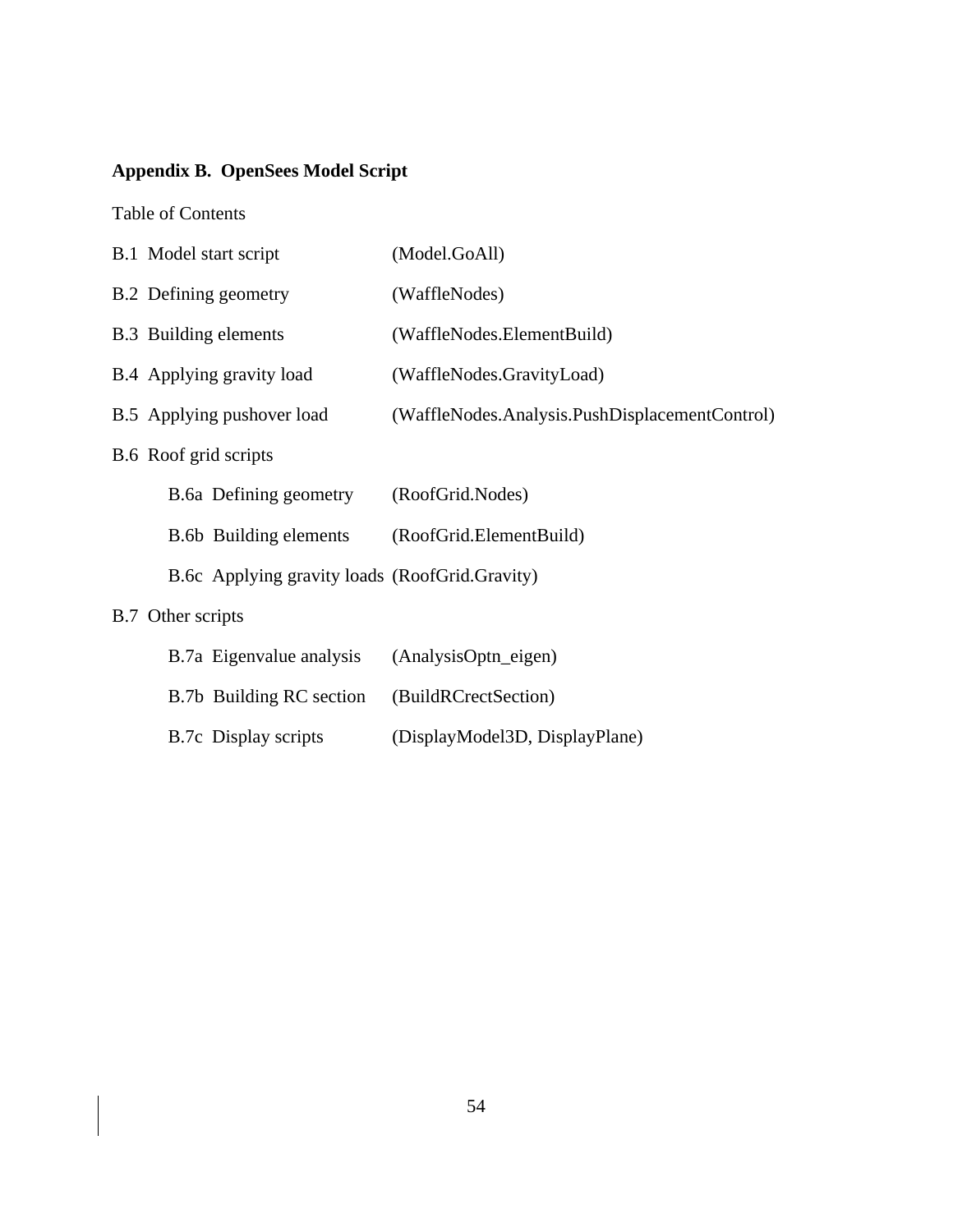B.1 Model start script (Model.GoAll)

```
puts "Assigning nodes and masses" 
source {C:\Users\Joy\Desktop\MEng\NewModel\WaffleNodes.tcl}
puts "------------------------------------------------------------" 
puts "Building elements" 
source {C:\Users\Joy\Desktop\MEng\NewModel\WaffleNodes.ElementBuild.tcl}
puts "------------------------------------------------------------" 
#Assigning Gravity loads 
puts "Applying gravity loads" 
source {C:\Users\Joy\Desktop\MEng\NewModel\WaffleNodes.GravityLoad.tcl}
#puts "------------------------------------------------------------" 
puts "Performing Eigenvalue Analysis" 
source {C:\Users\Joy\Desktop\MEng\NewModel\AnalysisOptn_eigen.tcl}
set eigFID [open NewModel/M1EigenVal.out w] 
puts $eigFID [eigen generalized 5] 
close $eigFID 
analyze 1 0.0001 
puts "------------------------------------------------------------" 
puts "Performing pushover analysis" 
source
{C:\Users\Joy\Desktop\MEng\NewModel\WaffleNodes.Analysis.PushDisplacementC
ontrol.tcl}
```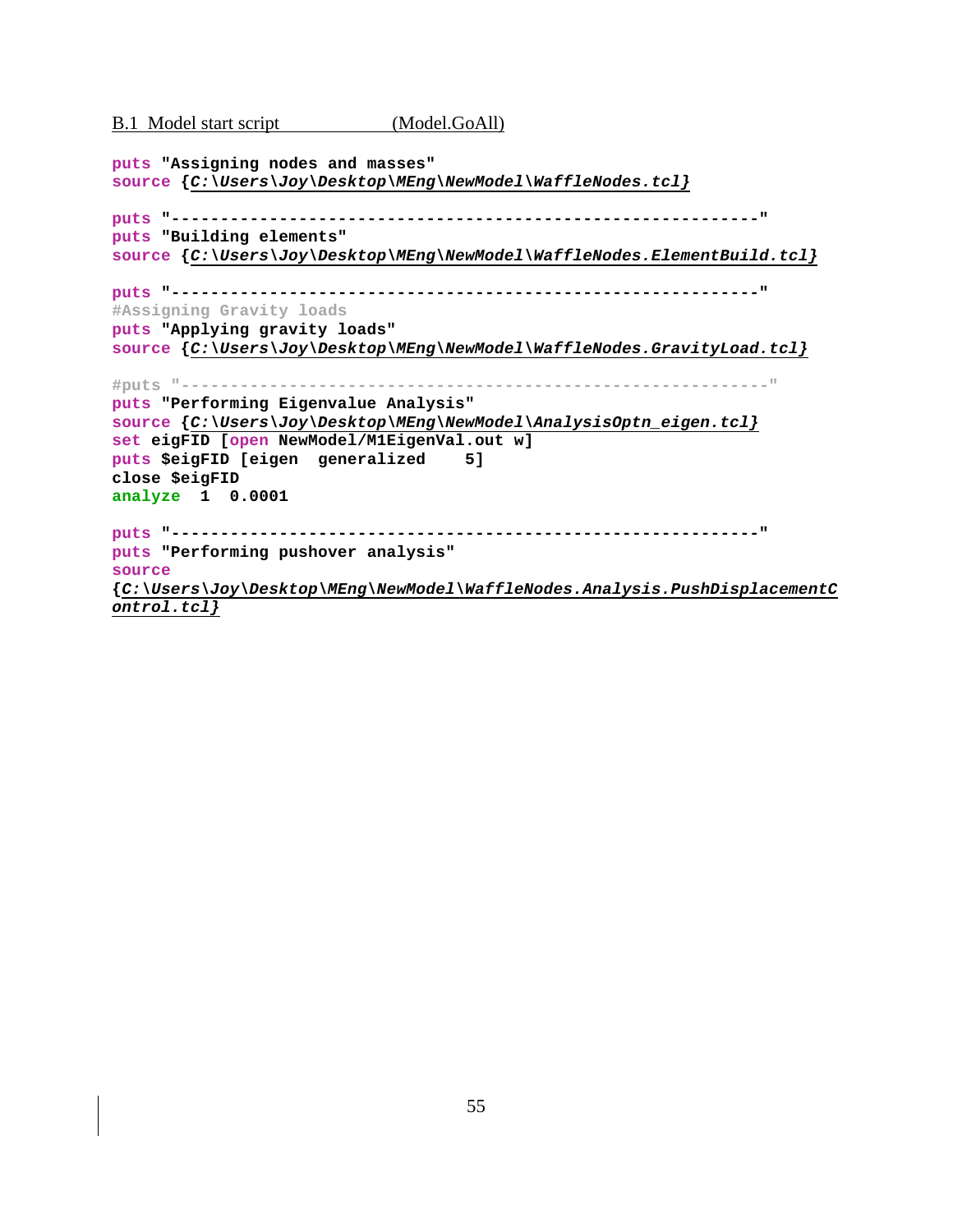B.2 Defining geometry (WaffleNodes)

**# SET UP ------------------------------------------------------------ wipe; # clear memory of all past model definitions model BasicBuilder -ndm 3 -ndf 6; # Define the model builder, ndm=#dimension, ndf=#dofs file mkdir NewModel; set geometry [open NewModel/geometry.out w] set masses [open NewModel/masses.out w] puts \$geometry "Node Number X(ft) Y(ft) Z(ft)" source {***C:\Users\Joy\Desktop\MEng\NewModel\DisplayModel3D.tcl}* **source {***C:\Users\Joy\Desktop\MEng\NewModel\DisplayPlane.tcl}* **# define GEOMETRY ----------------------------------------------------- # define structure-geometry paramters # Note: All lengths are in feet!! All weights are in lbs! all time is in s! set ShellWidth 192; # about 60 m set ShellLength 192; # about 60 m set ShellHeight 144; # about 45 m set LCol 16; # column height (parallel to Y axis), about 5 m set LBeam 16; # beam length (parallel to X axis), about 5 m set LGird 16; # girder length (parallel to Z axis), about 5 m set NStory [expr \$ShellHeight/\$LCol]; set NBayX [expr \$ShellLength/\$LBeam + 2];** # +4 b/c need to **account for internal frame set NBayZ [expr \$ShellWidth/\$LGird + 2];** # +4 b/c need to **account for internal frame # Define MASSES --------------------------------------------------------- set g 32.2; #gravity, ft/s^2 set SDL 100.; #superimposed dead load, psf set LL 20.; #Live load, psf set ConcreteWeight 150.; #pcf set SteelWeight 490.; #pcf set wallt 2.; #wall thickness, ft set concwallt 1.3; #concrete wall thickness, ft set WallWeight [expr \$concwallt\*\$LCol\*\$ConcreteWeight + [expr \$wallt- \$concwallt]\*\$LCol\*\$SteelWeight]; #Wall load, lb/ft #Column and Beam self weight, [lb] set HCol 15.; # ft set BCol 4.; # ft set HBeam 4.; # ft set BBeam \$HCol; # ft set HGird \$HBeam; # ft set BGird \$BBeam; # ft**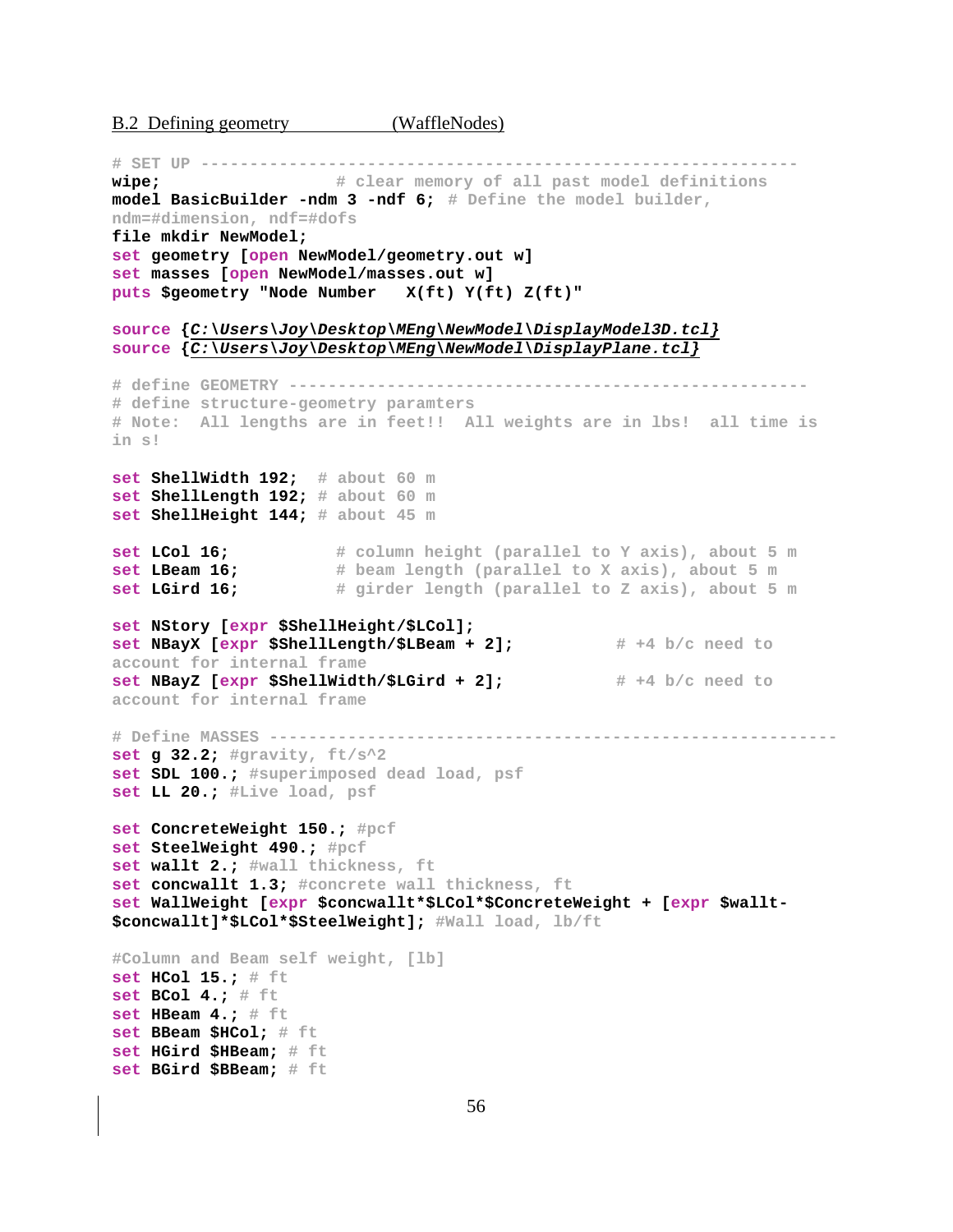```
set ColBeamWallWeight [expr
$HCol*$BCol*$LCol*$ConcreteWeight+$HBeam*$BBeam*$LBeam*$ConcreteWeight +
$WallWeight*$LBeam];
#Bay loads, [lb]
set BayArea [expr $LBeam*$BBeam];
set BaySDL [expr $BayArea*$SDL];
set BayLL [expr $BayArea*$LL];
set DLFact 1.;
set LLFact 1.;
set NodeWeight [expr $ColBeamWallWeight*$DLFact + $DLFact*$BaySDL +
$LLFact*$BayLL];
set NodeMass [expr $NodeWeight/$g];
puts $masses "Nodal Mass is $NodeMass lb/q"
puts $masses "Node Number Px(1b-s^2/ft) Py(1b-s^2/ft) Pz(1b-s^2/ft)"
# define nodes along axes parallel to X axis
set NodeN 10102; #node number is Xgrid, Ygrid, Zgrid
for {set k 0} {$k <= 1} {incr k 1} {
     if {s = 0} {
           set Z [expr $BBeam/2.];
     \} else \{set Z [expr $ShellWidth - $BBeam/2.]
     }
     set X 0.0;
     for {set i 0} {$i <= $NBay X} {incr i 1} {
           set Y 0.0;
           if \{\sin x = 1\}|| $i== [expr $NBayX - 1]
           \} then {
                 if {s_{i == 1}} {
                      set X [expr $BBeam/2.];
                 \} else \{set X [expr S X - $BBean/2.];
                 <sup>1</sup>
                 for {set j 0} {$j<=$NStory} {incr j 1} {
                      node $NodeN $X $Y $Z
                      puts $geometry "$NodeN $X $Y $Z"
                      mass $NodeN [expr $NodeMass/4.] 0. [expr
$NodeMass/4.] 0. 0. 0.
                      puts $masses "$NodeN [expr $NodeMass/4.] 0 [expr
$NodeMass/4.1"set Y [expr $Y + $LCol];
                      set NodeN [expr $NodeN + 100];
                 if {s_{i == 1}} {
                      set X [expr $X - $BBeam/2. + $LBeam];
                 \} else \{set X [expr $X + $BBeam/2.];
                                    57
```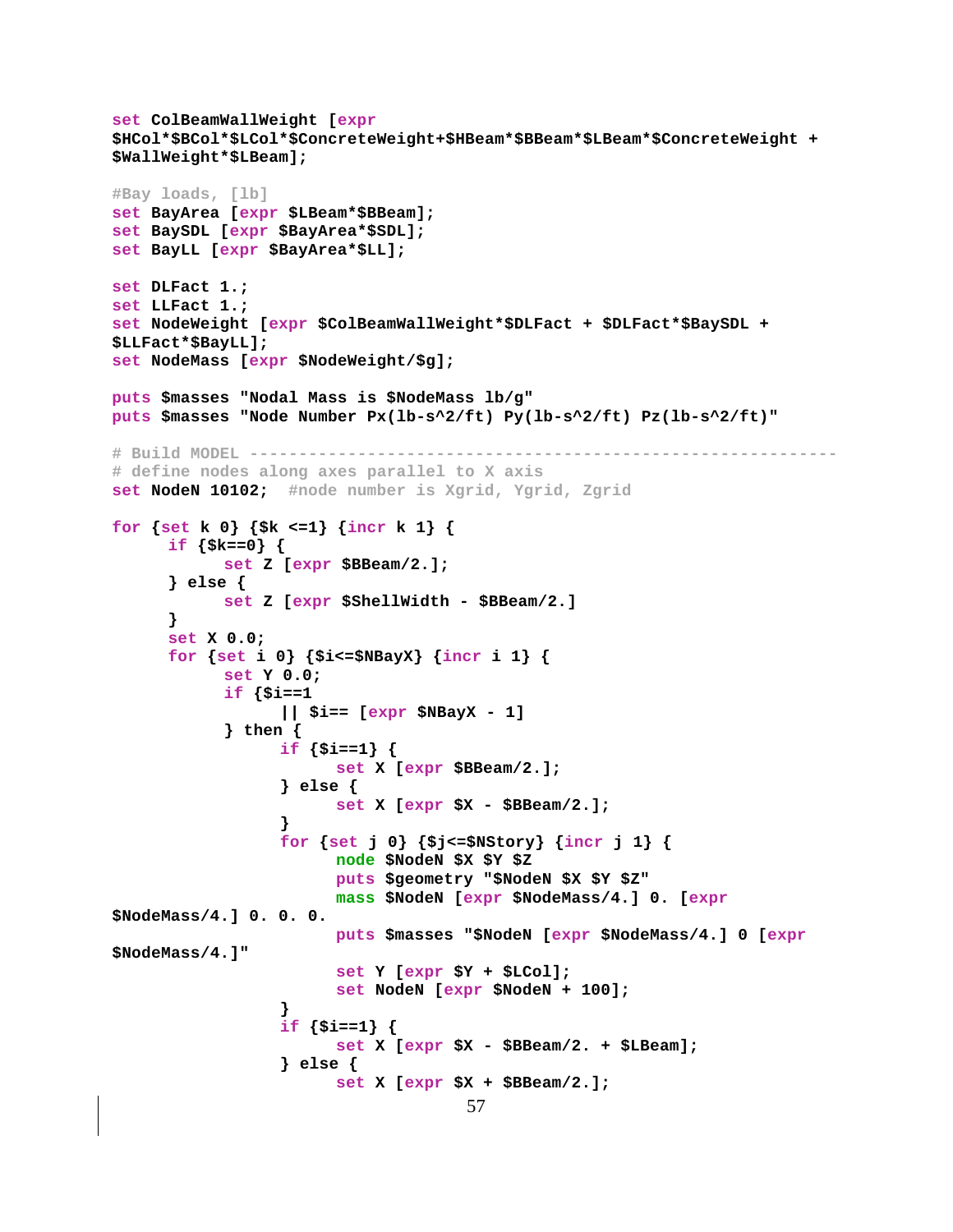```
}
            \} else \{for {set j 0} {$j <= $NStory} {incr j 1} {
                        node $NodeN $X $Y $Z
                        puts $geometry "$NodeN $X $Y $Z"
                        mass $NodeN $NodeMass 0. $NodeMass 0. 0. 0.
                        puts $masses "$NodeN $NodeMass 0 $NodeMass"
                        set Y [expr $Y + $LCol];
                        set NodeN [expr $NodeN + 100];
            set X [expr $X + $LBean];\mathcal{E}set NodeN [expr $NodeN - $NStory*100 - 100 + 10000];
      <sup>1</sup>
set NodeN [expr $NodeN - $NBayX*10000 - 10000 +$NBayZ - 2];
ł
#define Nodes along grid lines parallel to Z axis
set NodeN 20101; #node number is Xgrid, Ygrid, Zgrid
for {set i 0} {$i <=1} {incr i 1} {
      if {s_i == 0} {
            set X [expr $BBeam/2.];
      \} else \{set X [expr $ShellLength - $BBeam/2.]
      \mathcal{E}set Z = 0.0;for {set k 0} {$k<=$NBayZ} {incr k 1} {
            set Y 0.0;
            if \{\$k == 1\}||$k== [expr $NBayZ - 1]
            \} then \{\} else \{for {set j 0} {$j<=$NStory} {incr j 1} {
                        node $NodeN $X $Y $Z
                        puts $geometry "$NodeN $X $Y $Z"
                        mass $NodeN $NodeMass 0. $NodeMass 0. 0. 0.
                        puts $masses "$NodeN $NodeMass 0 $NodeMass"
                        set Y [expr $Y + $LCol];
                        set NodeN [expr $NodeN + 100];
            set Z [expr $Z + $LBeam];
            set NodeN [expr $NodeN - $NStory*100 - 100];
            ł
      set NodeN [expr $NodeN + 1];
      ₿
set NodeN [expr $NodeN - $NBayZ - 1 +$NBayX*10000 - 20000];
<sup>}</sup>
# Define Roof Diaphragm ----------------------------
source \{C:\U5\in\U5\} /Desktop\MEng\NewModel\RoofGrid.Nodes.tcl} #if want
roof grid
```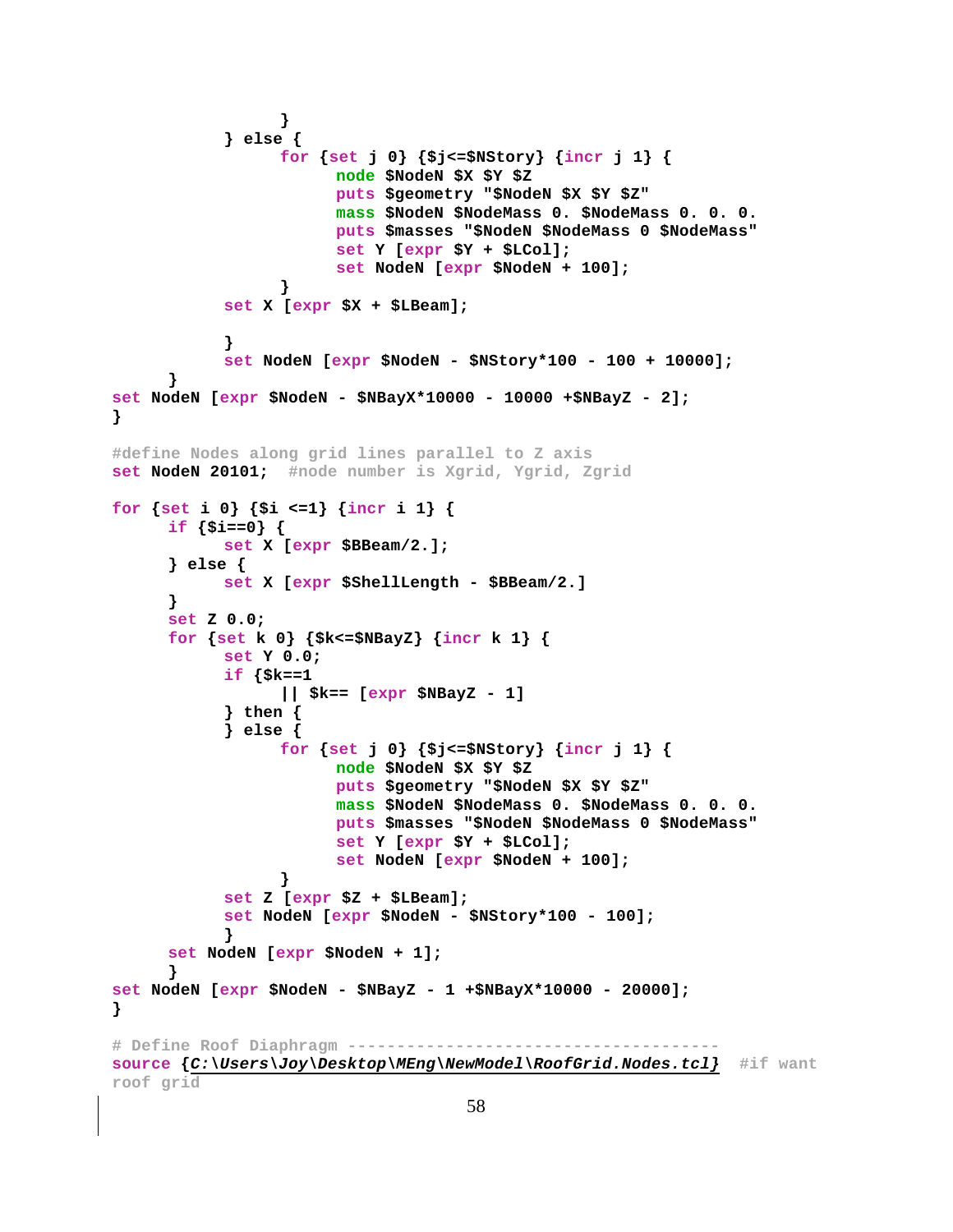```
# Fix supports 
fixY 0.0 1 1 1 1 1 1 #Fix all nodes at base of structure 
# Define Pushover Load Nodes 
set roof 1; # 0 for mid level load, 1 for roof level load
if {$roof == 0} { 
      set MidPushLoad 20608; #set middle pushover load to be middle of 
building at mid level
      set PushHeight 80.; #for mid level load
} else { 
      set MidPushLoad 21008; #set middle pushover load to be 
middle of building at roof level
      set PushHeight $ShellHeight; #for roof level load
} 
set LeftPushLoad 1; 
set RightPushLoad 3; 
set MidZ [expr $ShellWidth/2.]; #set Z location of middle load
set WingL [expr 52.0 + 2.0/3.0]; #set distance between middle load 
and left/right loads
node $LeftPushLoad [expr $BBeam/2.] $PushHeight [expr $MidZ - $WingL]; 
#node $MidpushLoad [expr $BBeam/2.] $PushHeight $MidZ]; #if there's not 
already a node at this location specify a location 
node $RightPushLoad [expr $BBeam/2.] $PushHeight [expr $MidZ + $WingL]; 
puts $geometry "LeftPushLoad $LeftPushLoad [expr $BBeam/2.] $PushHeight 
[expr $MidZ - $WingL]" 
puts $geometry "MidPushLoad $MidPushLoad [expr $BBeam/2.] $PushHeight 
$MidZ" 
puts $geometry "RightPushLoad $RightPushLoad [expr $BBeam/2.] $PushHeight 
[expr $MidZ + $WingL]" 
close $geometry 
close $masses 
puts "Nodes and masses assigned" 
# Define DISPLAY --------------------------------------------------------- 
set xPixels 1200; # height of graphical window in pixels
set yPixels 800;# height of graphical window in pixels
set xLoc1 10; # horizontal location of graphical window (0=upper left-
most corner)
set yLoc1 10; # vertical location of graphical window (0=upper left-
most corner)
set dAmp 2; # scaling factor for viewing deformed shape, it depends on the 
dimensions of the model
DisplayModel3D NodeNumbers $dAmp $xLoc1 $yLoc1 $xPixels $yPixels
```

```
59
```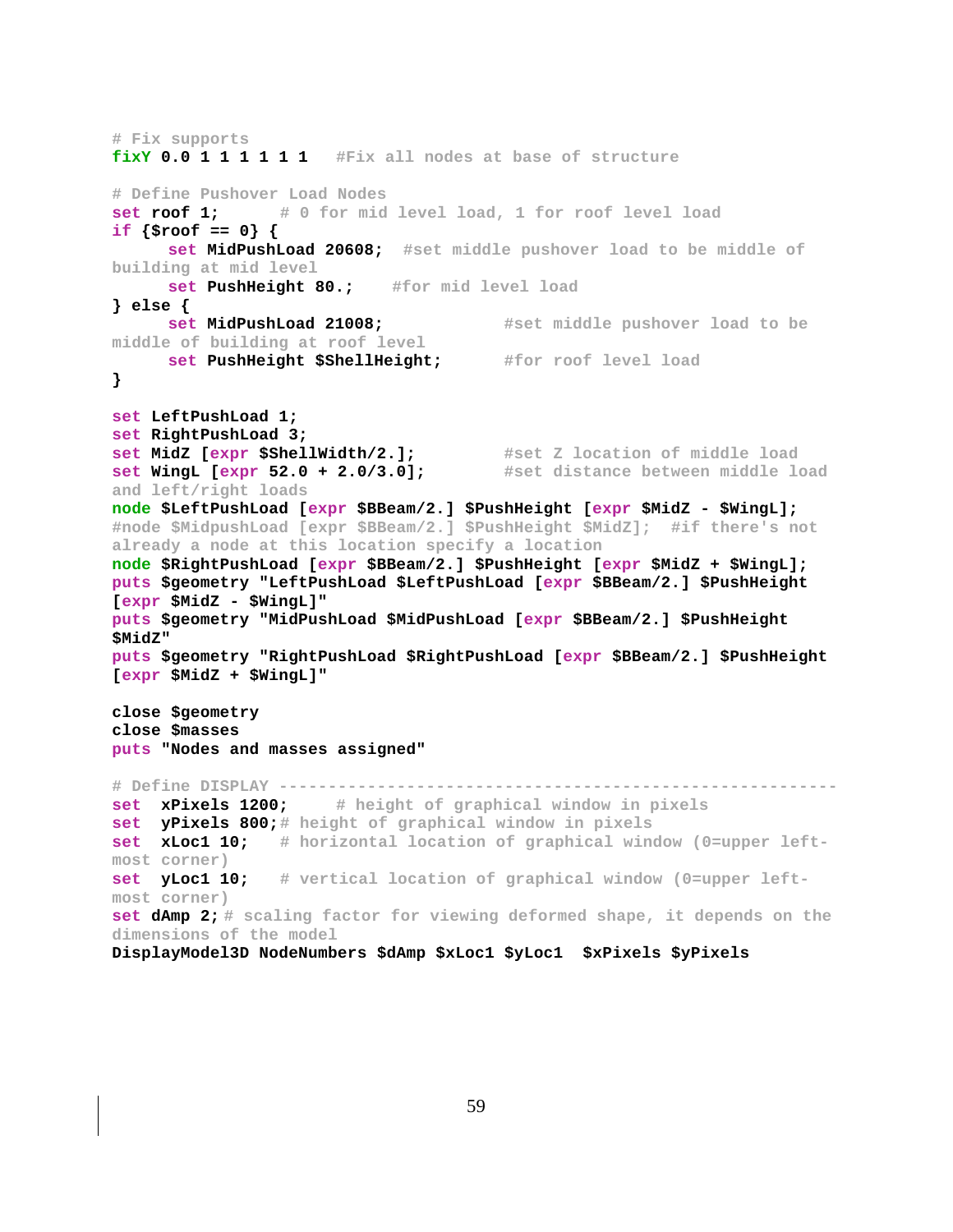**# Define Elements and Sections ------------------------------------------- # Adapted from # Example 7. 3D RC Frame and LibRCMaterials by Silvia Mazzoni & Frank McKenna, 2006 source {***C:\Users\Joy\Desktop\MEng\NewModel\BuildRCrectSection.tcl}* **set Ubig 1.e10; # a really large number # Material Parameters ---------------------------------------------------- # confined and unconfined CONCRETE # nominal concrete compressive strength set matfactor 1.; set fc dexpr -\$matfactor\*8.\*1000.\*144.];** # CONCRETE **Compressive Strength, psf (+Tension, -Compression) #set fc [expr -6.\*1000.\*144.]; #set fc [expr -8.\*1000.\*144.]; set Ec [expr 57000\*sqrt(-\$fc/144.)\*144.]; # Concrete Elastic Modulus, psf set nu 0.2; set Gc [expr \$Ec/2./[expr 1+\$nu]]; # Torsional stiffness Modulus, psf # confined concrete**  set Kfc 1.3; **# ratio of confined to unconfined concrete strength set Kres 0.2;**  $\frac{1}{4}$  ratio of residual/ultimate to maximum stress **set fc1C [expr \$Kfc\*\$fc]; # CONFINED concrete (mander model), maximum stress, psf set eps1C [expr 2.\*\$fc1C/\$Ec]; # strain at maximum stress set fc2C [expr \$Kres\*\$fc1C]; # ultimate stress, psf set eps2C [expr 20\*\$eps1C]; # strain at ultimate stress set lambda 0.1;**  $\#$  ratio between unloading slope at \$eps2 and **initial slope \$Ec # unconfined concrete set fc1U \$fc; # UNCONFINED concrete (todeschini parabolic model), maximum stress, psf set eps1U -0.003; # strain at maximum strength of unconfined concrete set fc2U [expr \$Kres\*\$fc1U]; # ultimate stress, psf set eps2U -0.01; # strain at ultimate stress # Assume no tensile-strength properties set IDconcCore 1; set IDconcCover 2; uniaxialMaterial Concrete01 \$IDconcCore \$fc1C \$eps1C \$fc2C \$eps2C; # Core concrete (confined) uniaxialMaterial Concrete01 \$IDconcCover \$fc1U \$eps1U \$fc2U \$eps2U; # Cover concrete (unconfined) # REINFORCING STEEL parameters**  set Fy [expr \$matfactor\*60.\*1000.\*144.]; # STEEL yield stress, psf **set Es [expr 29000.\*1000.\*144.]; # modulus of steel, psf**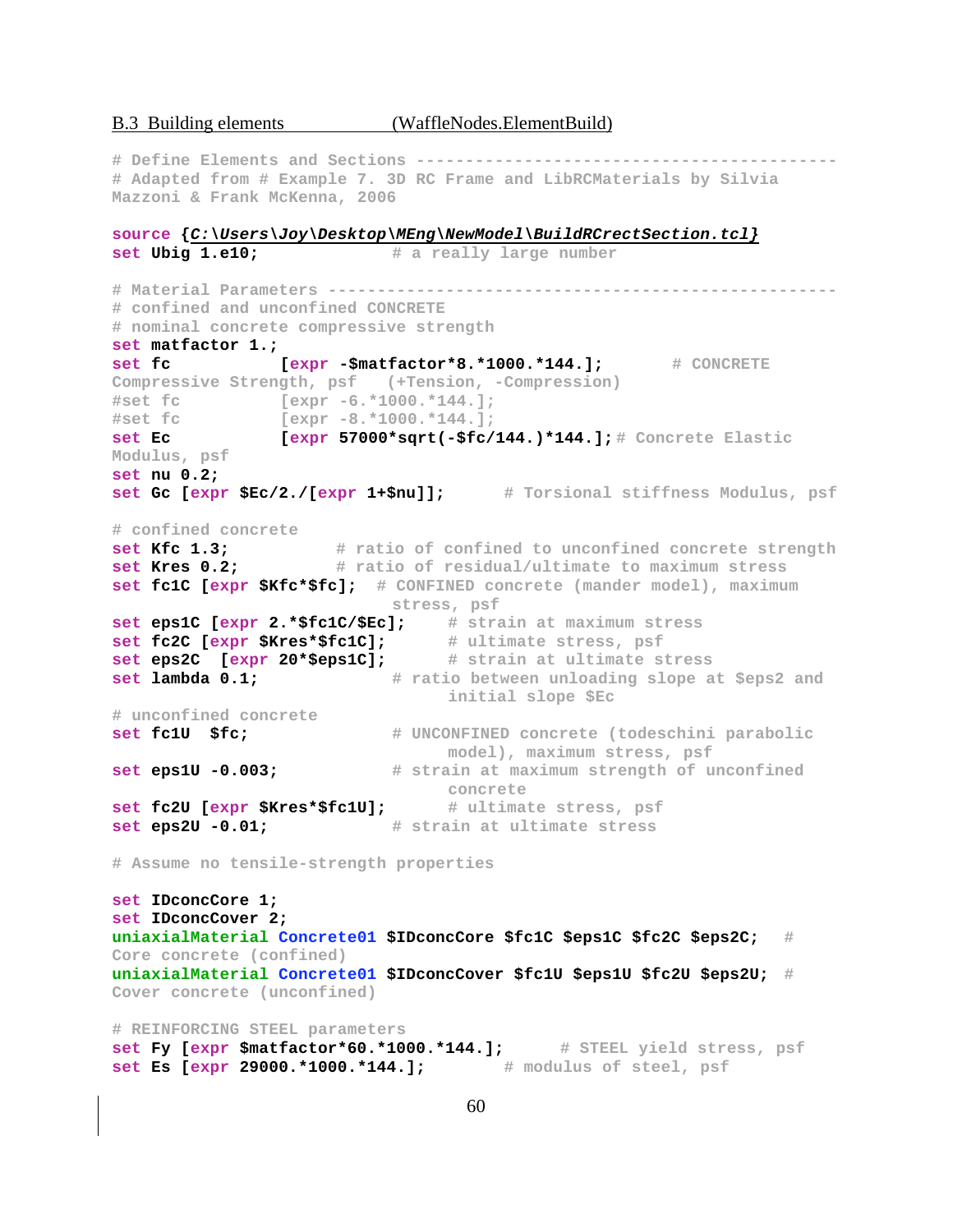```
set Bs 0.01; # strain-hardening ratio 
set IDSteel 3; 
uniaxialMaterial Steel01 $IDSteel $Fy $Es $Bs 
#Define Fiber Sections --------------------------------------------------- 
set SectionType FiberSection ; 
# Section tags 
set ColSecTag 1; 
set BeamSecTag 2; 
set GirdSecTag 3; 
set ColSecTagFiber 4; 
set BeamSecTagFiber 5; 
set GirdSecTagFiber 6; 
set SecTagTorsion 70 ; 
# Column and Beam geometry 
# From RectModelNodesTest, take HCol, BCol, HBeam, BBeam, HGird, BGird 
set cover [expr 2.5/12.]; # rectangular-RC-Column cover, ft
set numBarsTopCol 50; # number of long-reinf bars on top layer
set numBarsBotCol 50; # number of long-reinf bars on bottom layer
set numBarsIntCol 40; # TOTAL number of reinf bars on the 
                                 intermediate layers
set barAreaTopCol [expr 4./144.]; # long-reinf bar area, ft^2
set barAreaBotCol [expr 4./144.]; # long-reinf bar area, ft^2
set barAreaIntCol [expr 4./144.]; # long-reinf bar area, ft^2
set numBarsTopBeam 45; # number of long-reinf bars on top layer
set numBarsBotBeam 45; # number of long-reinf bars on bottom layer
set numBarsIntBeam 24; # TOTAL number of reinforcing bars on the 
                                 intermediate layers
set barAreaTopBeam [expr 4./144.]; # long-reinf bar area, ft^2
set barAreaBotBeam [expr 4./144.]; # long-reinf bar area, ft^2
set barAreaIntBeam [expr 4./144.]; # long-reinf bar area, ft^2
set numBarsTopGird $numBarsTopBeam; # long-reinf bars on top layer
set numBarsBotGird $numBarsBotBeam; # long-reinf bars on bottom layer
set numBarsIntGird $numBarsIntBeam; # TOTAL number of reinforcing bars on 
                                      the intermediate layers
set barAreaTopGird [expr 1./144.]; # long-reinf bar area, ft^2
set barAreaBotGird [expr 1./144.]; # long-reinf bar area, ft^2
set barAreaIntGird [expr 1./144.]; # long-reinf bar area, ft^2
set nfCoreY 15; # # of fibers in the core patch in the y direction 
set nfCoreZ 15; # # of fibers in the core patch in the z direction
set nfCoverY 15; # # of fibers in the cover patches with long sides 
                           in the y direction
set nfCoverZ 15; # # of fibers in the cover patches with long sides 
                           in the z direction
```
**# rectangular section with one layer of steel evenly distributed around the perimeter and a confined core.**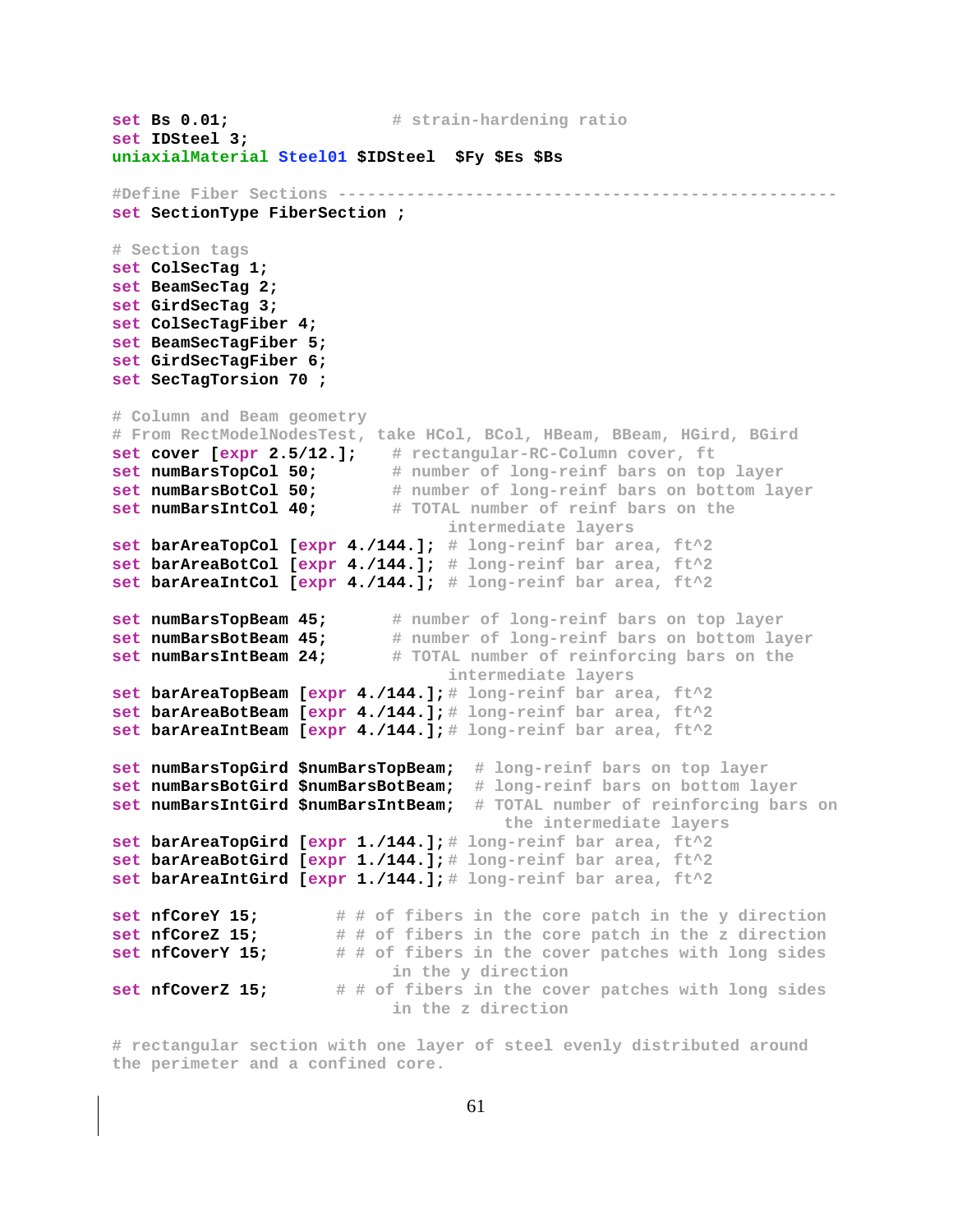**# BuildRCrectSection \$id \$HSec \$BSec \$coverH \$coverB \$coreID \$coverID \$steelID \$numBarsTop \$barAreaTop \$numBarsBot \$barAreaBot \$numBarsIntTot \$barAreaInt \$nfCoreY \$nfCoreZ \$nfCoverY \$nfCoverZ** 

**BuildRCrectSection \$ColSecTagFiber \$HCol \$BCol \$cover \$cover \$IDconcCore \$IDconcCover \$IDSteel \$numBarsTopCol \$barAreaTopCol \$numBarsBotCol \$barAreaBotCol \$numBarsIntCol \$barAreaIntCol \$nfCoreY \$nfCoreZ \$nfCoverY \$nfCoverZ** 

**BuildRCrectSection \$BeamSecTagFiber \$HBeam \$BBeam \$cover \$cover \$IDconcCore \$IDconcCover \$IDSteel \$numBarsTopBeam \$barAreaTopBeam \$numBarsBotBeam \$barAreaBotBeam \$numBarsIntBeam \$barAreaIntBeam \$nfCoreY \$nfCoreZ \$nfCoverY \$nfCoverZ** 

**BuildRCrectSection \$GirdSecTagFiber \$HGird \$BGird \$cover \$cover \$IDconcCore \$IDconcCover \$IDSteel \$numBarsTopGird \$barAreaTopGird \$numBarsBotGird \$barAreaBotGird \$numBarsIntGird \$barAreaIntGird \$nfCoreY \$nfCoreZ \$nfCoverY \$nfCoverZ** 

**# assign torsional Stiffness for 3D Model uniaxialMaterial Elastic \$SecTagTorsion \$Ubig section Aggregator \$ColSecTag \$SecTagTorsion T -section \$ColSecTagFiber section Aggregator \$BeamSecTag \$SecTagTorsion T -section \$BeamSecTagFiber section Aggregator \$GirdSecTag \$SecTagTorsion T -section \$GirdSecTagFiber # Define geometric transformation set IDColTransfX 1; # columns with long side along global X axis (HCol is along local y axis) set IDColTransfZ 2; # columns with long side along global Z axis (HCol is along local y axis) set IDBeamTransf 3; # beams (parallel to X axis) set IDGirdTransf 4; # girders (parallel to Z axis) geomTransf Corotational \$IDColTransfX 0 0 1 geomTransf Corotational \$IDColTransfZ 1 0 0 geomTransf Corotational \$IDBeamTransf 0 0 1 geomTransf Corotational \$IDGirdTransf -1 0 0 # Element connectivity set elements [open NewModel/elements.out w]; puts \$elements "Element Number Node i Node j" set numIntgrPts 5; #Number of integration points set Nodei 10102; set ElemNum 1;** 

```
# columns 
puts $elements "Columns along global X axis" 
for {set k 0} {$k<=1} {incr k 1} { 
       for {set i 0} {$i<=$NBayX} {incr i 1} { 
             for {set j 1} {$j<=$NStory} {incr j 1} { 
                   if { $i==1 
                         || $i== [expr $NBayX - 1] 
                   } then {
```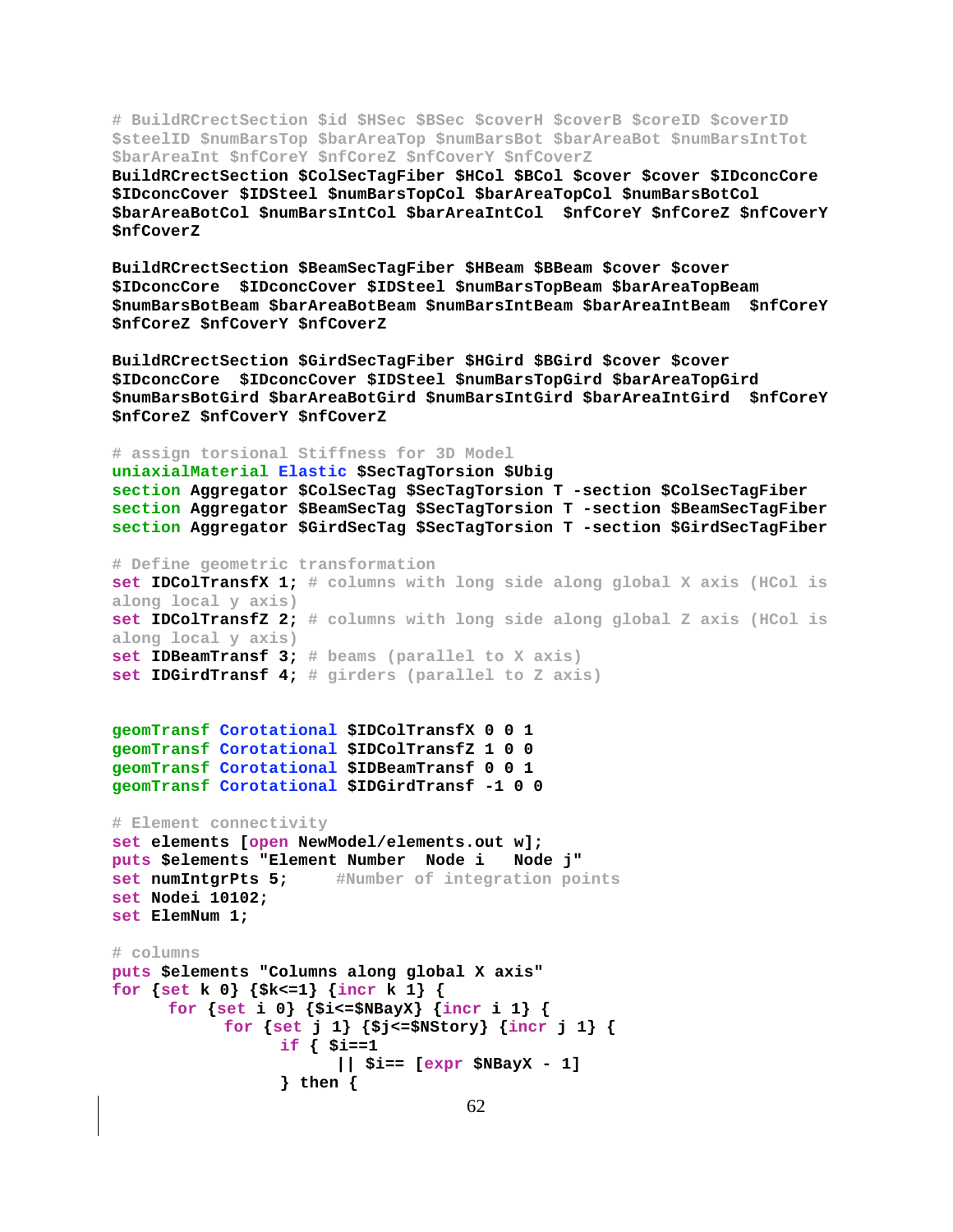```
63
                        set Nodej [expr $Nodei + 100]; 
                        set Nodei $Nodej; 
                  } else { 
                        set Nodej [expr $Nodei + 100]; 
                        element nonlinearBeamColumn $ElemNum $Nodei $Nodej 
$numIntgrPts $ColSecTag $IDColTransfZ; 
                        puts $elements "$ElemNum $Nodei $Nodej" 
                        set Nodei $Nodej; 
                        set ElemNum [expr $ElemNum + 1]; 
 } 
 } 
            set Nodei [expr $Nodei - [expr $NStory*100] + 10000]; 
       } 
set Nodei [expr $Nodei + $NBayZ - 2 - $NBayX*10000 - 10000]; 
} 
set Nodei 20101; 
puts $elements "Columns along global Z axis" 
for {set i 0} {$i<=1} {incr i 1} { 
       for {set k 0} {$k<=$NBayZ} {incr k 1} { 
            for {set j 1} {$j<=$NStory} {incr j 1} { 
                  if { $k==1 
                        || $k== [expr $NBayZ - 1] 
                  } then { 
                        set Nodej [expr $Nodei + 100]; 
                        set Nodei $Nodej; 
                  } else { 
                        set Nodej [expr $Nodei + 100]; 
                        element nonlinearBeamColumn $ElemNum $Nodei $Nodej 
$numIntgrPts $ColSecTag $IDColTransfX; 
                        puts $elements "$ElemNum $Nodei $Nodej" 
                        set Nodei $Nodej; 
                        set ElemNum [expr $ElemNum + 1]; 
 } 
 } 
            set Nodei [expr $Nodei - [expr $NStory*100] + 1]; 
 } 
set Nodei [expr $Nodei - $NBayZ - 1 + $NBayX*10000 - 20000]; 
} 
set NColTot [expr $ElemNum - 1]; 
# Beams (parallel to X axis) 
set Nodei 10202 
puts $elements "Beams (parallel to X axis)" 
for {set j 1} {$j<=$NStory} {incr j 1} { 
      for {set k 1} {$k <= 2} {incr k 1} { 
            for {set i 1} {$i<=$NBayX} {incr i 1} { 
                  set Nodej [expr $Nodei + 10000]; 
                  element nonlinearBeamColumn $ElemNum $Nodei $Nodej 
$numIntgrPts $BeamSecTag $IDBeamTransf; 
                  puts $elements "$ElemNum $Nodei $Nodej" 
                  set ElemNum [expr $ElemNum + 1];
```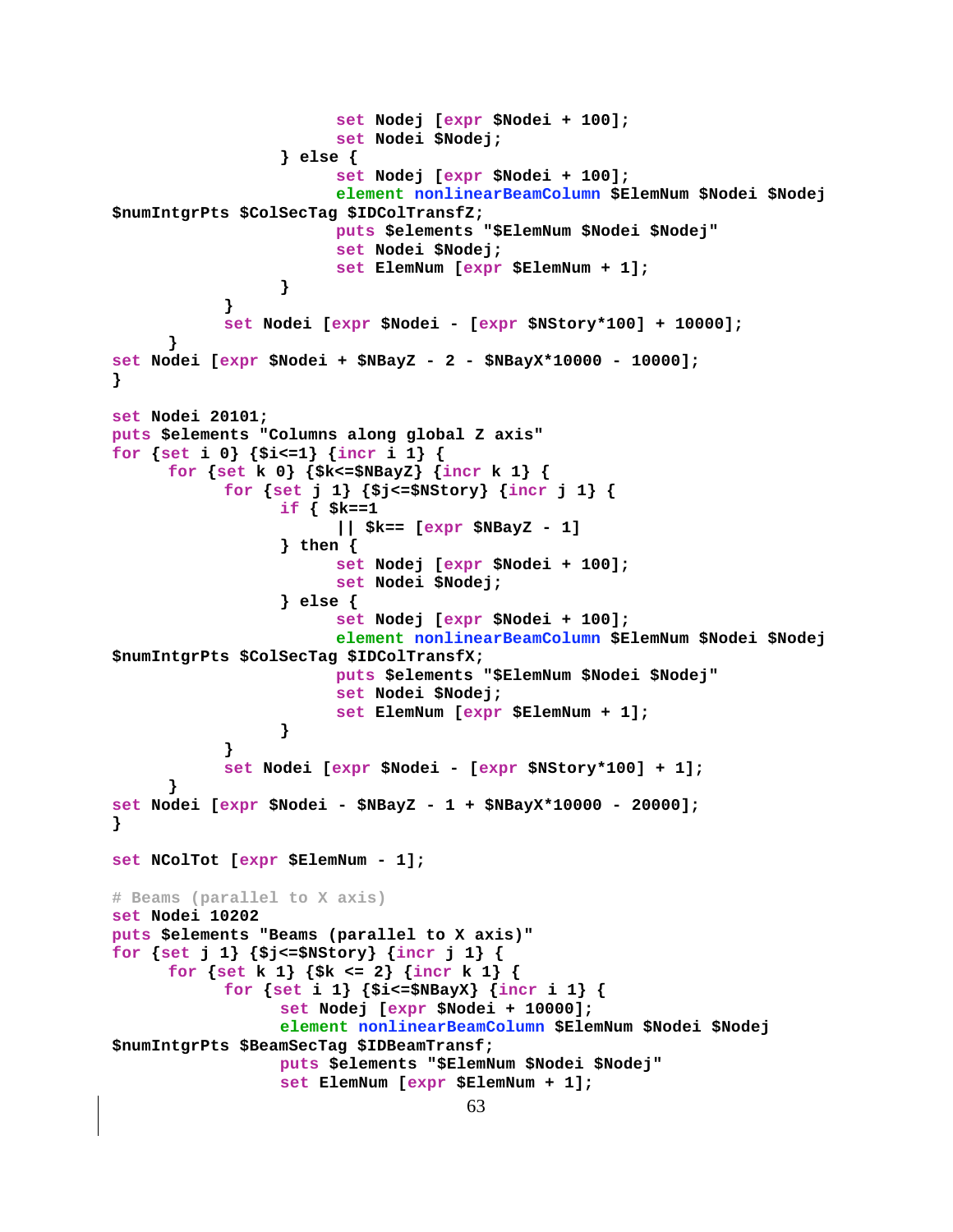```
set Nodei $Nodej;
     set Nodei [expr $Nodei - $NBayX*10000 + $NBayZ - 2];
      ļ
set Nodei [expr $Nodei - $NBayZ*2 + 4 + 100];
<sup>}</sup>
set NBeamsTot [expr $ElemNum - 1 - $NColTot];
# Girders (parallel to Z axis)
if {sroot == 1} {
     set level $NStory;
                            #j == NStory for roof level airplane load, 5
for midlevel airplane load
\} else \{set level 5;
}
set Nodei 20201
puts $elements "Girders (parallel to Z axis)"
for {set j 1} {$j<=$NStory} {incr j 1} {
     for {set i 1} {$i <= 2} {incr i 1} {
            if {
              $j == $level&&&\sin == 1\} then {
                 for {set k 1} {$k <= [expr $NBayZ+2]} {incr k 1} {
                       if \{ $k == 4$ \}set Nodej $LeftPushLoad;
                             element nonlinearBeamColumn $ElemNum $Nodei
$Nodej $numIntgrPts $GirdSecTag $IDGirdTransf;
                             puts $elements "$ElemNum $Nodei $Nodej"
                             set ElemNum [expr $ElemNum + 1];
                       } elseif \{ $k == 5\} {
                             set Nodej [expr $Nodei + 1];
                             set Nodei $LeftPushLoad;
                             element nonlinearBeamColumn $ElemNum $Nodei
$Nodej $numIntgrPts $GirdSecTag $IDGirdTransf;
                             puts $elements "$ElemNum $Nodei $Nodej"
                             set ElemNum [expr $ElemNum + 1];
                             set Nodei $Nodej;
                       } elseif {s = [expr \$NBayZ - 2]} {
                             set Nodej $RightPushLoad;
                             element nonlinearBeamColumn $ElemNum $Nodei
$Nodej $numIntgrPts $GirdSecTag $IDGirdTransf;
                             puts $elements "$ElemNum $Nodei $Nodej"
                             set ElemNum [expr $ElemNum + 1];
                             set Nodej [expr $Nodei + 1];
                             set Nodei $RightPushLoad;
                       } elseif \{ $k = 0 \text{ expr } $NBayZ-1] \} {
                             element nonlinearBeamColumn $ElemNum $Nodei
$Nodej $numIntgrPts $GirdSecTag $IDGirdTransf;
                             puts $elements "$ElemNum $Nodei $Nodej"
                             set ElemNum [expr $ElemNum + 1];
                                     64
```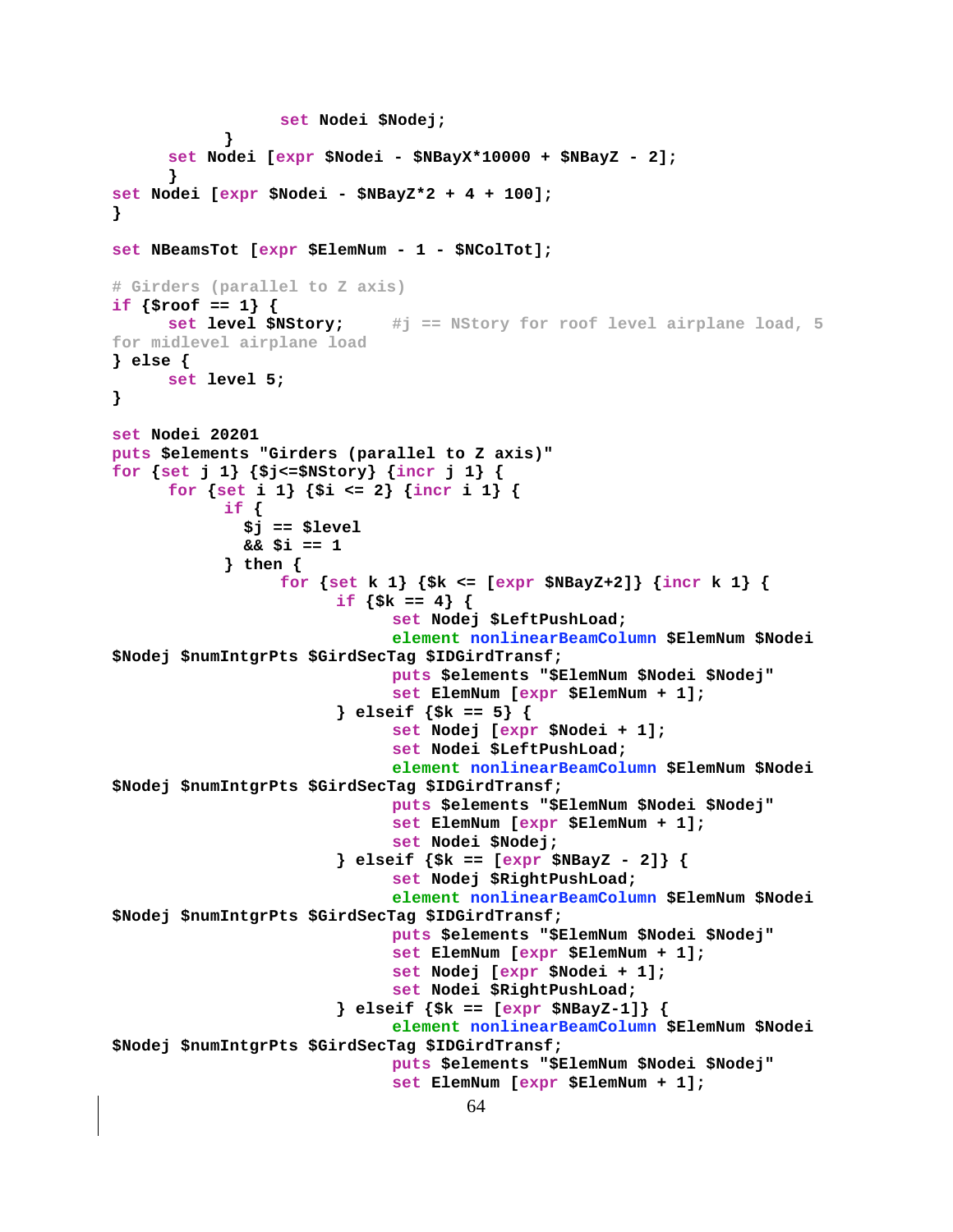```
 set Nodei $Nodej; 
                       } else { 
                             set Nodej [expr $Nodei + 1]; 
                             element nonlinearBeamColumn $ElemNum $Nodei 
$Nodej $numIntgrPts $GirdSecTag $IDGirdTransf; 
                             puts $elements "$ElemNum $Nodei $Nodej" 
                             set ElemNum [expr $ElemNum + 1]; 
                       set Nodei $Nodej; 
 } 
 } 
            } else { 
                  for {set k 1} {$k<=$NBayZ} {incr k 1} { 
                       set Nodej [expr $Nodei + 1]; 
                       element nonlinearBeamColumn $ElemNum $Nodei $Nodej 
$numIntgrPts $GirdSecTag $IDGirdTransf; 
                       puts $elements "$ElemNum $Nodei $Nodej" 
                       set ElemNum [expr $ElemNum + 1]; 
                       set Nodei $Nodej; 
 } 
 } 
      set Nodei [expr $Nodei - $NBayZ + $NBayX*10000 - 20000]; 
 } 
set Nodei [expr $Nodei - $NBayX*20000 + 40000 + 100]; 
} 
set NGirdTot [expr $ElemNum - 1 - $NColTot - $NBeamsTot]; 
#If have roof grid and not rigid diaphragm at roof 
source {C:\Users\Joy\Desktop\MEng\NewModel\RoofGrid.ElementBuild.tcl}
set NElemTot [expr $ElemNum - 1]; 
set NColFloor [expr $NColTot/$NStory]; 
set NBeamsFloor [expr $NBeamsTot/$NStory]; 
set NGirdFloor [expr [expr $NGirdTot - 2]/$NStory]; 
puts $elements "Total number of elements is $NElemTot" 
puts $elements "Total number of columns is $NColTot, per floor is 
$NColFloor" 
puts $elements "Total number of Beams is $NBeamsTot, per floor is 
$NBeamsFloor" 
puts $elements "Total number of girders is $NGirdTot, per floor is 
$NGirdFloor" 
close $elements 
puts "Elements built"
```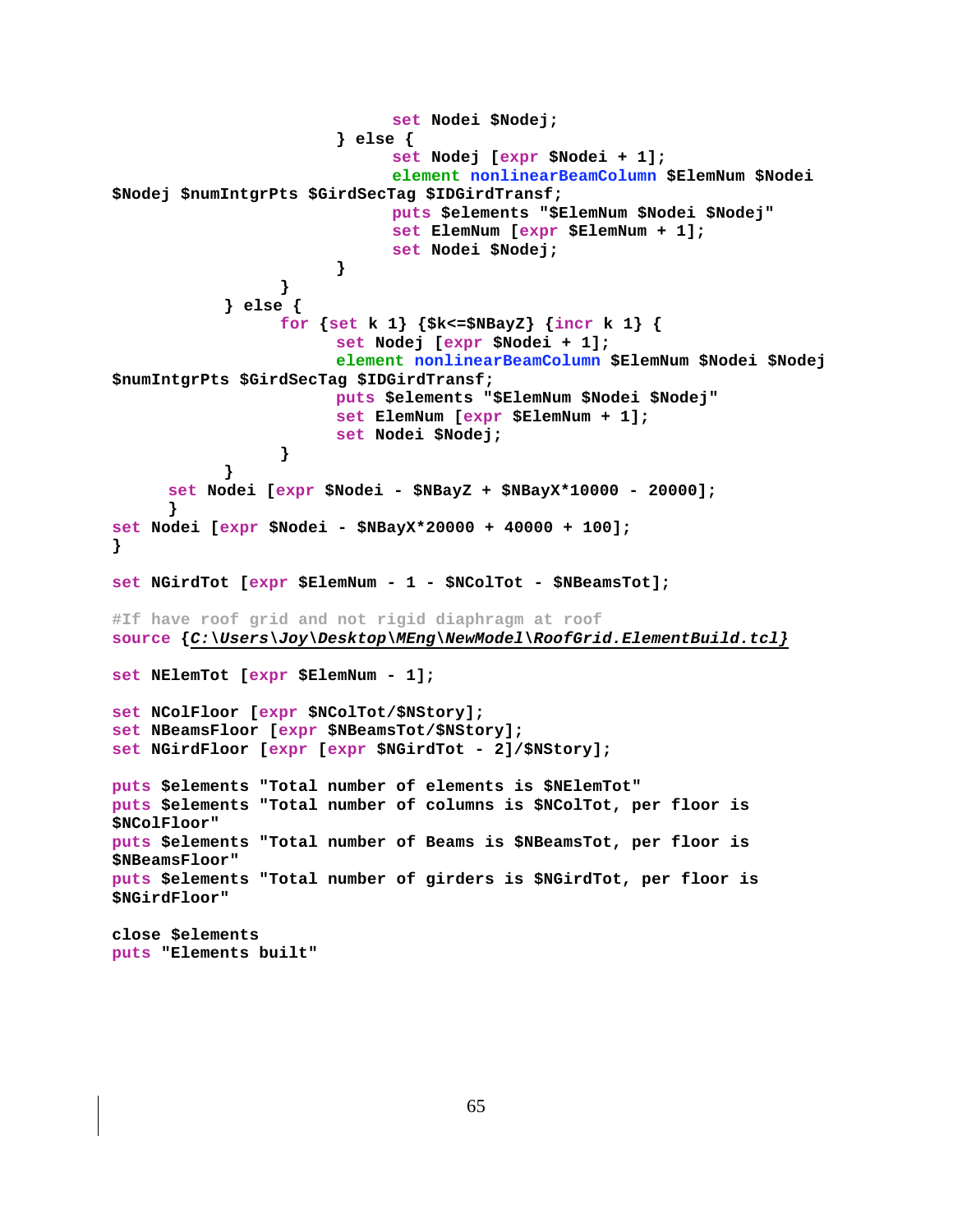B.4 Applying gravity load (WaffleNodes.GravityLoad)

```
# Gravity Loads and recorders 
# Adapted from Example 7 by Silvia Mazzoni & Frank McKenna, 2006 
file mkdir NewModel/SupportReactions; 
file mkdir NewModel/LeftWallDisplacements; 
file mkdir NewModel/OtherDisplacements; 
file mkdir NewModel/OtherDisplacements/Plan 
file mkdir NewModel/OtherDisplacements/ElevationX 
file mkdir NewModel/OtherDisplacements/ElevationZ 
file mkdir NewModel/ElementForces 
set girderloads [open NewModel/girderloads.out w] 
set BeamLoads [open NewModel/beamloads.out w] 
set weight [open NewModel/weight.out w] 
# Define RECORDERS ------------------------------------------------------- 
# displacement of left wall ---------------------------------------------- 
set NodeN 20201 
for {set k 0} {$k <= $NBayZ} {incr k 1} { 
if {$k==1 
       || $k==[expr $NBayZ - 1] 
} then { 
set NodeN [expr $NodeN + 1]; 
} else { 
      for {set j 1} {$j <= $NStory} {incr j 1} { 
            recorder Node -file 
NewModel/LeftWallDisplacements/DFree$NodeN.out -time -node $NodeN -dof 1 2 
3 disp; # displacements of free node
            set NodeN [expr $NodeN + 100]; 
       } 
set NodeN [expr $NodeN - $NStory*100 + 1]; 
} 
} 
#displacement of loaded nodes ---------------------------------------- 
recorder Node -file NewModel/OtherDisplacements/DFree$LeftPushLoad.out -
time -node $LeftPushLoad -dof 1 2 3 disp; 
#recorder Node -file NewModel/DFree$MidPushLoad.out -time -node 
$MidPushLoad -dof 1 2 3 disp; 
recorder Node -file NewModel/OtherDisplacements/DFree$RightPushLoad.out -
time -node $RightPushLoad -dof 1 2 3 disp; 
# plan section ------------------------------------------------------- 
# displacement of side walls along X axis 
set NodeN 10602 
for {set k 1} {$k <= 2} {incr k 1} { 
       for {set i 0} {$i <= $NBayX} {incr i 1} { 
             if {$i==1 
                   || $i==[expr $NBayX - 1] 
             } then {
```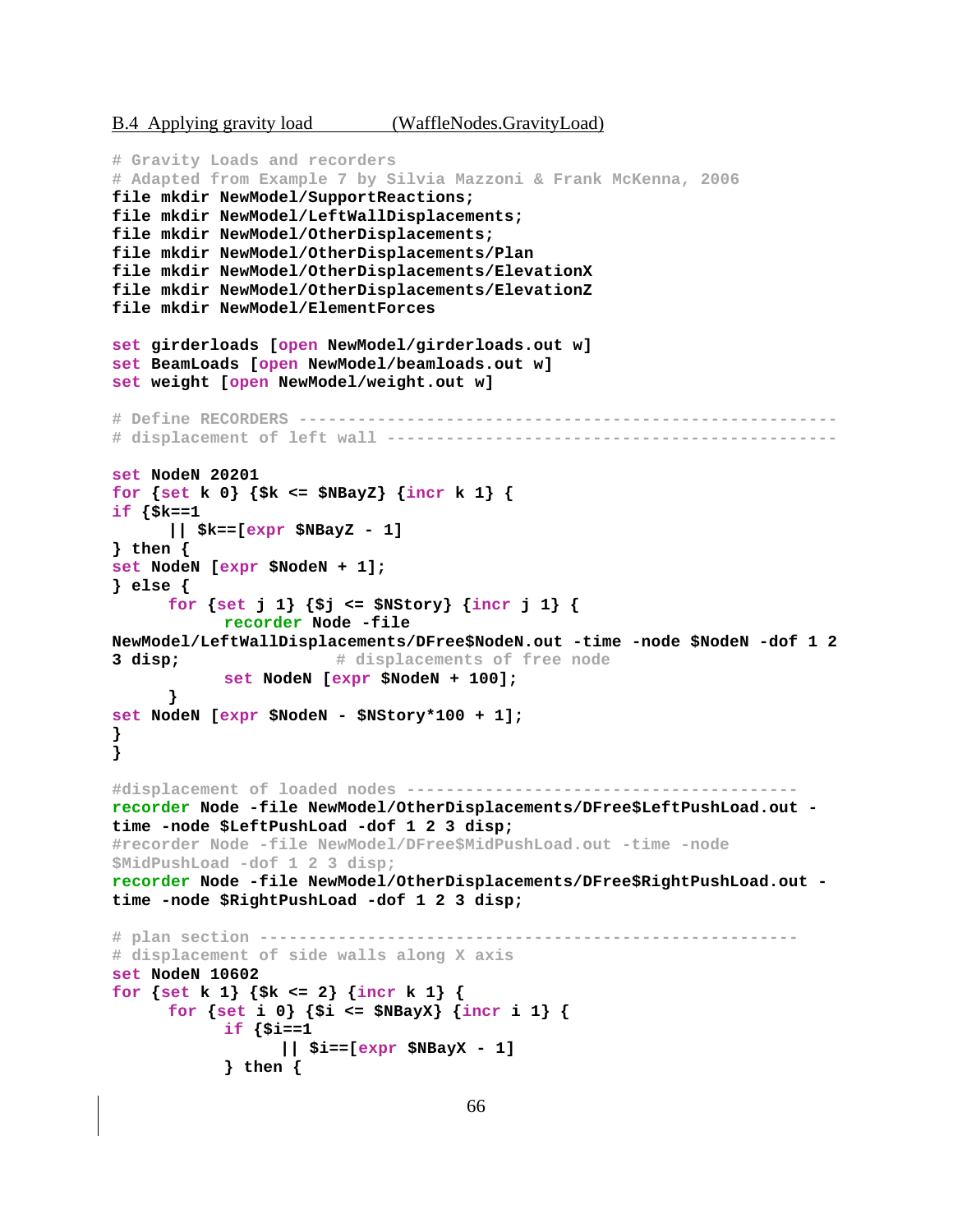```
 set NodeN [expr $NodeN + 10000]; 
             } else { 
                  recorder Node -file 
NewModel/OtherDisplacements/Plan/DFree$NodeN.out -time -node $NodeN -dof 1 
2 3 disp; # displacements of free node
                   set NodeN [expr $NodeN + 10000]; 
 } 
       } 
set NodeN 10614 
} 
# displacement of rear wall 
set NodeN 140601 
for {set k 0} {$k <= $NBayZ} {incr k 1} { 
       if {$k==1 
             || $k==[expr $NBayZ - 1] 
       } then { 
       } else { 
            recorder Node -file 
NewModel/OtherDisplacements/Plan/DFree$NodeN.out -time -node $NodeN -dof 1 
2 3 disp; \# displacements of free node
       } 
       set NodeN [expr $NodeN + 1]; 
} 
# elevation section z axis thr. middle of building -----------------------
# side walls 
set NodeN 80202 
for {set k 1} {$k <= 2} {incr k 1} { 
       for {set j 1} {$j <= $NStory} {incr j 1} { 
             recorder Node -file 
NewModel/OtherDisplacements/ElevationZ/DFree$NodeN.out -time -node $NodeN 
-dof 1 2 3 disp; \qquad # displacements of free node
             set NodeN [expr $NodeN + 100]; 
       } 
set NodeN 80214 
} 
# roof 
set NodeN 81001 
for {set k 0} {$k <= $NBayZ} {incr k 1} { 
       if {$k==1 
             || $k==[expr $NBayZ - 1] 
       } then { 
            set NodeN [expr $NodeN + 1]; 
       } else { 
            recorder Node -file 
NewModel/OtherDisplacements/ElevationZ/DFree$NodeN.out -time -node $NodeN 
-dof 1 2 3 disp; \qquad # displacements of free node
            set NodeN [expr $NodeN + 1]; 
       } 
} 
# elevation section X axis thr. middle of building ----------------------- 
# side walls
```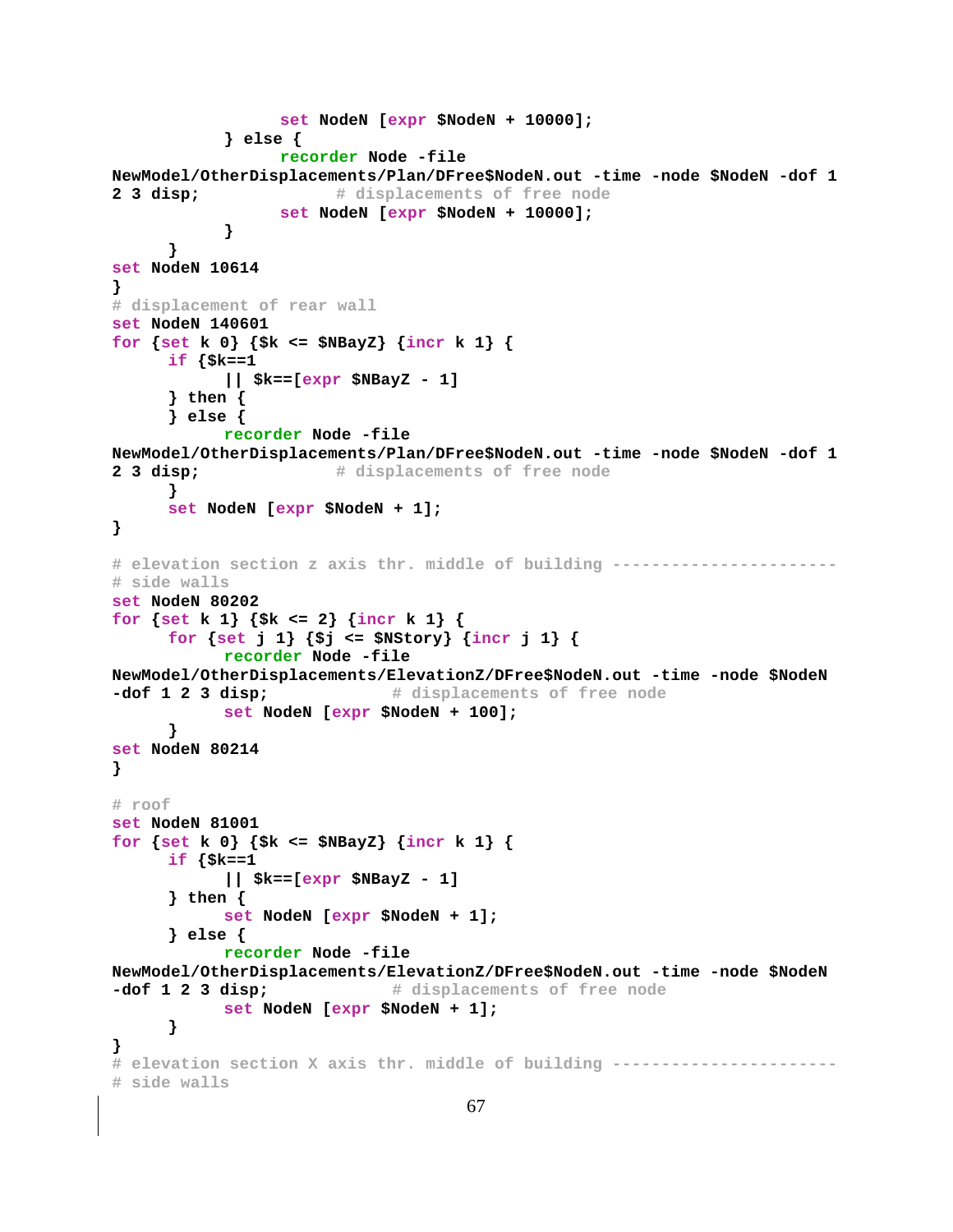```
set NodeN 140208 
for {set j 1} {$j <= $NStory} {incr j 1} { 
      recorder Node -file 
NewModel/OtherDisplacements/ElevationX/DFree$NodeN.out -time -node $NodeN 
-dof 1 2 3 disp; # displacements of free node
      set NodeN [expr $NodeN + 100]; 
} 
# roof 
set NodeN 11008 
for {set i 0} {$i <= $NBayX} {incr i 1} { 
      if {$i==1 
            || $i==[expr $NBayX - 1] 
      } then { 
            set NodeN [expr $NodeN + 10000]; 
      } else { 
            recorder Node -file 
NewModel/OtherDisplacements/ElevationX/DFree$NodeN.out -time -node $NodeN 
-dof 1 2 3 disp; \qquad # displacements of free node
            set NodeN [expr $NodeN + 10000]; 
      } 
} 
# record element forces near airplane load 
set ElemN 289; 
for {set j 1} {$j<=$NStory} {incr j 1} { 
      recorder Element -file NewModel/ElementForces/Force$ElemN.out -time 
-ele $ElemN localForce; # local element forces Fx Fy Fz Mx
My Mz
      set ElemN [expr $ElemN + 1]; 
} 
if {$roof == 0} { 
      set ElemN 833; 
} elseif {$roof == 1} { 
      set ElemN 945; 
} 
for {set k 1} {$k<= $NBayZ} {incr k 1} { 
      recorder Element -file NewModel/ElementForces/Force$ElemN.out -time 
-ele $ElemN localForce; # local element forces Fx Fy Fz Mx
My Mz
      set ElemN [expr $ElemN + 1]; 
} 
# Support Reactions ------------------------------------------------------ 
#set NodeN 20101 
#for {set i 1} {$i <= 2} {incr i 1} { 
#for {set k 0} {$k <= $NBayZ} {incr k 1} { 
# if {$k==1 
# || $k==[expr $NBayZ - 1] 
     # } then {
```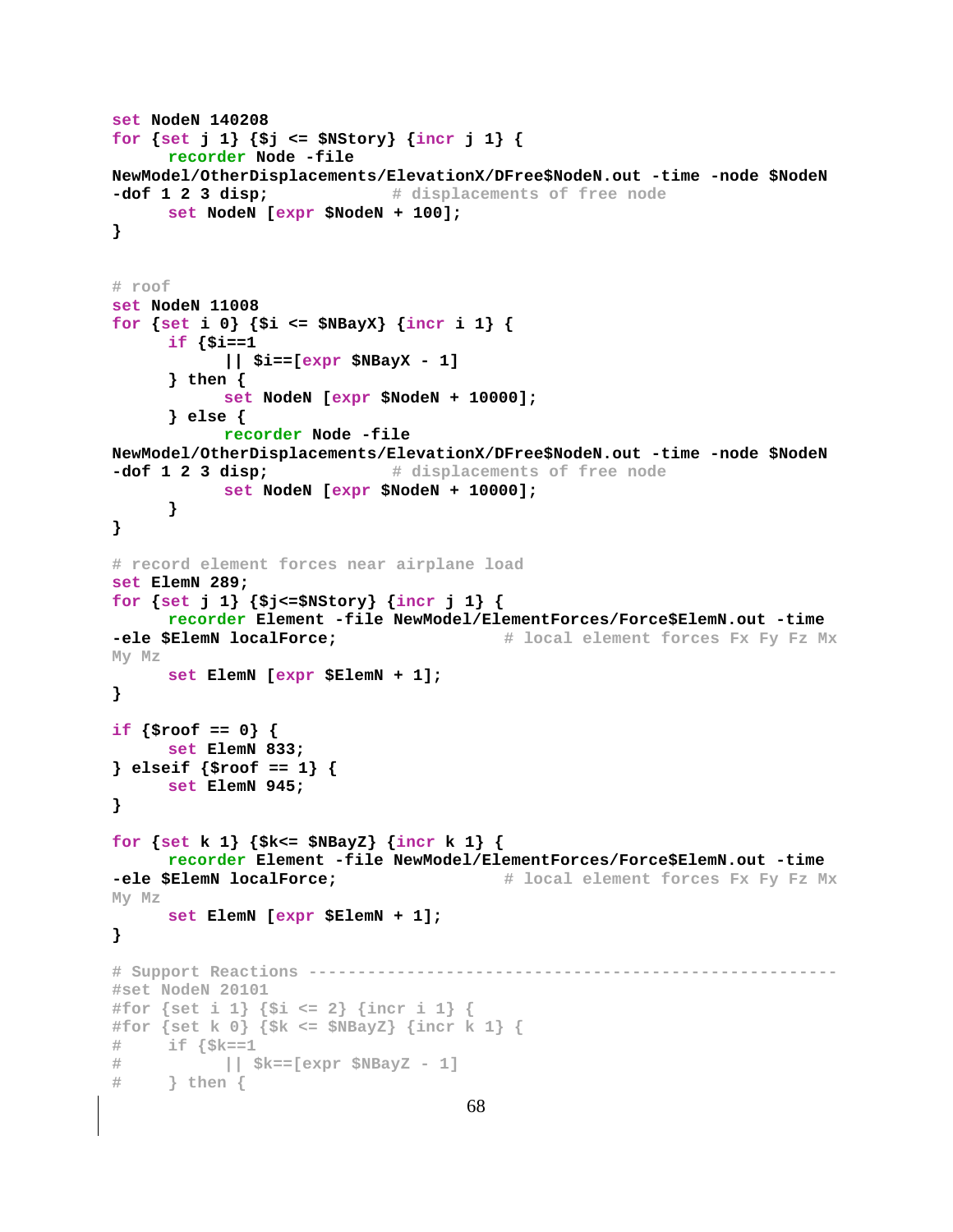```
# set NodeN [expr $NodeN + 1]; 
# } else { 
# recorder Node -file NewModel/SupportReactions/RBase$NodeN.out 
-time -node $NodeN -dof 1 2 3 reaction; # support reaction
# set NodeN [expr $NodeN + 1]; 
# } 
#} 
#set NodeN 140101 
#} 
#set NodeN 10102 
#for {set k 1} {$k <= 2} {incr k 1} {
#for {set i 0} {$i <= $NBayX} {incr i 1} { 
# if {$i==1 
# || $k==[expr $NBayX - 1] 
# } then { 
# set NodeN [expr $NodeN + 10000]; 
# } else { 
# recorder Node -file NewModel/SupportReactions/RBase$NodeN.out 
-time -node $NodeN -dof 1 2 3 reaction; # support reaction
# set NodeN [expr $NodeN + 10000]; 
# } 
#} 
#set NodeN 10114 
#} 
# Define GRAVITY ------------------------------------------------- 
# From RectModelNodes, get g = 32.2 ft/s^2, DLFact, LLFact 
# Weights: SDL (psf), LL (psf), ConcreteWeight (pcf), SteelWeight (pcf), 
WallWeight 
# Configuration: slabt (ft), wallt (ft), concwallt (ft) 
# From RectModelNodes, take HCol, BCol, HBeam, BBeam, HGird, BGird 
# From RectModel.ElementBuildTest: NElemTot, NColTot, NBeamsTot, NExtGird, 
NIntGird, NColFloor, NBeamsFloor, NExtGirdFloor, NIntGirdFloor 
set QBeam [expr $WallWeight*$DLFact + 
$ConcreteWeight*$HBeam*$BBeam*$DLFact]; #beam load (lb/ft)
set QGird [expr $WallWeight*$DLFact + 
$ConcreteWeight*$HGird*$BGird*$DLFact]; # Exterior girder Load (lb/ft)
set QCol [expr $ConcreteWeight*$HCol*$BCol*$DLFact]; #Column load (lb/ft)
set WeightBeam [expr $QBeam*$LBeam]; 
set WeightGird [expr $QGird*$LGird]; 
set WeightCol [expr $QCol*$LCol]; 
set RoofWeight [expr $NColFloor*$WeightCol/2. + $NBeamsFloor*$WeightBeam + 
$NGirdFloor*$WeightGird]; 
set BottomFloorWeight [expr $NColFloor*$WeightCol/2.]; 
set FloorWeight [expr $NColFloor*$WeightCol + $NBeamsFloor*$WeightBeam + 
$NGirdFloor*$WeightGird]; 
set TotalWeight [expr $BottomFloorWeight +$RoofWeight + [expr $NStory - 
1]*$FloorWeight];
```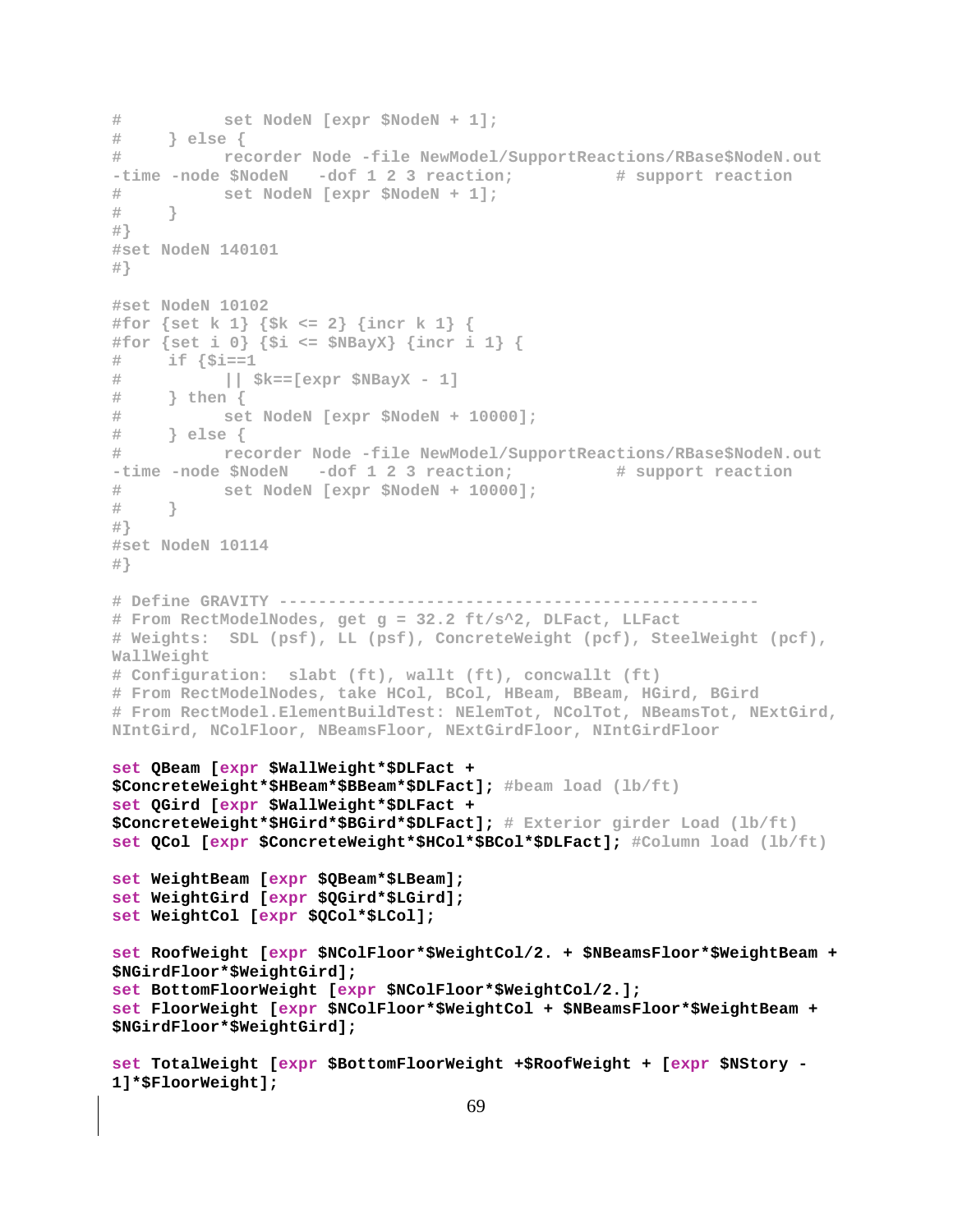```
set TotalMass [expr $TotalWeight/$g]; 
# define GRAVITY LOADS --------------------------------------------------- 
pattern Plain 101 Linear { 
#columns 
for {set i 1} {$i <= $NColTot} {incr i 1} { 
      eleLoad -ele $i -type -beamUniform 0. 0. -$QCol; 
} 
#Beams 
set BeamNumber [expr $NColTot + 1] 
for {set i 1} {$i <= $NBeamsTot} {incr i 1} { 
      eleLoad -ele $BeamNumber -type -beamUniform -$QBeam 0.; 
      puts $BeamLoads "$BeamNumber $QBeam lb/ft" 
      set BeamNumber [expr $BeamNumber + 1]; 
} 
#Girders 
set GirdNumber $BeamNumber; 
for \{set i 1\} \{si \gets \$NGirdTot\} \{incr i 1\} {
      eleLoad -ele $GirdNumber -type -beamUniform -$QGird 0.; 
      puts $girderloads "$i $QGird lb/ft" 
      set GirdNumber [expr $GirdNumber + 1]; 
} 
#if have Roof Grid and not rigid diaphragm 
source {C:\Users\Joy\Desktop\MEng\NewModel\RoofGrid.Gravity.tcl}
} 
puts $weight "Total Weight is $TotalWeight" 
close $weight 
# Apply gravity load 
# Gravity-analysis parameters -- load-controlled static analysis 
set Tol 1.0e-8; # convergence tolerance for test
variable constraintsTypeGravity Transformation; # default;
#if { [info exists RigidDiaphragm] == 1} { 
# if {$RigidDiaphragm=="ON"} { 
# variable constraintsTypeGravity Transformation; # large 
model: try Transformation 
# }; # if rigid diaphragm is on 
#}; # if rigid diaphragm exists 
constraints $constraintsTypeGravity ; \qquad # how it handles
boundary conditions
numberer RCM; # renumber dof's to minimize band-width 
(optimization), if you want to
#system BandGeneral; #if elastic 
system SparseSPD ; # how to store and solve the system of 
equations in the analysis (large model: try UmfPack)
test EnergyIncr $Tol 6 ; # determine if convergence has been 
achieved at the end of an iteration step
```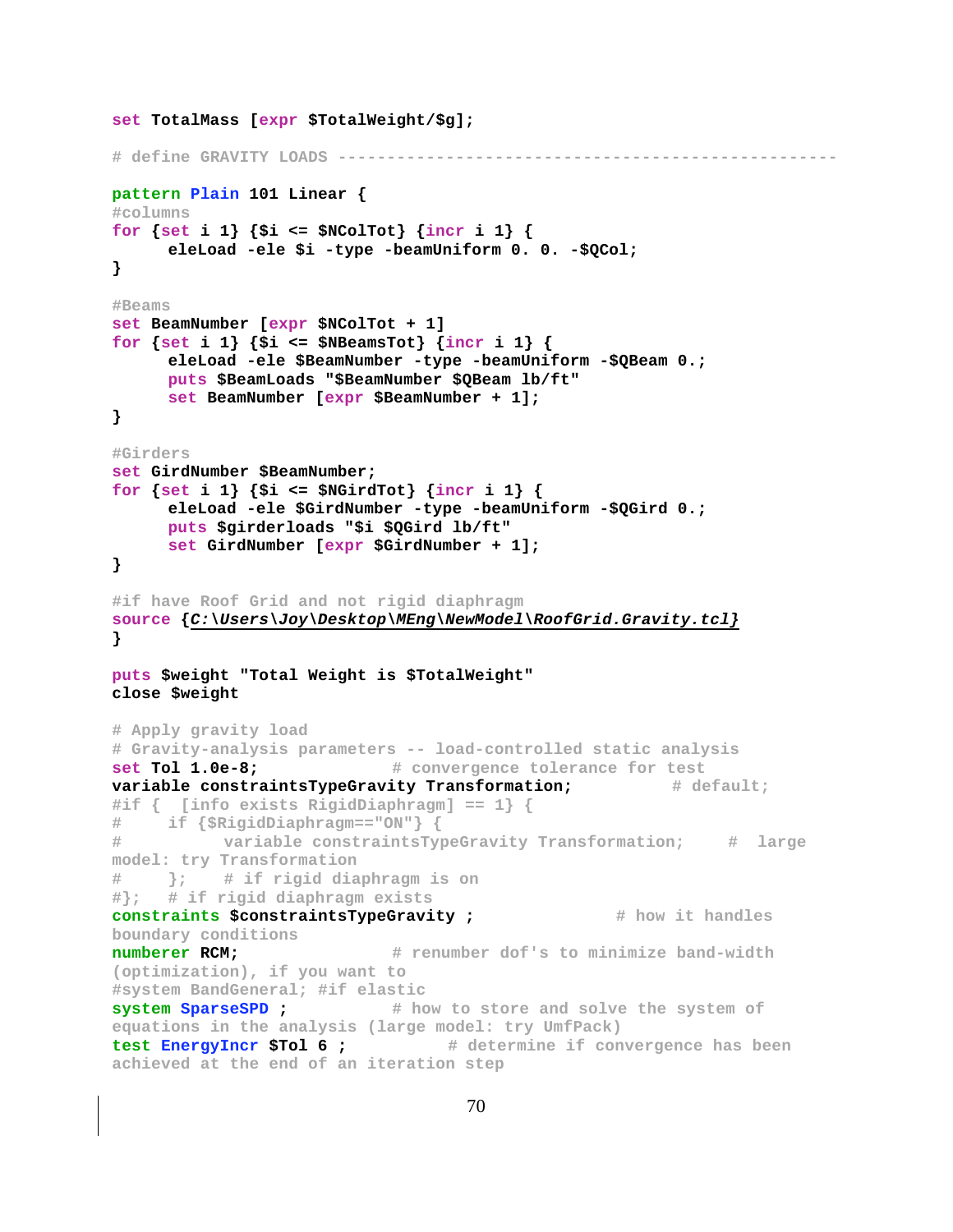**algorithm Newton;** # use Newton's solution algorithm: updates **tangent stiffness at every iteration**<br>**set NstepGravity 10;** # apply **set NstepGravity 10; # apply gravity in 10 steps set DGravity [expr 1./\$NstepGravity]; # first load increment; integrator LoadControl \$DGravity; # determine the next time step for an analysis analysis Static; # define type of analysis static or transient analyze \$NstepGravity;** # apply gravity **# maintain constant gravity loads and reset time to zero loadConst -time 0.0** 

**set Tol 1.0e-6; # reduce tolerance after gravity loads puts "Model Built" close \$girderloads close \$BeamLoads**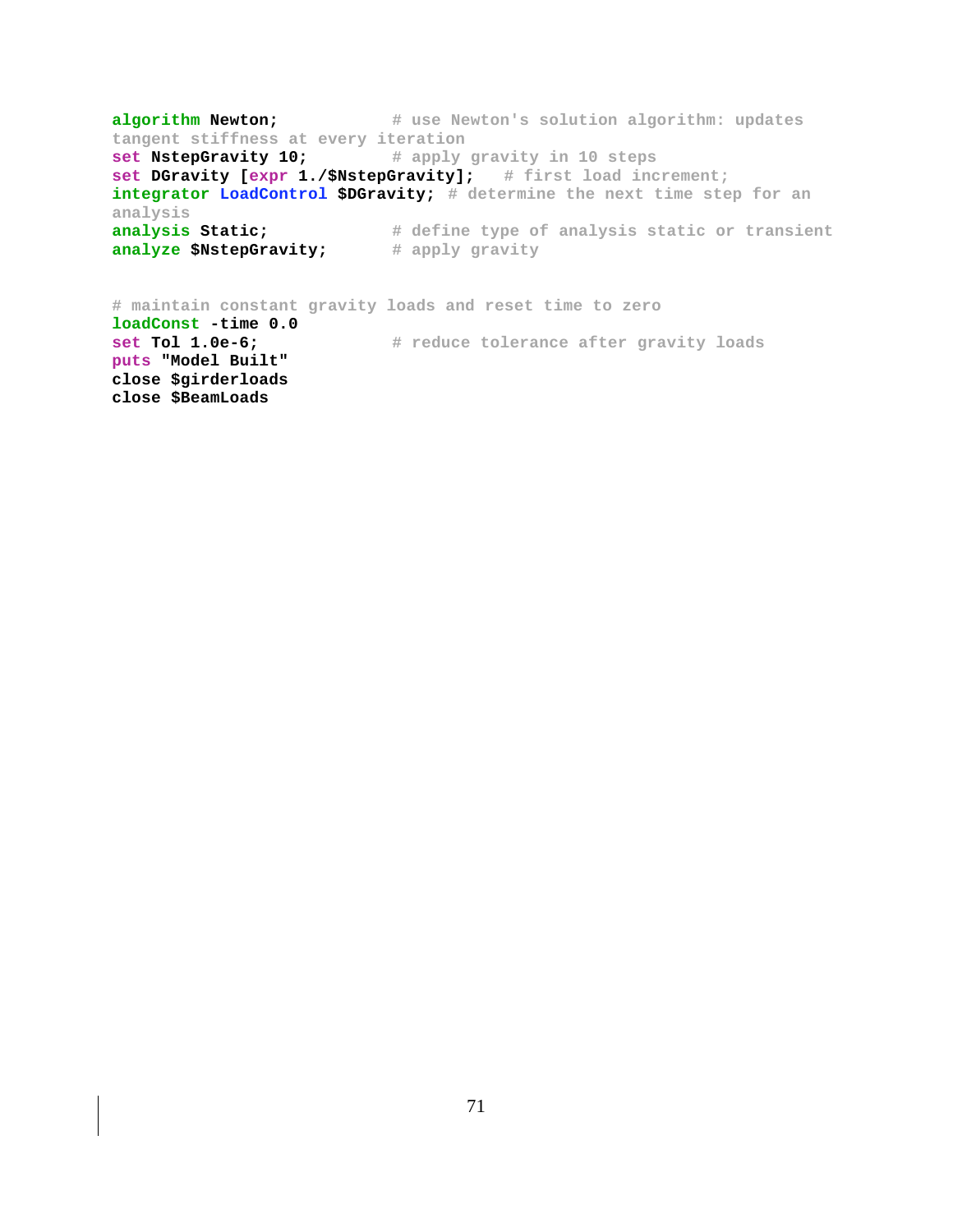B.5 Applying pushover load (WaffleNodes.Analysis.PushDisplacementControl) **# STATIC PUSHOVER ANALYSIS ---------------------------------------------- set IDctrlNode \$MidPushLoad; # node where displacement is read for displacement control set IDctrlDOF 1; # degree of freedom of displacement read for displacement contro set Dmax [expr 0.15\*\$ShellHeight]; # maximum displacement of pushover. push to 1% drift. set Dincr [expr 0.0006\*\$ShellHeight]; # displacement increment for pushover. # analysis parameters set Tol 1.e-8; # Convergence Test: tolerance set maxNumIter 15; # Convergence Test: maximum number of iterations that will be performed before "failure to converge" is returned set printFlag 0; # Convergence Test: flag used to print information on convergence (optional) # 1: print information on each step; constraints Transformation; numberer RCM; #system BandGeneral; #if elastic system SparseSPD ; test EnergyIncr \$Tol \$maxNumIter \$printFlag; algorithm Newton; #Linear, Newton, or ModifiedNewton? integrator DisplacementControl \$IDctrlNode \$IDctrlDOF \$Dincr analysis Static # create load pattern set Wingload [expr 32022.\*1000.]; #lbs set Cabinload [expr 84423.\*1000.]; #lbs set WingloadFract [expr \$Wingload/[expr \$Cabinload + 2\*\$Wingload]]; set CabinloadFract [expr \$Cabinload/[expr \$Cabinload + 2\*\$Wingload]]; pattern Plain 200 Linear {; load \$LeftPushLoad \$WingloadFract 0. 0. 0. 0. 0. load \$MidPushLoad \$CabinloadFract 0. 0. 0. 0. 0. load \$RightPushLoad \$WingloadFract 0. 0. 0. 0. 0. } # Define DISPLAY -------------------------------------------------------- set xPixels 1200; # height of graphical window in pixels set yPixels 800;# height of graphical window in pixels set xLoc1 10; # horizontal location of graphical window (0=upper leftmost corner) set yLoc1 10; # vertical location of graphical window (0=upper leftmost corner) set ViewScale 1; # scaling factor for viewing deformed shape, it depends** 

```
on the dimensions of the model
```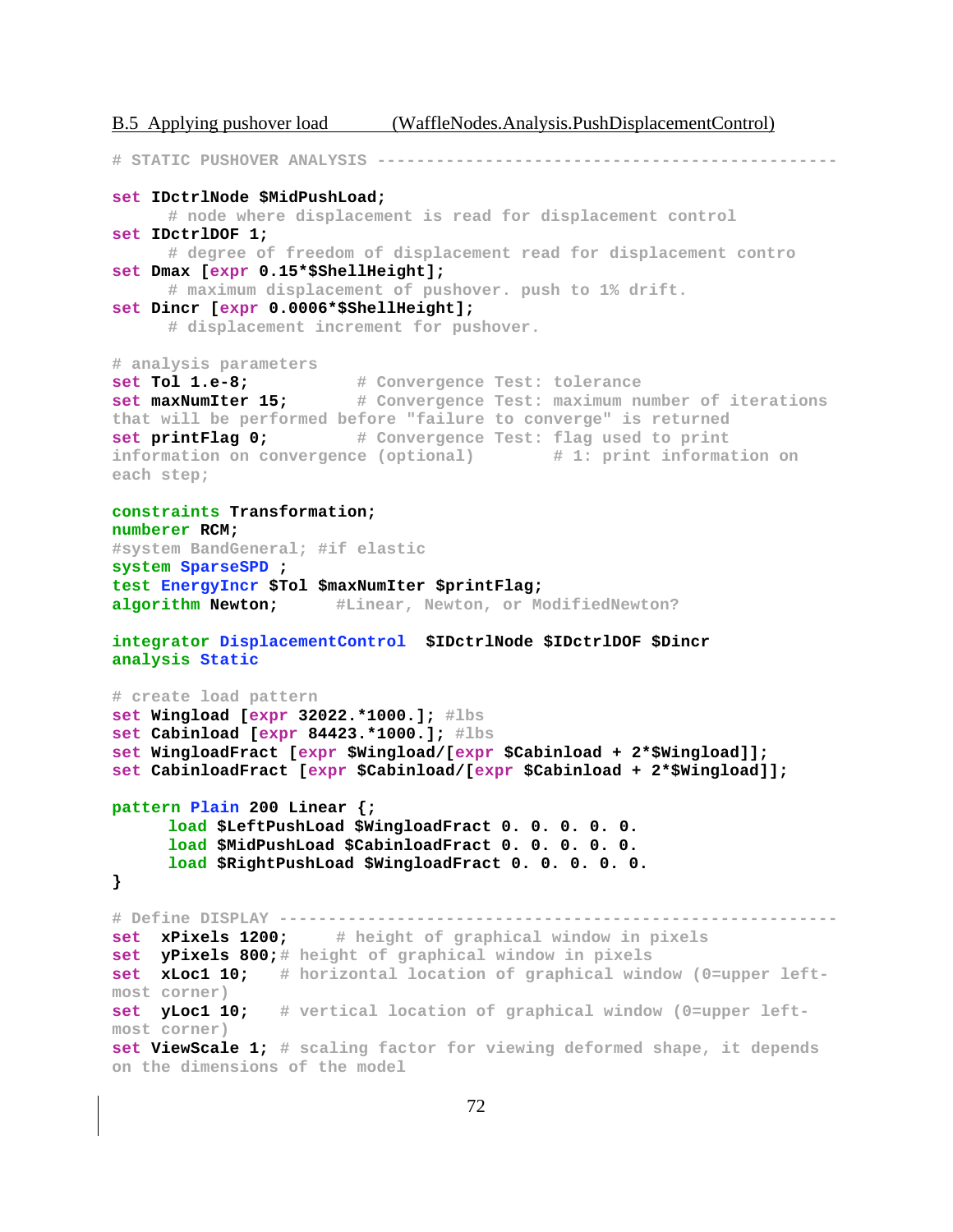```
73
DisplayModel3D DeformedShape $ViewScale $xLoc1 $yLoc1 $xPixels $yPixels 
set fmt1 "%s Pushover analysis: CtrlNode %.3i, dof %.1i, Disp=%.4f %s";
       # format for screen/file output of DONE/PROBLEM analysis 
# --------------------------------- perform Static Pushover Analysis 
set Nsteps [expr int($Dmax/$Dincr)]; # number of pushover analysis
steps
set ok [analyze $Nsteps]; # this will return zero if no 
convergence problems were encountered
# ---------------------------------- in case of convergence problems 
if {$ok != 0} { 
       # if analysis fails, we try some other stuff, performance is slower 
inside this loop 
      set Dstep 0.0; 
       set ok 0 
       while {$Dstep <= 1.0 && $ok == 0} { 
             set controlDisp [nodeDisp $IDctrlNode $IDctrlDOF ] 
             set Dstep [expr $controlDisp/$Dmax] 
            set ok [analyze 1]; The contract in the set of the set of [analyze 1]; The set of the set of the set of the set of the set of the set of the set of the set of the set of the set of the set of the set of the set of the set
return zero if no convergence problems were encountered
           if \{5 \text{ok } ! = 0\} \{j \} # reduce step size if still
fails to converge
                  set Nk 4; # reduce step size
                   set DincrReduced [expr $Dincr/$Nk]; 
                   integrator DisplacementControl $IDctrlNode $IDctrlDOF 
$DincrReduced 
                  for {set ik 1} {\frac{1}{2} {\frac{1}{2}} { \frac{1}{2} { \frac{1}{2} {
                        set ok [analyze 1]; # \#this will return zero if no convergence problems were encountered
                         if {$ok != 0} { 
                               # if analysis fails, we try some other stuff 
                               # performance is slower inside this loop
       global maxNumIterStatic; # max no. of iterations performed 
before "failure to converge" is ret'd 
                               puts "Trying Newton with Initial Tangent .." 
                               test NormDispIncr $Tol 2000 0 
                               algorithm Newton -initial 
                               set ok [analyze 1] 
                               test EnergyIncr $Tol $maxNumIter $printFlag; 
                               algorithm Newton; #Linear, Newton, or 
ModifiedNewton?
 } 
                         if {$ok != 0} { 
                               puts "Trying Broyden .." 
                               algorithm Broyden 8 
                               set ok [analyze 1 ] 
                               algorithm Newton; #Linear, Newton, or 
ModifiedNewton?
 } 
                         if {$ok != 0} { 
                               puts "Trying NewtonWithLineSearch .."
```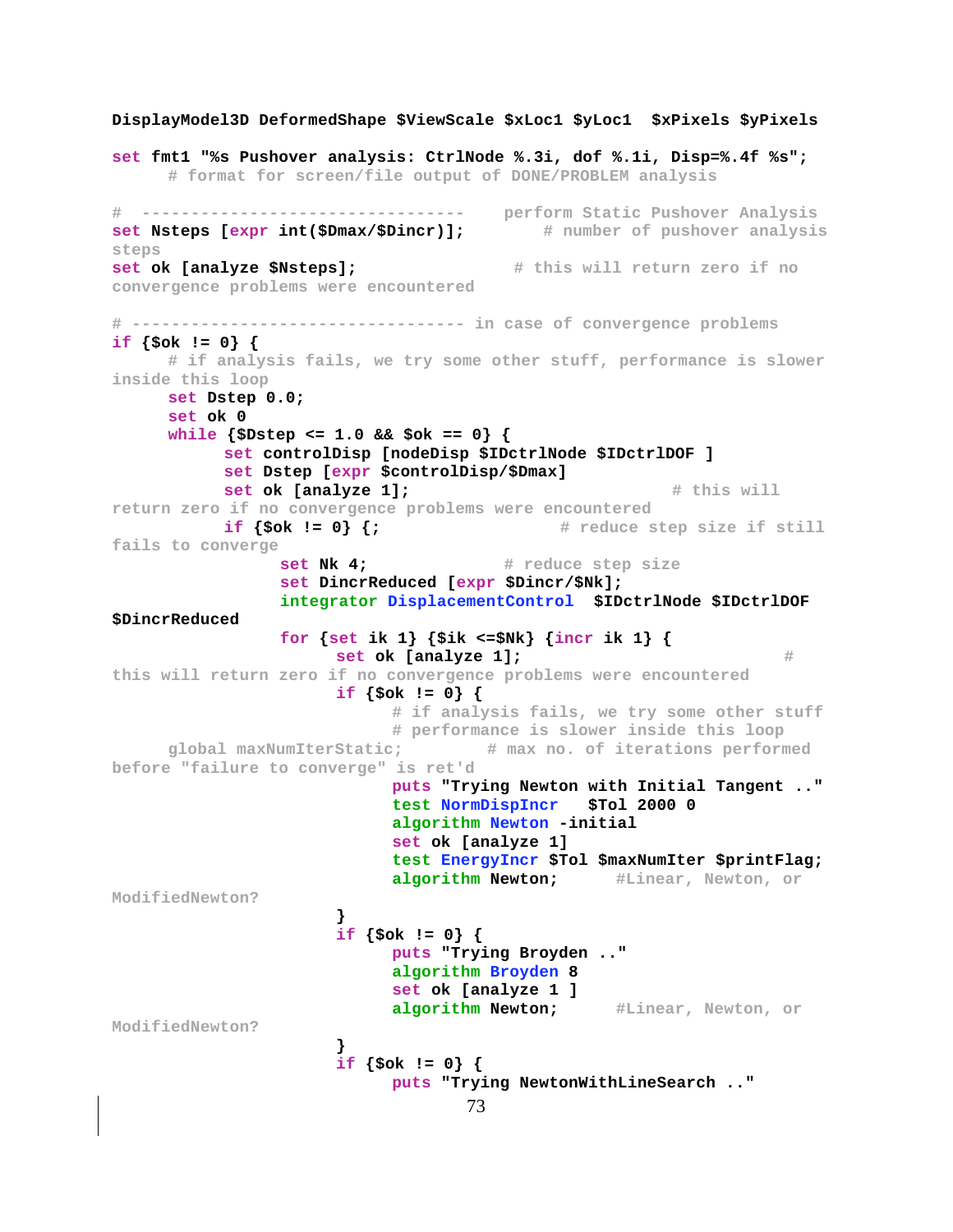**algorithm NewtonLineSearch 0.8 set ok [analyze 1] algorithm Newton; #Linear, Newton, or ModifiedNewton? } if** {\$ok != 0} {; # stop if still **fails to converge puts [format \$fmt1 "PROBLEM" \$IDctrlNode \$IDctrlDOF [nodeDisp \$IDctrlNode \$IDctrlDOF] "inch"] return -1 }; # end if }; # end for integrator DisplacementControl \$IDctrlNode \$IDctrlDOF \$Dincr; # bring back to original increment }; # end if }; # end while loop }; # end if ok !0 # ----------------------------------------------------------------------- if {\$ok != 0 } { puts [format \$fmt1 "PROBLEM" \$IDctrlNode \$IDctrlDOF [nodeDisp \$IDctrlNode \$IDctrlDOF] "ft"] } else { puts [format \$fmt1 "DONE" \$IDctrlNode \$IDctrlDOF [nodeDisp \$IDctrlNode \$IDctrlDOF] "ft"] }**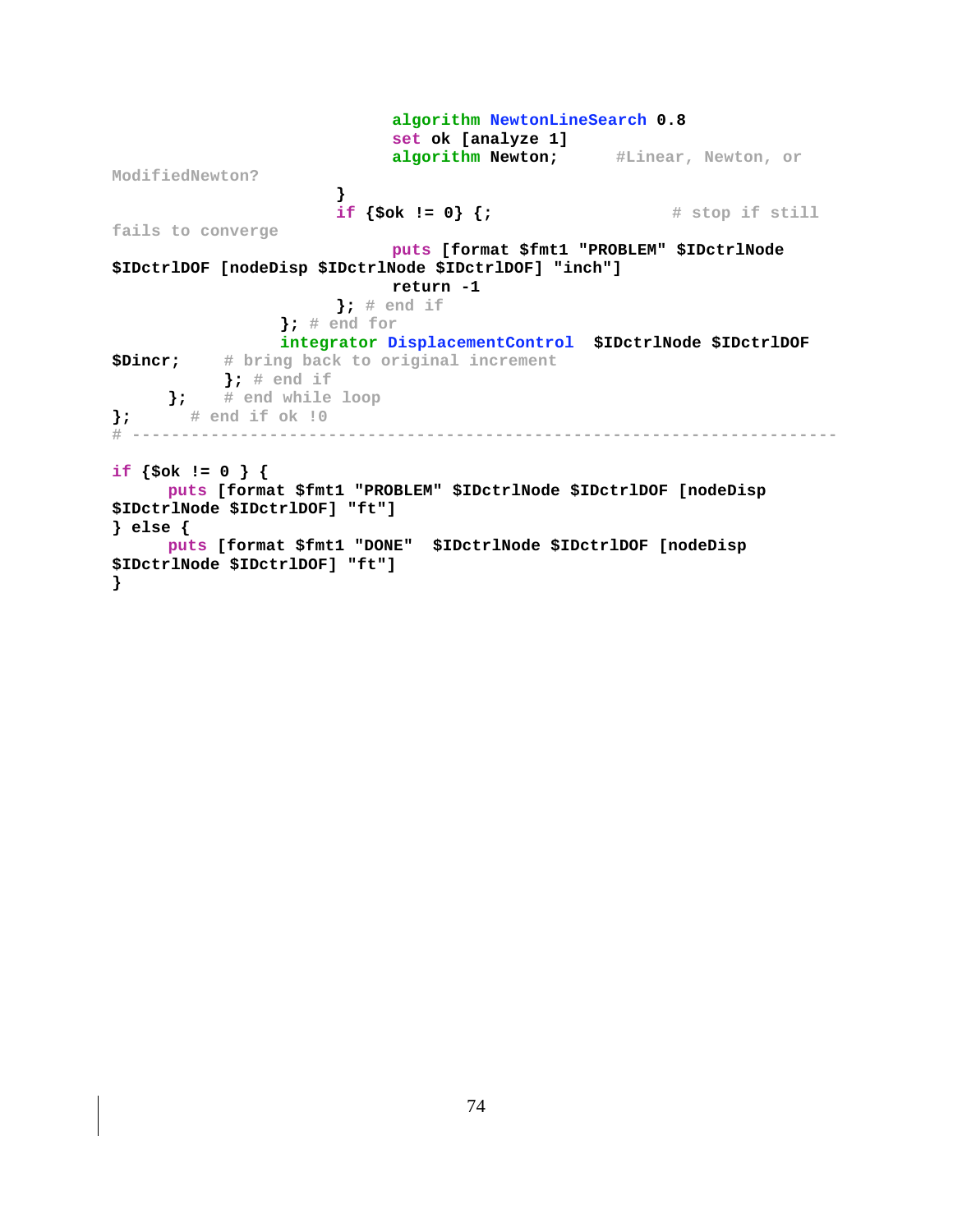```
B.6 Roof grid scripts
B.6a Defining geometry (RoofGrid.Nodes)
```
**#Building Roof Grid - waffle slab structure # define GEOMETRY -------------------------------------------- # from RectModelNodes file get ShellWidth, ShellLength, ShellHeight # gridlines are 16 ft apart (approximately 5 m) set griddist \$LBeam; # define MASSES ---------------------------------------------- # from RectModelNodes get g, LL (psf) # ConcreteWeight (pcf), SteelWeight (pcf) # assume SDL = 0; set gridt \$HBeam; set gridDL [expr \$griddist\*\$griddist\*\$gridt\*\$ConcreteWeight]; #lbs set gridLL [expr \$griddist\*\$griddist\*\$LL]; #lbs set Hgrid \$HCol; and \$HCol set Bgrid \$BCol;**  $#$ ft **set gridWeight [expr \$griddist\*\$Hgrid\*\$Bgrid\*\$ConcreteWeight]; #lbs set totalgridWeight [expr \$gridWeight + \$DLFact\*\$gridDL +\$LLFact\*\$gridLL]; #lbs set gridMass [expr \$totalgridWeight/\$g]; #lbs/g puts \$masses "Grid Nodal Mass is \$gridMass" # Build GRID ----------------------------------------------- # exterior nodes already defined, need to define center grid nodes puts \$geometry " " puts \$geometry "Roof Grid Nodes" puts \$masses " " puts \$masses "Roof Grid Masses" set NodeN 11001; set Z 0.0; set Y \$ShellHeight; for {set k 0} {\$k <= \$NBayZ} {incr k 1} { set X 0.0 if {\$k == 1 || \$k == [expr \$NBayZ - 1] } then { set NodeN [expr \$NodeN + \$NBayX\*10000 + 10000]; set Z [expr \$Z - \$griddist]; } else { for {set i 0} {\$i <= \$NBayX} {incr i 1} { if {\$i==1 || \$i==[expr \$NBayX - 1]**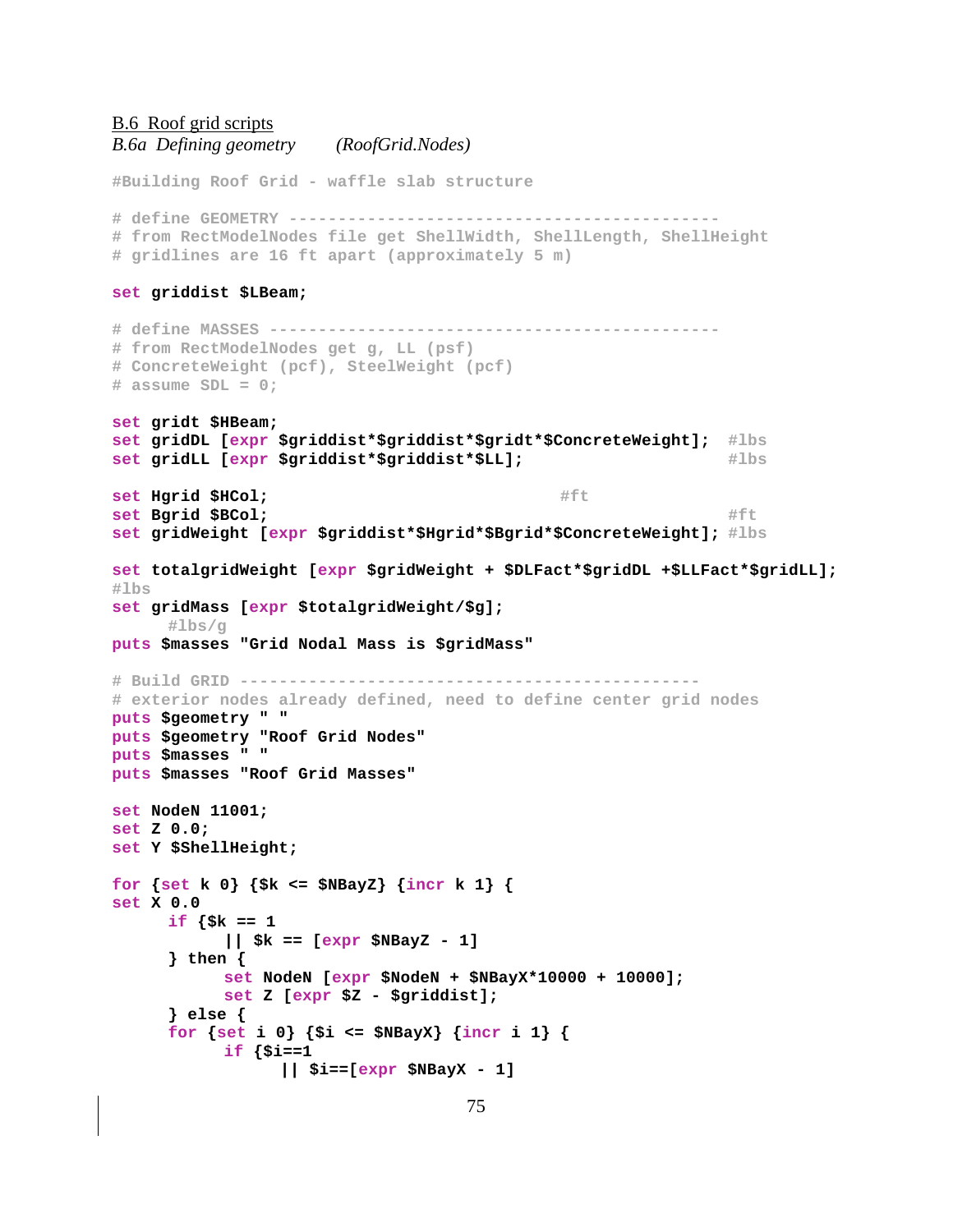```
 } then { 
                  set NodeN [expr $NodeN + 10000]; 
             } else { 
                  node $NodeN $X $Y $Z 
                  puts $geometry "$NodeN $X $Y $Z" 
                   mass $NodeN $gridMass 0. $gridMass 0. 0. 0. 
                   puts $masses "$NodeN $gridMass 0. $gridMass" 
                   set X [expr $X + $griddist]; 
                   set NodeN [expr $NodeN + 10000]; 
 } 
       } 
 } 
set Z [expr $Z + $griddist]; 
set NodeN [expr $NodeN + 1 - $NBayX*10000 - 10000]; 
}
```
*B.6b Building elements (RoofGrid.ElementBuild)* 

**# Define Elements and Sections for Roof Grid ----------------------------- -------------------** 

**source {***C:\Users\Joy\Desktop\MEng\model\BuildRCrectSection.tcl}*

```
# Ubig 1.e10 
# Material Parameters --------------------------------------------- 
# from ElementBuildTest, get fc [psf], Ec [psf], nu, Gc, confined and 
unconfined concrete parameters 
# IDconcCore, IDconcCover 
# steel: Fy, Es, Bs, IDSteel 
#Define Fiber Sections ---------------------------------------------------
-------- 
set SectionType FiberSection ; 
# Section tags 
set RoofGridSecTag [expr $GirdSecTagFiber + 1]; 
set RoofGridSecTagFiber [expr $RoofGridSecTag + 1]; 
# secTagTorsion 70 
#Grid geometry, from before get Hgrid, Bgrid 
set cover [expr 2.5/12.]; # rectangular-RC-Column cover, convert from 
in to ft
set numBarsTopRoof $numBarsTopCol; # number of long-reinf bars on top 
layer
set numBarsBotRoof $numBarsBotCol; # number of long-reinf bars on 
bottom layer
set numBarsIntRoof $numBarsIntCol; # TOTAL number of reinforcing bars 
on the intermediate layers
set barAreaTopRoof [expr 1./144.]; # long-reinf bar area, ft^2
set barAreaBotRoof [expr 1./144.]; # long-reinf bar area, ft^2
set barAreaIntRoof [expr 1./144.]; # long-reinf bar area, ft^2
```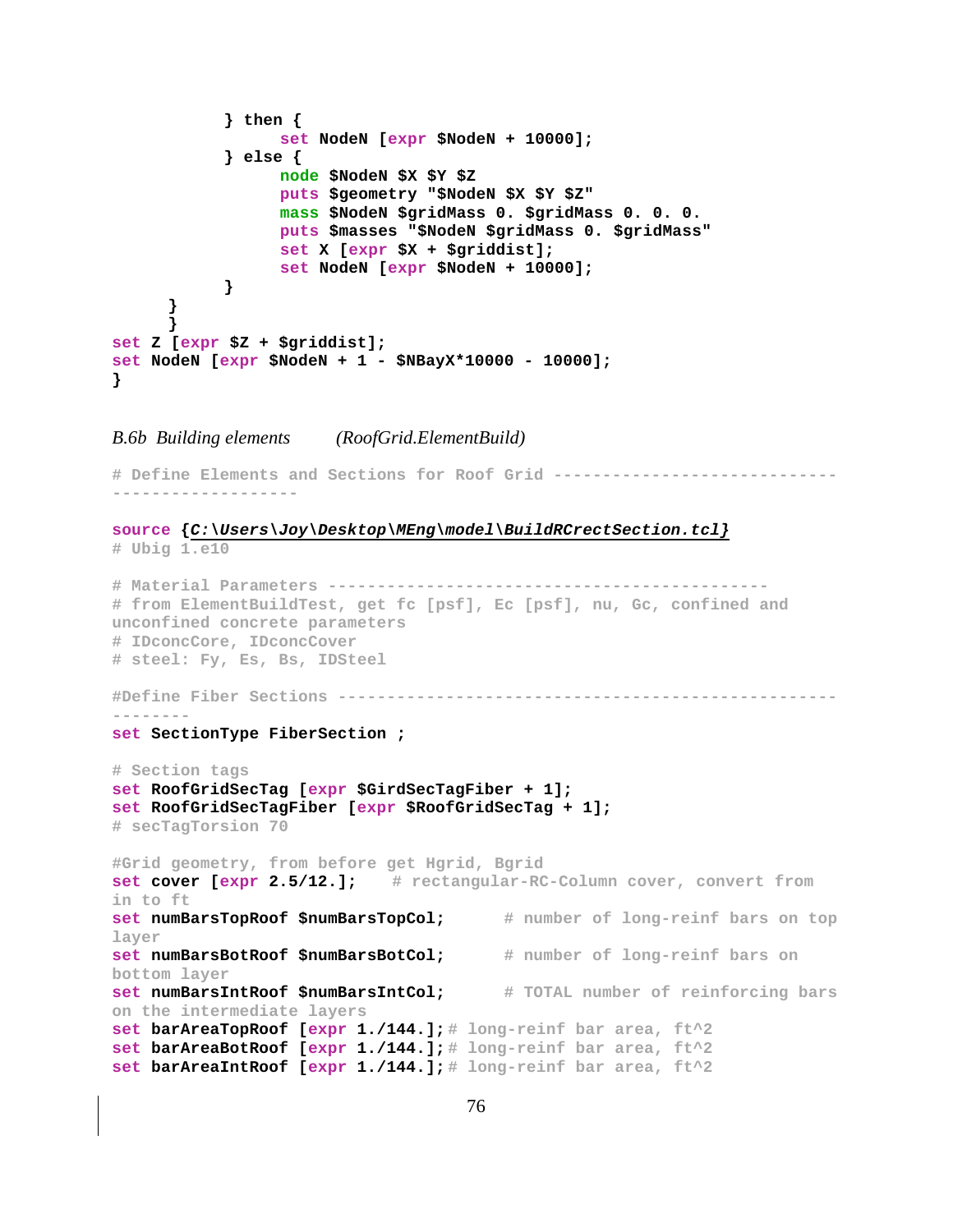```
BuildRCrectSection $RoofGridSecTagFiber $Hgrid $Bgrid $cover $cover
$IDconcCore $IDconcCover $IDSteel $numBarsTopRoof $barAreaTopRoof
$numBarsBotRoof $barAreaBotRoof $numBarsIntRoof $barAreaIntRoof $nfCoreY
$nfCoreZ $nfCoverY $nfCoverZ
section Aggregator $RoofGridSecTag $SecTagTorsion T -section
$RoofGridSecTagFiber
set IDRoofGridTransfX [expr $IDGirdTransf+1]; # beams parallel to X axis
set IDRoofGridTransfZ [expr $IDRoofGridTransfX + 1]; # beams parallel to Zaxis
geomTransf Corotational $IDRoofGridTransfX 0 0 1
geomTransf Corotational $IDRoofGridTransfZ -1 0 0
puts $elements "Roof Grid Elements"
#Along X Direction
puts $elements "Roof Grid Beams along X Direction"
set Nodei 11001;
for {set k 0} {$k<=$NBayZ} {incr k 1} {
      if \{$k==1
            || $k==[expr $NBayZ - 1]
      \} then {
      \} else \{for {set i 1} {$i<=$NBayX} {incr i 1} {
                 set Nodej [expr $Nodei + 10000];
                 element nonlinearBeamColumn $ElemNum $Nodei $Nodej
$numIntgrPts $RoofGridSecTag $IDRoofGridTransfX;
                 puts $elements "$ElemNum $Nodei $Nodej"
                 set ElemNum [expr $ElemNum + 1];
                 set Nodei $Nodej;
            }
      }
if {s = -1} {
     set Nodei 11003;
\} elseif \{ $k = = [expr $NBay Z-1] \} {
     set Nodei [expr $Nodei + 1];
\} else \{set Nodei [expr $Nodei -$NBayX*10000 + 1];
}
\mathcal{E}#Along Z Direction
puts $elements "Roof Grid Beams along Z Direction"
set Nodei 11001;
for {set i 0} {$i<=$NBayX} {incr i 1} {
     if \{\sin x = 1\}|| $i==[expr $NBayX - 1]
      \} then \{\} else \{77
```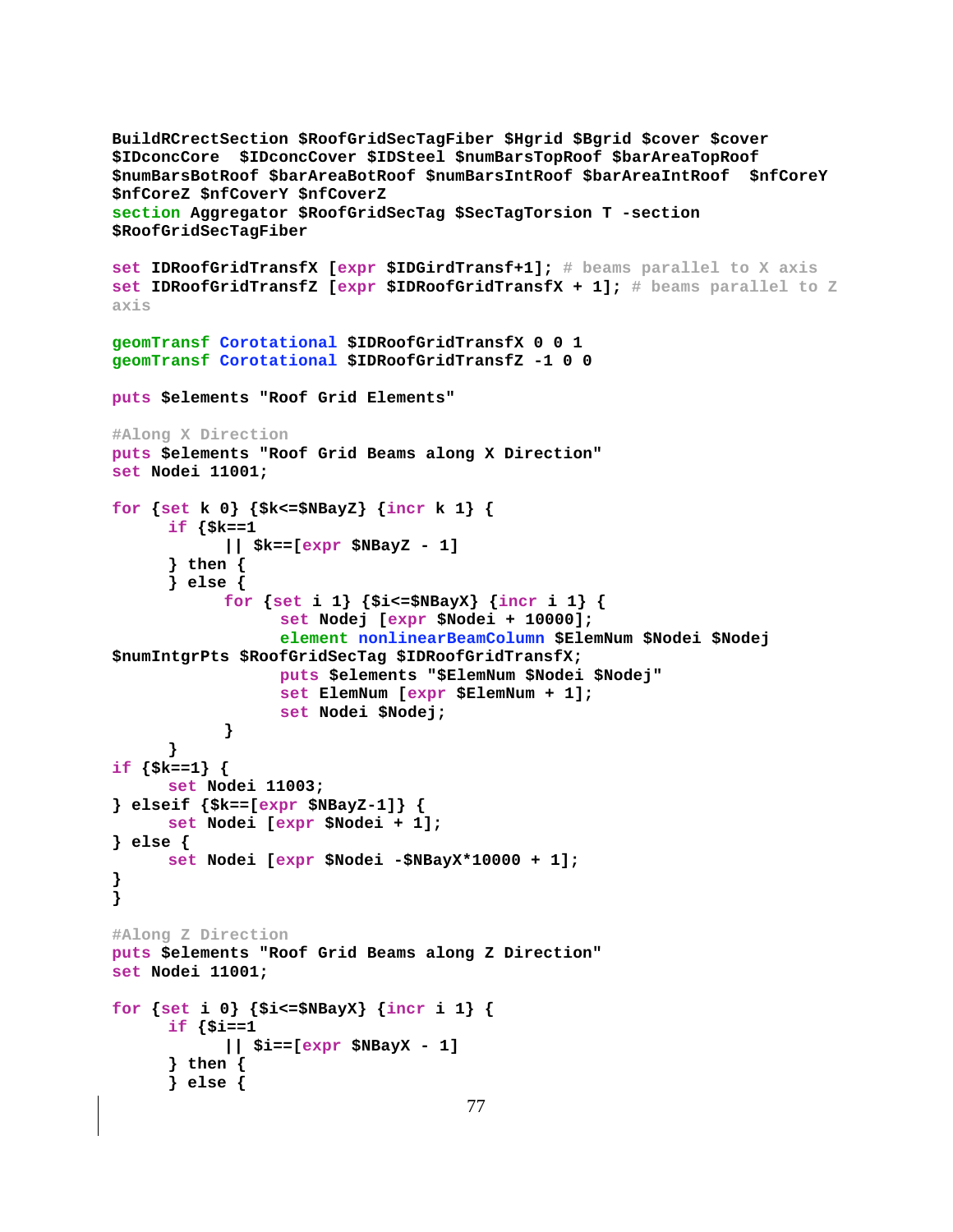```
for {set k 1} {$k<=$NBayZ} {incr k 1} {
                 set Nodej [expr $Nodei + 1];
                 element nonlinearBeamColumn $ElemNum $Nodei $Nodej
$numIntgrPts $RoofGridSecTag $IDRoofGridTransfZ;
                 puts $elements "$ElemNum $Nodei $Nodej"
                 set ElemNum [expr $ElemNum + 1];
                 set Nodei $Nodej;
            }
      ł
if {s_i == 1} {
     set Nodei 31001;
\} elseif \{$i = = [expr $NBayX-1]} \{set Nodei [expr $Nodei + 10000];
\} else \{set Nodei [expr $Nodei - $NBayZ + 10000];
ł
ł
set RoofGridTot [expr $ElemNum - 1 - $NBeamsTot - $NColTot - $NGirdTot];
puts $elements "Total number of roof grid beams is $RoofGridTot"
```
**B.6c** Applying gravity loads (RoofGrid.Gravity)

```
#Assign Gravity loads for roof grid
set QRoof [expr $totalgridWeight/$griddist];
set RoofGridWeight [expr $totalgridWeight*$RoofGridTot];
set TotalWeight [expr $TotalWeight + $RoofGridWeight];
set TotalMass [expr $TotalWeight/$g];
set RoofGridNumber $GirdNumber;
for {set i 1} {$i <= $RoofGridTot} {incr i 1} {
     eleLoad -ele $RoofGridNumber -type -beamUniform -$QRoof 0.;
     puts $BeamLoads "$RoofGridNumber $QRoof lb/ft"
     set RoofGridNumber [expr $RoofGridNumber + 1];
}
```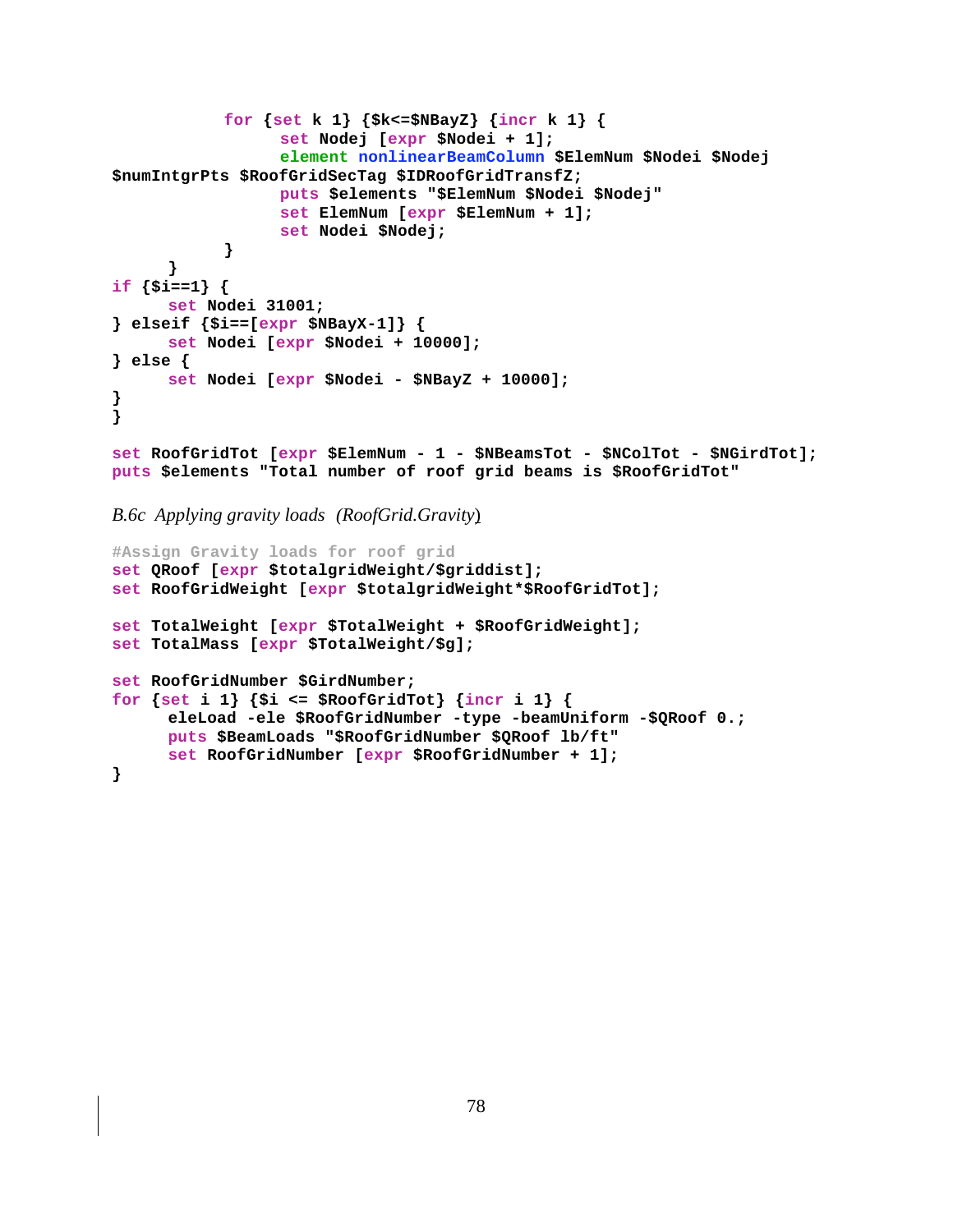#### **B.7** Other scripts

*B.7a Eigenvalue analysis (AnalysisOptn\_eigen)*  **# AnalysisOptn\_5.tcl written by Jeffrey Hunt # AnalysisOptn "eigen": Type: Eigen # --------------------------------- # Constraint Handler constraints Transformation # Convergence Test test EnergyIncr +1.000000E-006 25 0 2 # Integrator integrator Newmark +5.000000E-001 +2.500000E-001 +0.000000E+000 +0.000000E+000 +0.000000E+000 +0.000000E+000 # Solution Algorithm algorithm Newton # DOF Numberer numberer RCM # System of Equations system SparseSPD # Analysis Type analysis Transient** 

#### *B.7b Building RC section (BuildRCrectSection)*

**proc BuildRCrectSection {id HSec BSec coverH coverB coreID coverID steelID numBarsTop barAreaTop numBarsBot barAreaBot numBarsIntTot barAreaInt nfCoreY nfCoreZ nfCoverY nfCoverZ} {** 

```
# Build fiber rectangular RC section, 1 steel layer top, 1 bot, 1 skin, 
confined core 
# Define a procedure which generates a rectangular reinforced concrete 
section 
# with one layer of steel at the top & bottom, skin reinforcement and a 
# confined core. 
# by: Silvia Mazzoni, 2006 
# adapted from Michael H. Scott, 2003 
      set coverY [expr $HSec/2.0]; 
      set coverZ [expr $BSec/2.0]; 
      set coreY [expr $coverY-$coverH]; 
      set coreZ [expr $coverZ-$coverB]; 
      set numBarsInt [expr $numBarsIntTot/2]; 
# Define the fiber section 
section fiberSec $id { 
     # Define the core patch 
      patch quadr $coreID $nfCoreZ $nfCoreY -$coreY $coreZ -$coreY -$coreZ 
$coreY -$coreZ $coreY $coreZ 
      # Define the four cover patches
```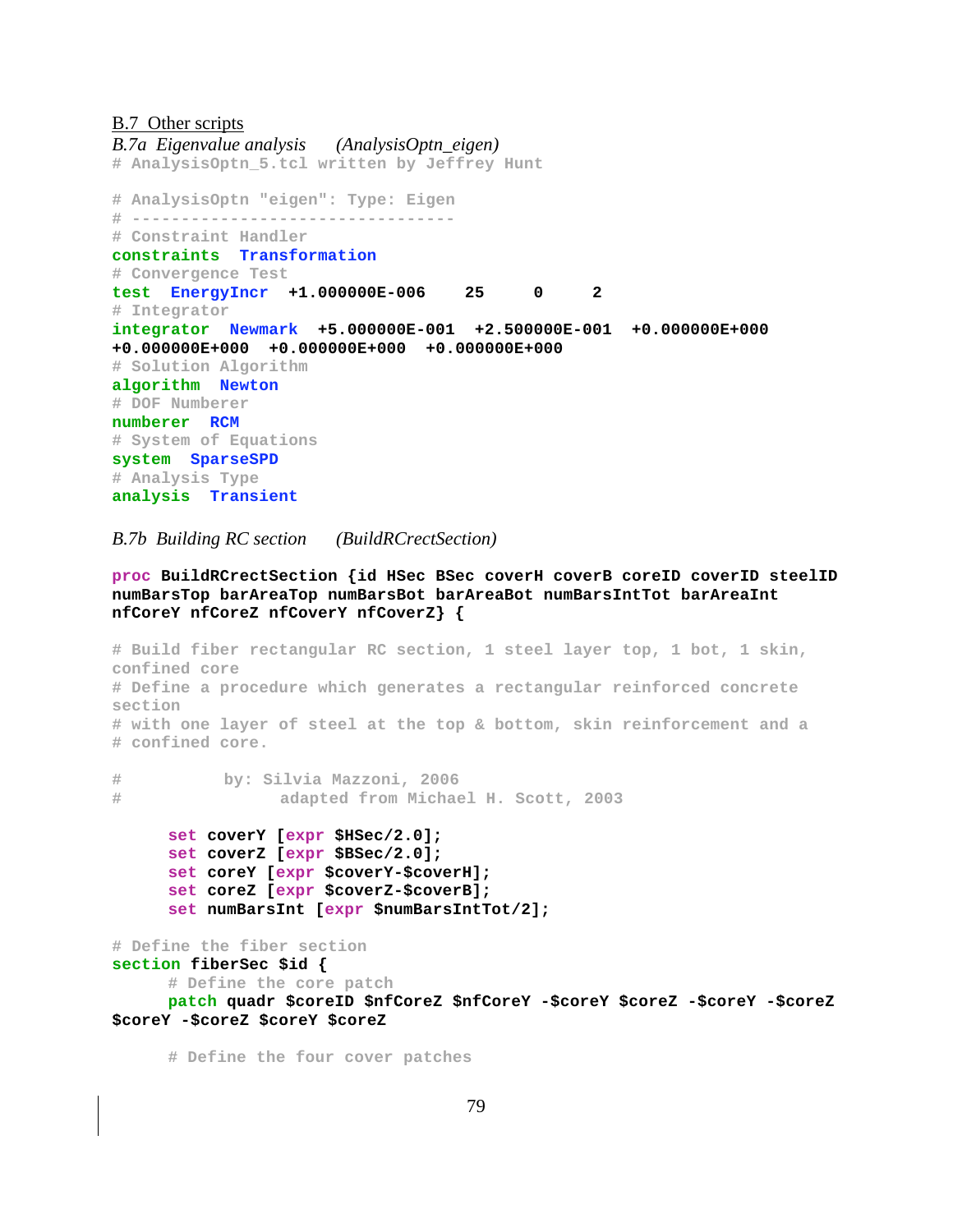```
 patch quadr $coverID 2 $nfCoverY -$coverY $coverZ -$coreY $coreZ 
$coreY $coreZ $coverY $coverZ 
      patch quadr $coverID 2 $nfCoverY -$coreY -$coreZ -$coverY -$coverZ 
$coverY -$coverZ $coreY -$coreZ 
      patch quadr $coverID $nfCoverZ 2 -$coverY $coverZ -$coverY -$coverZ 
-$coreY -$coreZ -$coreY $coreZ 
      patch quadr $coverID $nfCoverZ 2 $coreY $coreZ $coreY -$coreZ 
$coverY -$coverZ $coverY $coverZ 
       # define reinforcing layers 
       layer straight $steelID $numBarsInt $barAreaInt -$coreY $coreZ 
$coreY $coreZ; # intermediate skin reinf. +z
       layer straight $steelID $numBarsInt $barAreaInt -$coreY -$coreZ 
$coreY -$coreZ; # intermediate skin reinf. -z
       layer straight $steelID $numBarsTop $barAreaTop $coreY $coreZ $coreY 
-$coreZ; # top layer reinfocement
       layer straight $steelID $numBarsBot $barAreaBot -$coreY $coreZ -
$coreY -$coreZ; # bottom layer reinforcement
       }; # end of fibersection definition
}; # end of procedure
B.7c Display scripts 
DisplayModel3D 
proc DisplayModel3D { {ShapeType nill} {dAmp 5} {xLoc 0} {yLoc 0} 
{xPixels 0} {yPixels 0} {nEigen 1} } { 
       ## display Node Numbers, Deformed or Mode Shape in all 3 planes 
       ## Silvia Mazzoni & Frank McKenna, 2006 
      global TunitTXT ; \qquad \qquad \qquad \qquad \qquad \qquad \qquad \qquad \qquad \qquad \text{d global unit variable} global ScreenResolutionX ScreenResolutionY; # read global values 
for screen resolution
if \{ [info exists TunitTXT] != 1\} \{ set TunitTXT ""\};
if { [info exists ScreenResolutionX] != 1} {set ScreenResolutionX 1024}; 
if { [info exists ScreenResolutionY] != 1} {set ScreenResolutionY 768}; 
       if {$xPixels == 0} { 
             set xPixels [expr int($ScreenResolutionX/2)]; 
             set yPixels [expr int($ScreenResolutionY/2)] 
             set xLoc 10 
            set yLoc 10 
       } 
       if {$ShapeType == "nill"} { 
            puts ""; puts ""; puts "------------------" 
            puts "View the Model? (N)odes, (D)eformedShape, 
anyMode(1),(2),(#). Press enter for NO."
            gets stdin answer 
            if {[llength $answer]>0 } {
```

```
80
```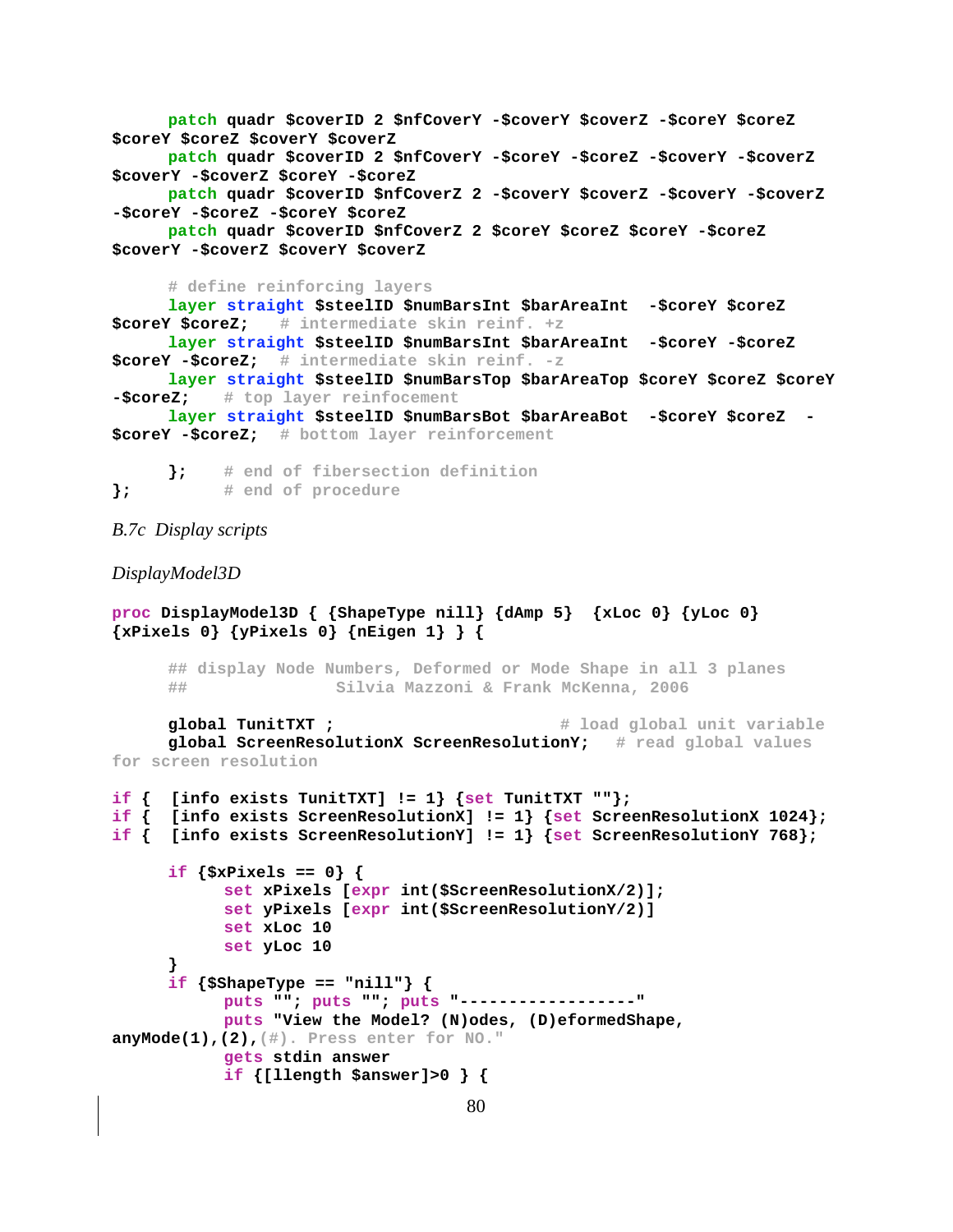```
 if {$answer != "N" & $answer != "n"} { 
                        puts "Modify View Scaling Factor=$dAmp? Type 
factor, or press enter for NO." 
                       gets stdin answerdAmp 
                        if {[llength $answerdAmp]>0 } { 
                             set dAmp $answerdAmp 
 } 
 } 
                  if {[string index $answer 0] == "N" || [string index 
$answer 0] == "n"} { 
                        set ShapeType NodeNumbers 
                  } elseif {[string index $answer 0] == "D" ||[string index 
$answer 0] == "d" } { 
                        set ShapeType DeformedShape 
                  } else { 
                       set ShapeType ModeShape 
                       set nEigen $answer 
 } 
            } else { 
                  return 
 } 
       } 
      if \{SShapeType == "Modelshape" \} set lambdaN [eigen $nEigen]; 
            set lambda [lindex $lambdaN [expr $nEigen-1]]; 
            set omega [expr pow($lambda,0.5)] 
           set PI [expr 2*asin(1.0)]; # define constant
            set Tperiod [expr 2*$PI/$omega]; # period
            set fmt1 "Mode Shape, Mode=%.1i Period=%.3f %s " 
            set windowTitle [format $fmt1 $nEigen $Tperiod $TunitTXT ] 
       } elseif {$ShapeType == "NodeNumbers" } { 
            set windowTitle "Node Numbers" 
       } elseif {$ShapeType == "DeformedShape" } { 
            set windowTitle0 "Deformed Shape " 
       } 
      if {$ShapeType == "DeformedShape" } { 
            set xPixels [expr int($xPixels/2)] 
            set yPixels [expr int($yPixels/2)] 
            set xLoc1 [expr $xLoc+$xPixels] 
            set yLoc1 [expr $yLoc+$yPixels] 
            set planeTXT "-Plane" 
            set viewPlane XY 
            set windowTitle $windowTitle0$viewPlane$planeTXT 
     recorder display $windowTitle $xLoc1 $yLoc $xPixels $yPixels -wipe 
; # display recorder
            DisplayPlane $ShapeType $dAmp $viewPlane 
            set viewPlane ZY 
            set windowTitle $windowTitle0$viewPlane$planeTXT 
            recorder display $windowTitle $xLoc $yLoc $xPixels $yPixels -
wipe ; # display recorder
```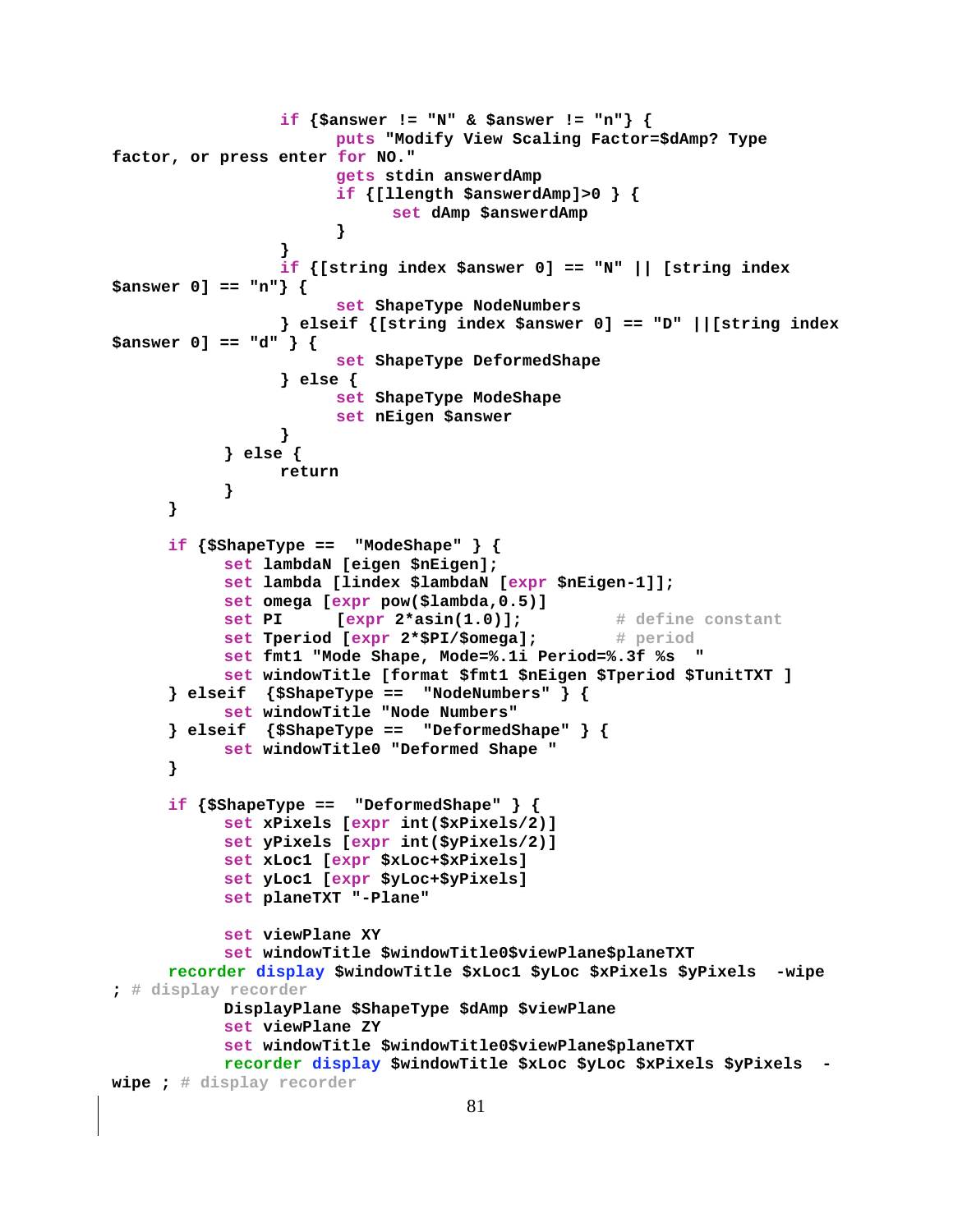```
 DisplayPlane $ShapeType $dAmp $viewPlane 
             set viewPlane ZX 
             set windowTitle $windowTitle0$viewPlane$planeTXT 
             recorder display $windowTitle $xLoc $yLoc1 $xPixels $yPixels 
-wipe ; # display recorder
             DisplayPlane $ShapeType $dAmp $viewPlane 
             set viewPlane 3D 
             set windowTitle $windowTitle0$viewPlane 
             recorder display $windowTitle $xLoc1 $yLoc1 $xPixels $yPixels 
-wipe ; # display recorder
             DisplayPlane $ShapeType $dAmp $viewPlane 
       } else { 
             recorder display $windowTitle $xLoc $yLoc $xPixels $yPixels -
nowipe; # display recorder
             set viewPlane XY 
             DisplayPlane $ShapeType $dAmp $viewPlane $nEigen 1 
             set viewPlane ZY 
             DisplayPlane $ShapeType $dAmp $viewPlane $nEigen 2 
             set viewPlane ZX 
             DisplayPlane $ShapeType $dAmp $viewPlane $nEigen 3 
             set viewPlane 3D 
             DisplayPlane $ShapeType $dAmp $viewPlane $nEigen 4 
       } 
}
```
*DisplayPlane* 

```
proc DisplayPlane {ShapeType dAmp viewPlane {nEigen 0} {quadrant 0}} { 
       ## setup display parameters for specified viewPlane and display 
       ## Silvia Mazzoni & Frank McKenna, 2006 
       set Xmin [lindex [nodeBounds] 0];
       set Ymin [lindex [nodeBounds] 1]; 
       set Zmin [lindex [nodeBounds] 2]; 
       set Xmax [lindex [nodeBounds] 3]; 
       set Ymax [lindex [nodeBounds] 4]; 
       set Zmax [lindex [nodeBounds] 5]; 
       set Xo 0;
       set Yo 0; 
       set Zo 0; 
       set uLocal [string index $viewPlane 0];
       set vLocal [string index $viewPlane 1]; 
       if {$viewPlane =="3D" } { 
             set uMin $Zmin+$Xmin 
             set uMax $Zmax+$Xmax 
             set vMin $Ymin 
            set vMax $Ymax 
            set wMin -10000 
            set wMax 10000 
            vup 0 1 0; # dirn defining up direction of view plane
```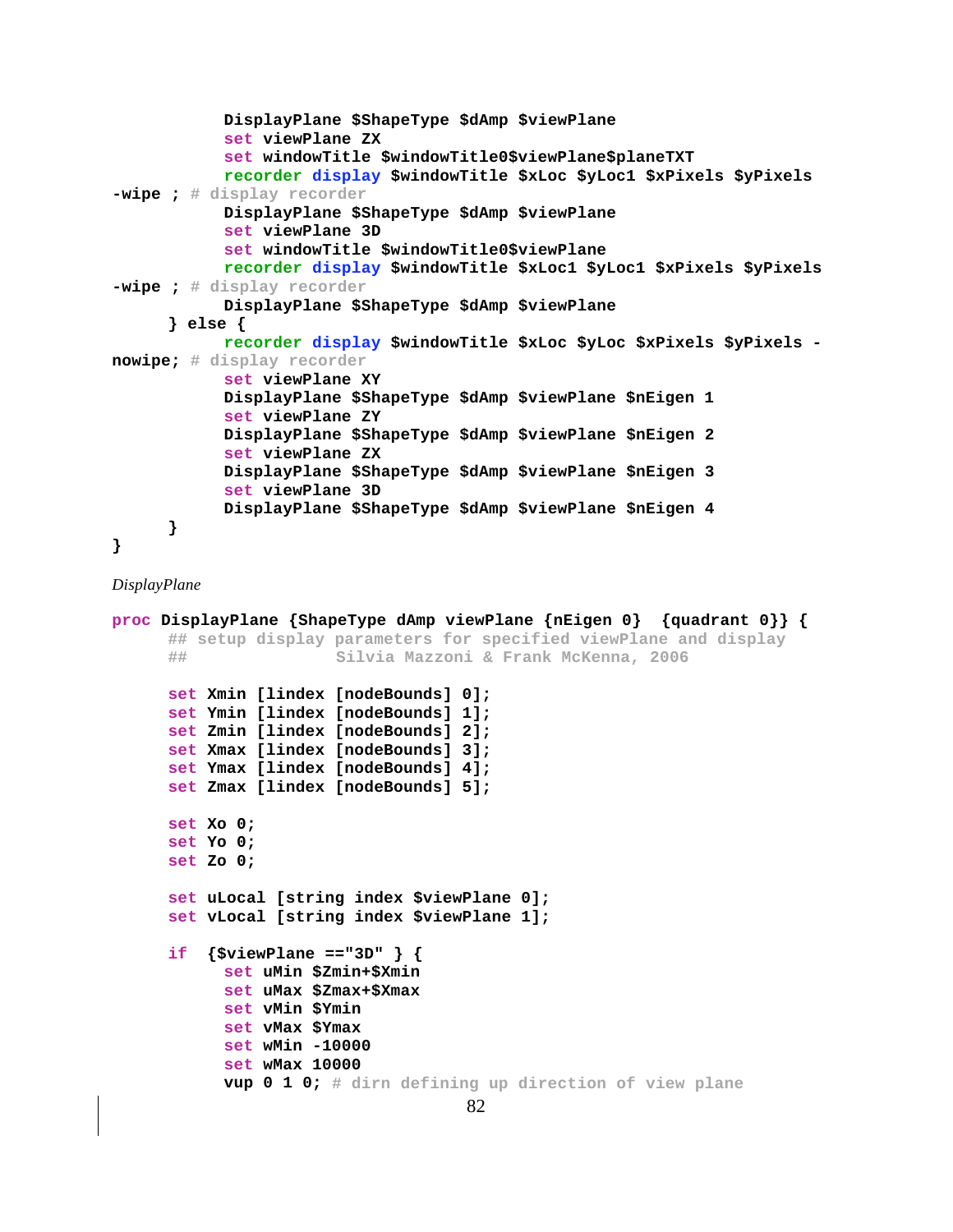```
\} else \{set keyAxisMin "X $Xmin Y $Ymin Z $Zmin"
     set keyAxisMax "X $Xmax Y $Ymax Z $Zmax"
      set axisU [string index $viewPlane 0];
     set axisV [string index $viewPlane 1];
      set uMin [string map $keyAxisMin $axisU]
     set uMax [string map $keyAxisMax $axisU]
     set vMin [string map $keyAxisMin $axisV]
     set vMax [string map $keyAxisMax $axisV]
      if \{SviewPlane == "YZ" || SviewPlane == "ZY" \}set wMin $Xmin
           set wMax $Xmax
      } elseif {$viewPlane =="XY" || $viewPlane =="YX" } {
           set wMin $Zmin
           set wMax $Zmax
      \} elseif \{$viewPlane =="XZ" || $viewPlane =="ZX" } {
           set wMin $Ymin
           set wMax $Ymax
      \} else \{return -1
      ł
<sup>}</sup>
set epsilon 1e-3;
set uWide [expr $uMax - $uMin+$epsilon];
set vWide [expr $vMax - $vMin+$epsilon];
set uSide [expr 0.25*$uWide];
set vSide [expr 0.25*$vWide];
set uMin [expr $uMin - $uSide];
set uMax [expr $uMax + $uSide];
set vMin [expr $vMin - $vSide];
set vMax [expr $vMax + 2*$vSide];
set uWide [expr $uMax - $uMin+$epsilon];
set vWide [expr $vMax - $vMin+$epsilon];
set uMid [expr ($uMin+$uMax)/2];
set vMid [expr ($vMin+$vMax)/2];
vrp $Xo $Yo $Zo;
if \{SvLocal == "X"\}vup 1 0 0; # dirn defining up direction of view plane
} elseif {svLocal == "Y"} {
     vup 0 1 0; # dirn defining up direction of view plane
\} elseif \{ $vLocal == "Z"\} {
     vup 0 0 1; # dirn defining up direction of view plane
if \{5viewPlane =="YZ" } {
     vpn 1 0 0; # direction of outward normal to view plane
     prp 10000. $uMid $vMid ;
     plane 10000 -10000;
\} elseif \{5viewPlane =="ZY" } {
     vpn -1 0 0; # direction of outward normal to view plane
     prp -10000. $vMid $uMid ;
```

```
83
```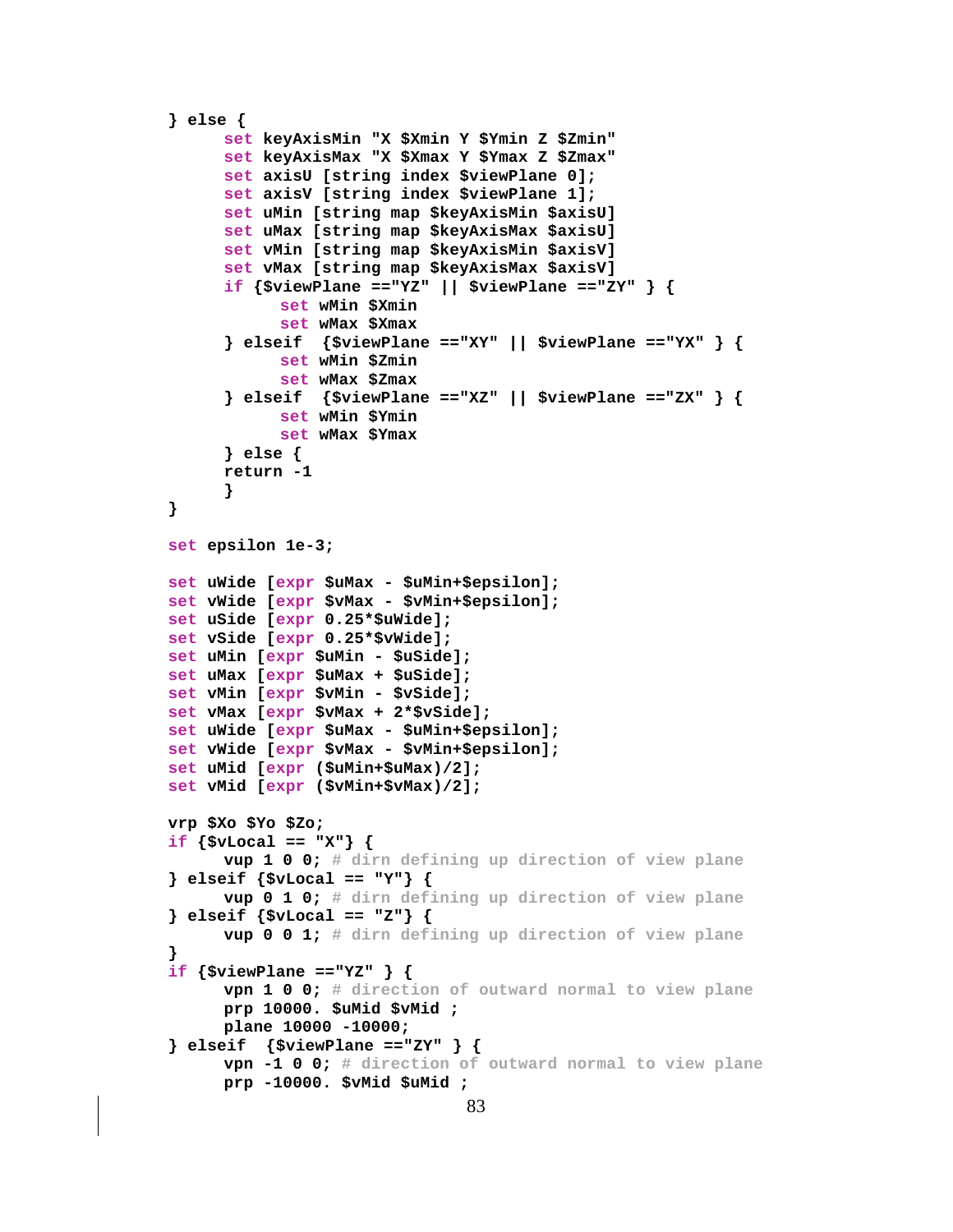```
 plane 10000 -10000; 
       } elseif {$viewPlane =="XY" } { 
             vpn 0 0 1; # direction of outward normal to view plane
             prp $uMid $vMid 10000; 
             plane 10000 -10000; 
       } elseif {$viewPlane =="YX" } { 
             vpn 0 0 -1; # direction of outward normal to view plane
             prp $uMid $vMid -10000; 
             plane 10000 -10000; 
       } elseif {$viewPlane =="XZ" } { 
             vpn 0 -1 0; # direction of outward normal to view plane
             prp $uMid -10000 $vMid ; 
             plane 10000 -10000; 
       } elseif {$viewPlane =="ZX" } { 
             vpn 0 1 0; # direction of outward normal to view plane
             prp $uMid 10000 $vMid ; 
             plane 10000 -10000; 
       } elseif {$viewPlane =="3D" } { 
             vpn 1 0.25 1.25; # direction of outward normal to view plane
             prp -100 $vMid 10000; 
             plane 10000 -10000; 
       } else { 
            return -1 
       } 
       if {$viewPlane =="3D" } { 
             viewWindow [expr $uMin-$uWide/4] [expr $uMax/2] [expr $vMin-
0.25*$vWide] [expr $vMax] 
       } else { 
             viewWindow $uMin $uMax $vMin $vMax 
       } 
      projection 1; # projection mode, 0:prespective, 1: parallel
      fill 1; # fill mode; needed only for solid elements
       if {$quadrant == 0} { 
             port -1 1 -1 1 
       } elseif {$quadrant == 1} { 
             port 0 1 0 1 
       } elseif {$quadrant == 2} { 
             port -1 0 0 1 
       } elseif {$quadrant == 3} { 
             port -1 0 -1 0 
       } elseif {$quadrant == 4} { 
             port 0 1 -1 0 
       } 
       if {$ShapeType == "ModeShape" } { 
             display -$nEigen 0 [expr 5.*$dAmp]; 
       } elseif {$ShapeType == "NodeNumbers" } { 
             display 1 -1 0 ; 
       } elseif {$ShapeType == "DeformedShape" } { 
             display 1 2 $dAmp; 
       } 
};
```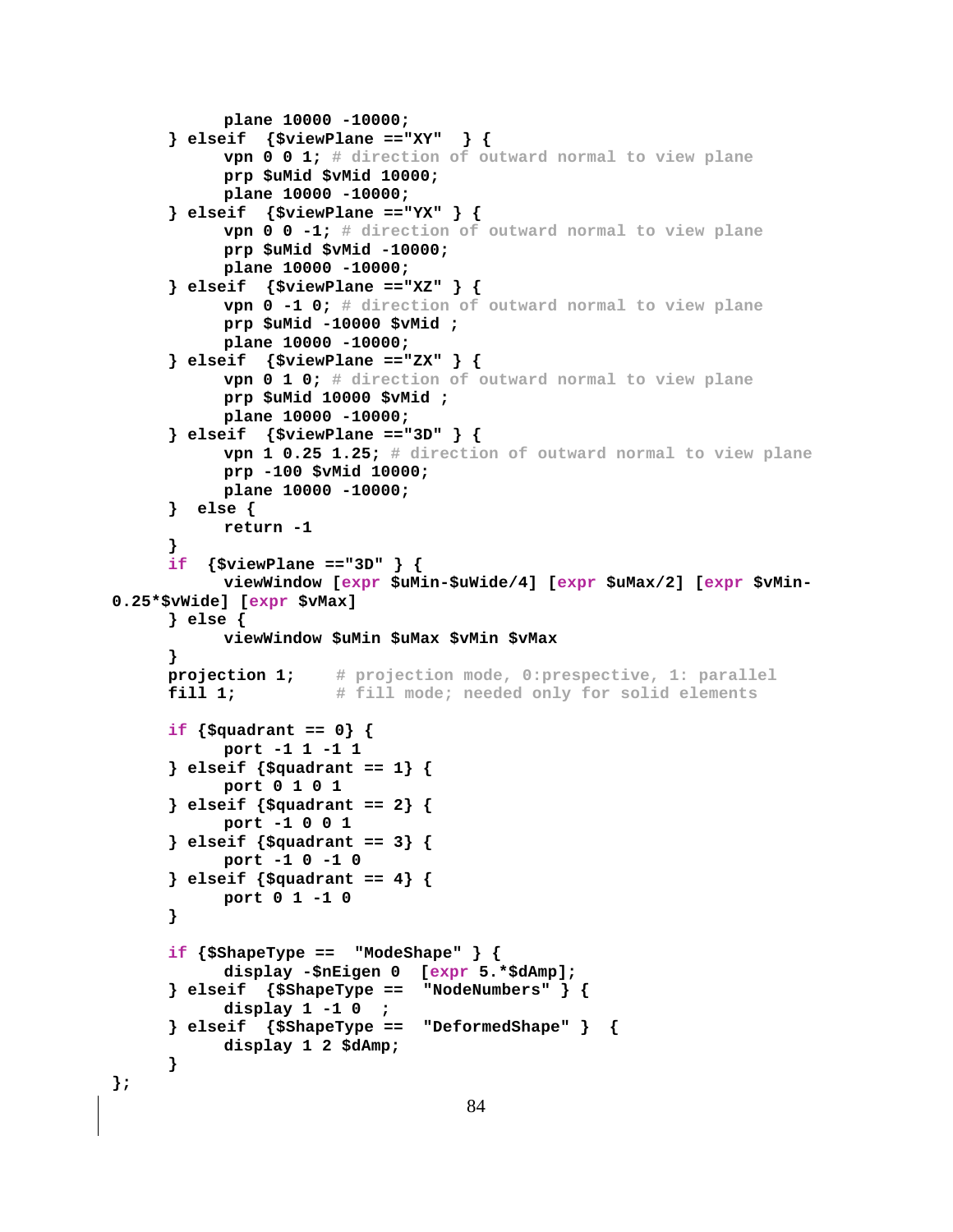### **Appendix C. Aircraft Crash Impact Loading Determination**

This load determination was performed by Eric Keldrauk (2009) and is based off of rescaling data from Riera (1968). The Riera data was determined for a Boeing 707-320 and rescaled for both a Boeing 747-400 and a Boeing 737-900 to take into account differences in mass and velocity. The resultant forces for the cabin and the aircraft wings are adjusted for relative impulse areas. Thus, the load used for the cabin is 84,400 kips while the load for each wing is 32000 kips.

|                                                                           |                          | Riera 1968   | <b>GNEP 2009</b> |             |
|---------------------------------------------------------------------------|--------------------------|--------------|------------------|-------------|
|                                                                           |                          | Boeing 707-  | Boeing 747-      | Boeing 737- |
| Aircraft Type                                                             |                          | 320          | 400              | 900         |
| Aircraft Length (feet)                                                    |                          | 144.5        | 231.3            | 138.2       |
| Maximum Weight (kips)                                                     |                          | 222          | 875              | 188         |
| <b>Impact Velocity</b>                                                    |                          |              |                  |             |
|                                                                           | (feet/sec)               | 338          | 660              | 590         |
| Time Scaling Factor, $X_t$                                                |                          | 1            | 1.037            | 0.691       |
| Force Scaling Factor, $X_f$                                               |                          | $\mathbf{1}$ | 7.423            | 2.134       |
|                                                                           | $t_1$<br>(sec)           | 0.030        | 0.031            | 0.021       |
|                                                                           | t <sub>2</sub><br>(sec)  | 0.165        | 0.171            | 0.114       |
| Force Linearization Parameters based on the<br>Riera Linearization (1968) | $t_3$<br>(sec)           | 0.220        | 0.228            | 0.152       |
|                                                                           | $t_4$<br>(sec)           | 0.275        | 0.285            | 0.190       |
|                                                                           | t <sub>5</sub><br>(sec)  | 0.280        | 0.290            | 0.194       |
|                                                                           | $t_6$<br>(sec)           | 0.330        | 0.342            | 0.228       |
|                                                                           | $F_1$<br>(kips)          | 4000         | 29694            | 8538        |
|                                                                           | F <sub>2</sub><br>(kips) | 20000        | 148468           | 42688       |

**Table C.1 Airplane impact parameters (Keldrauk)**